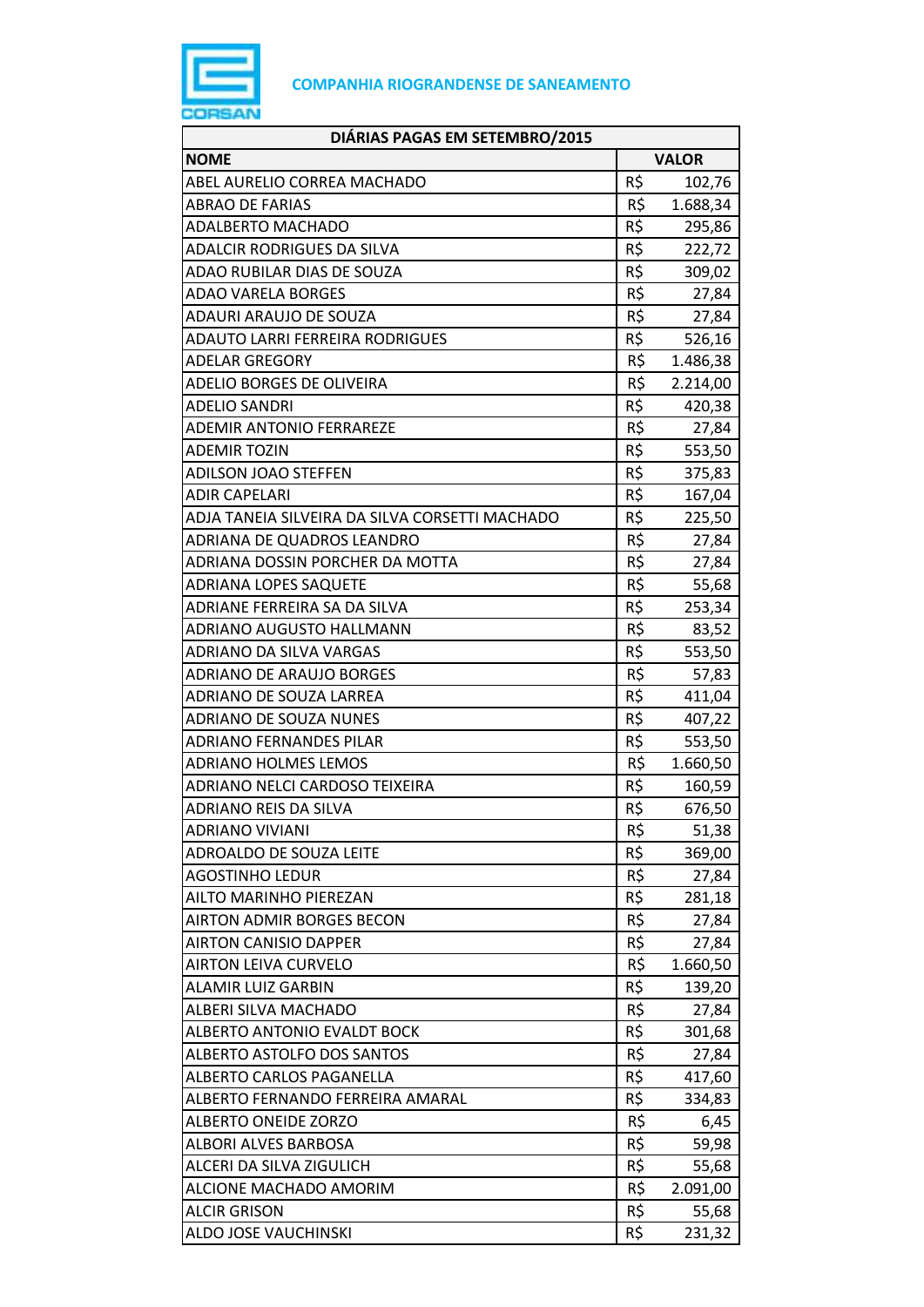| <b>ALDO MARTINS SANTOS</b>              | R\$ | 55,68    |
|-----------------------------------------|-----|----------|
| ALDOLIR ANGELO BENEDETTI                | R\$ | 55,68    |
| <b>ALDOMIR ANTONIO SANTI</b>            | R\$ | 111,36   |
| <b>ALENIR OLIVEIRA SCHEFFER</b>         | R\$ | 167,04   |
| <b>ALESANDRO SILVA TAVARES</b>          | R\$ | 83,52    |
| ALESSANDRA CRISTINA FAGUNDES DOS SANTOS | R\$ | 601,32   |
| ALESSANDRA DA CAMARA                    | R\$ |          |
|                                         |     | 225,50   |
| ALESSANDRA LOPES WEINERT                | R\$ | 738,00   |
| ALESSANDRA YOSHIDA                      | R\$ | 184,50   |
| ALESSANDRO HENRIQUE TEIXEIRA            | R\$ | 6,45     |
| <b>ALESSANDRO LOPES</b>                 | R\$ | 553,50   |
| ALESSANDRO QUEIROZ LENCINA              | R\$ | 27,84    |
| <b>ALEX DOBLER</b>                      | R\$ | 184,50   |
| <b>ALEX ELY</b>                         | R\$ | 27,84    |
| ALEX ITAUBA SOUZA DO NASCIMENTO         | R\$ | 55,68    |
| <b>ALEX RODRIGUES PEDROSO</b>           | R\$ | 27,84    |
| ALEX SANDRI DOS SANTOS                  | R\$ | 2.767,50 |
| ALEX SANDRO DIAS CASTRO                 | R\$ | 1.771,86 |
| <b>ALEX SANDRO GOMES DORNELES</b>       | R\$ | 27,84    |
| ALEXANDER RUAN BAIERLE                  | R\$ | 6,45     |
| ALEXANDRA CRUZ VASCONCELLOS             | R\$ | 83,52    |
| ALEXANDRA DA SILVA VIANNA               | R\$ | 27,84    |
| ALEXANDRE ANTONIO THIEL WALL            | R\$ | 83,52    |
| ALEXANDRE BOURSCHEIDT GABRIEL           | R\$ | 25,69    |
| ALEXANDRE FARIAS DA ROSA                | R\$ | 1,41     |
| ALEXANDRE FERREIRA TOLFO                | R\$ | 2.829,00 |
| ALEXANDRE MADEIRA CALVETTI              | R\$ | 334,08   |
| ALEXANDRE MARQUES DA SILVA              | R\$ | 265,87   |
| <b>ALEXANDRE MIETH DOS SANTOS</b>       | R\$ | 2.767,50 |
| ALEXANDRE SALANI                        | R\$ | 150,33   |
| ALEXANDRE SILVA PRESTES SOUZA           | R\$ | 901,61   |
| ALEXANDRE SOKOLOV                       | R\$ | 660,00   |
| ALEXANDRE VINICIUS MURUSSI              | R\$ | 169,19   |
| ALEXSANDRO ZANETTE DOS SANTOS           | R\$ | 4,30     |
| <b>ALFEU FARIAS</b>                     | R\$ | 2.644,50 |
| ALHESTERTOLINO DOS SANTOS OLIVEIRA      | R\$ | 240,18   |
| <b>ALICE RODRIGUES CARDOSO</b>          | R\$ | 27,84    |
| <b>ALINE DIETRICH</b>                   | R\$ | 683,32   |
| <b>ALINE GARTNER</b>                    | R\$ | 139,20   |
| ALINE JACONDINO RIBEIRO                 | R\$ | 307,50   |
| ALINE MACHADO LIMA                      | R\$ | 25,69    |
| ALINE SCHERER DE ALVES                  | R\$ | 83,52    |
| ALINE SOUZA DE LIMA                     | R\$ | 27,84    |
| <b>ALIONSO DE PAULA ALVES</b>           | R\$ | 83,52    |
| <b>ALISON FAO HOFART</b>                | R\$ | 763,69   |
| ALLAN DROESCHER FERREIRA                | R\$ | 306,24   |
| ALLAN MACHADO KOVALSCKI                 | R\$ | 55,68    |
| <b>ALMIRO FERNANDES PORTO</b>           | R\$ | 27,84    |
| ALOIR LUIZ GOMES FILHO                  | R\$ | 59,98    |
| <b>ALTEMIR PAULO FINGER</b>             | R\$ | 160,59   |
| ALVARINO LIMA PEREIRA                   | R\$ | 83,52    |
| <b>ALVARO LEITE FERNANDES</b>           | R\$ | 2.123,40 |
| <b>ALVORINO SIMON</b>                   | R\$ | 369,00   |
| AMANDA MARTINS MAFASSIOLLI              | R\$ | 184,50   |
|                                         |     |          |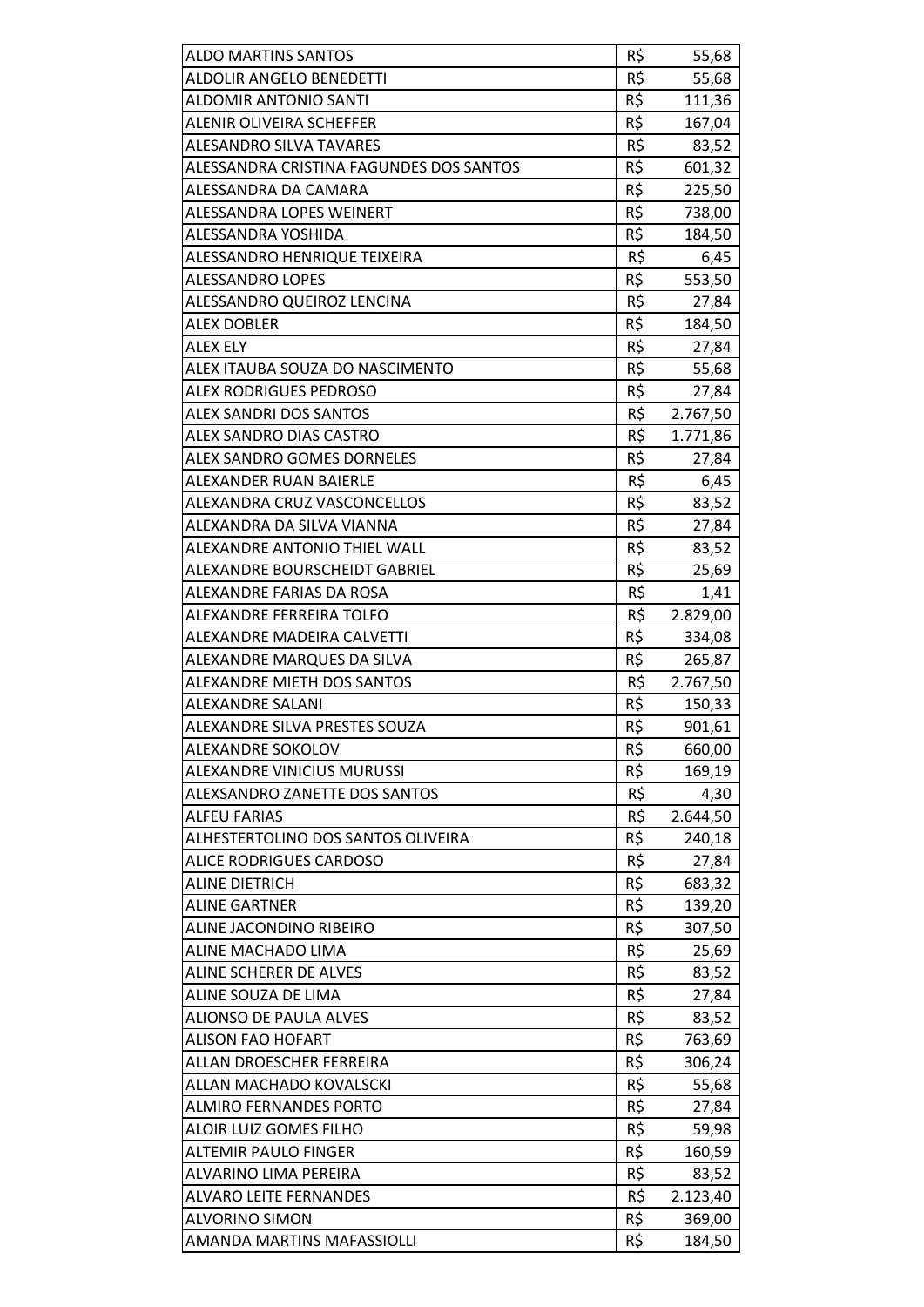| <b>AMAURI LUIZ MEOTTI</b>          | R\$ | 53,53    |
|------------------------------------|-----|----------|
| ANA CAROLINA ABI RODRIGUES         | R\$ | 375,83   |
| ANA MARIA MERLOTTI CAVALCANTI      | R\$ | 261,42   |
| ANA MARIA PRESTES BRUM DA SILVEIRA | R\$ | 184,50   |
| ANA PAULA BENETTI PACHECO          | R\$ | 2.644,50 |
| ANA PAULA DA SILVA TAVARES         | R\$ | 25,69    |
| ANA PAULA FERRARI                  | R\$ | 25,69    |
| <b>ANA QUEZIA STOBBE</b>           | R\$ | 553,50   |
| ANA RAQUEL OLIVEIRA QUEVEDO        | R\$ | 184,50   |
| <b>ANA ROSELI GATTO</b>            | R\$ | 738,00   |
| ANA SILVIA BRUCKCHEN SCHONARDIE    | R\$ | 27,84    |
| <b>ANACLETO SOLETTI</b>            | R\$ | 83,52    |
| <b>ANDERSON BARBOZA GOMES</b>      | R\$ | 27,84    |
| <b>ANDERSON HERMES</b>             | R\$ | 528,31   |
| <b>ANDERSON MEDINA FONSECA</b>     | R\$ | 249,73   |
| <b>ANDERSON ROLDAO RODRIGUES</b>   | R\$ | 83,52    |
| <b>ANDERSON SPIGER</b>             | R\$ | 111,36   |
| <b>ANDRE ALVES MACHADO</b>         | R\$ | 845,95   |
| ANDRE ANTONIO BRANDELLI            | R\$ | 484,25   |
| <b>ANDRE BELTRAO FINAMOR</b>       | R\$ | 263,46   |
| ANDRE DA MOTTA MONTAGNER           | R\$ | 502,38   |
| ANDRE DA SILVA FERREIRA            | R\$ | 83,52    |
| ANDRE DA SILVA MACEDO              | R\$ | 55,68    |
| ANDRE DE MATOS BRANCO              | R\$ | 83,52    |
| ANDRE FELIPE LEITE OLIVEIRA        | R\$ | 36,55    |
| <b>ANDRE GUTTERRES BORGES</b>      | R\$ | 222,72   |
| ANDRE LIMA DE LIMA                 | R\$ | 55,68    |
| ANDRE LUIS DA SILVA OLIVEIRA       | R\$ | 1.968,00 |
| <b>ANDRE LUIS DE CAMPOS</b>        | R\$ | 715,79   |
| ANDRE LUIS DE LIMA ORGUISSA        | R\$ | 27,84    |
| <b>ANDRE LUIS GUERRA</b>           | R\$ | 459,35   |
| <b>ANDRE LUIS HECK</b>             | R\$ | 2.214,00 |
| ANDRE LUIZ SILVEIRA LOPES          | R\$ | 27,84    |
| ANDRE MAGANHA MANIQUE              | R\$ | 27,84    |
| ANDRE NOETZOLD SCHEFFER            | R\$ | 1.107,00 |
| ANDRE RAMOS ROMERO                 | R\$ | 418,86   |
| <b>ANDRE RICARDO BERNARDI</b>      | R\$ | 49,45    |
| ANDRE ROBERTO TOBE DA CAS          | R\$ | 25,69    |
| <b>ANDRE SERAFIN</b>               | R\$ | 375,83   |
| <b>ANDRE VIANA</b>                 | R\$ | 474,54   |
| ANDREA DE ARAUJO BORGES            | R\$ | 882,50   |
| ANDREA VIDAL DOS ANJOS             | R\$ | 307,50   |
| ANDREI MOREIRA VASSALLI            | R\$ | 336,86   |
| ANDREIA BARROS DOS SANTOS          | R\$ | 184,50   |
| ANDREIA MEDIANEIRA MARIN LORO      | R\$ | 55,68    |
| ANDREIA VARGAS DOS SANTOS          | R\$ | 225,50   |
| ANDRIGO JAMUR DA SILVA             | R\$ | 638,28   |
| <b>ANELISE MAGALHAES DA FE</b>     | R\$ | 28,51    |
| ANELIZE BELLIO TEIXEIRA            | R\$ | 27,84    |
| ANGELA BEATRIZ DE SOUZA STORCH     | R\$ | 451,00   |
| ANGELA COCIO MARTINS               | R\$ | 2,15     |
| <b>ANGELO FANTONI</b>              | R\$ | 1.139,40 |
| ANGELO JOSE DALLAGNOL              | R\$ | 194,88   |
| ANGELO MARCELO BARBOSA FARO        | R\$ | 27,84    |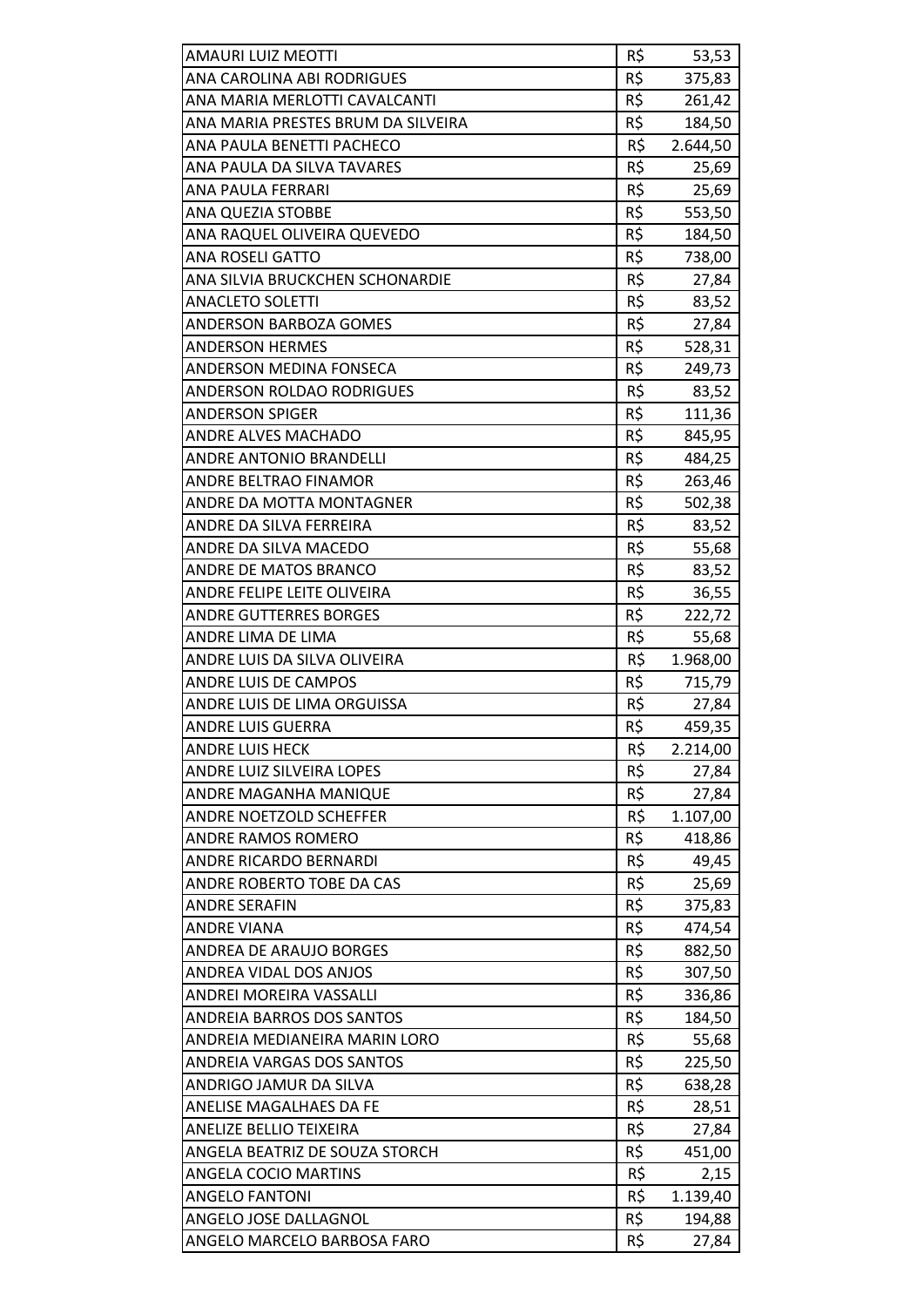| ANGELO PILAR ARAUJO MACHADO             | R\$ | 19,35    |
|-----------------------------------------|-----|----------|
| <b>ANGELO SCHWARZ</b>                   | R\$ | 3.198,00 |
| <b>ANTONIA LORITA ABATTI</b>            | R\$ | 27,84    |
| <b>ANTONIO AUGUSTO DOS SANTOS</b>       | R\$ | 1,41     |
| <b>ANTONIO AUGUSTO RIBAS DE FREITAS</b> | R\$ | 123,00   |
| <b>ANTONIO BELOTTO</b>                  | R\$ | 139,20   |
| <b>ANTONIO CARLOS CARATI GENERALI</b>   | R\$ | 55,68    |
| <b>ANTONIO CARLOS DE BORBA</b>          | R\$ | 632,27   |
| <b>ANTONIO CARLOS DE MORAIS</b>         | R\$ | 2.091,00 |
| ANTONIO CARLOS PINTO DA SILVA           | R\$ | 323,70   |
| <b>ANTONIO CARLOS TIBOLLA</b>           | R\$ | 55,68    |
| <b>ANTONIO CARLOS VEIGA</b>             | R\$ | 36,55    |
| <b>ANTONIO GIBRAIL DE CARNEIRO</b>      | R\$ | 369,00   |
| <b>ANTONIO GOMES</b>                    | R\$ | 394,98   |
| <b>ANTONIO HENRIQUE SCHOMMER</b>        | R\$ | 27,84    |
| ANTONIO LUIZ NOGUEIRA JUNIOR            | R\$ | 282,59   |
| ANTONIO LUIZ RODRIGUES DE ALMEIDA       | R\$ | 57,83    |
| <b>ANTONIO MARCOS DEMOLINER</b>         | R\$ |          |
| ANTONIO MARCOS PAGANI DUARTE            | R\$ | 113,62   |
| <b>ANTONIO PIVETTA</b>                  |     | 519,84   |
|                                         | R\$ | 27,95    |
| ANTONIO RICARDO DE OLIVEIRA RODRIGUES   | R\$ | 473,28   |
| <b>ANTONIO SEZAR VANZ</b>               | R\$ | 205,63   |
| ARAMIS GONCALVES DELFINO FILHO          | R\$ | 1.743,50 |
| <b>ARI CENTENO</b>                      | R\$ | 117,81   |
| ARI RAVANELLO                           | R\$ | 55,68    |
| ARIADINE EIDELWEIN GONCALVES            | R\$ | 335,34   |
| <b>ARIANE SOUZA</b>                     | R\$ | 107,06   |
| ARILSON DAMIAN PEIXOTO                  | R\$ | 111,36   |
| <b>ARION DE LARA FLOR</b>               | R\$ | 27,84    |
| <b>ARMIN NERI HAUPT</b>                 | R\$ | 182,09   |
| ARNOLDO JOSUE DA ROSA WEBER             | R\$ | 1.922,70 |
| ARTUR FERNANDO PEREIRA                  | R\$ | 27,84    |
| ARTUR ROBERTO MELLO PEREIRA             | R\$ | 55,68    |
| ARY SA DE FIGUEIREDO                    | R\$ | 83,52    |
| <b>ASTOR DA SILVA</b>                   | R\$ | 55,68    |
| ATHOS BATISTA BRASIL DA SILVA           | R\$ | 27,84    |
| <b>AUGUSTO CESAR NICODEMO RODRIGUES</b> | R\$ | 867,83   |
| <b>AURELIO ROCHA PEREIRA</b>            | R\$ | 25,69    |
| <b>AURIO VIANA</b>                      | R\$ | 1.002,24 |
| <b>BELCHIOR ANDREI CALEGARI</b>         | R\$ | 2,15     |
| BERNARDINO DE OLIVEIRA DAMASCENO        | R\$ | 1.470,18 |
| <b>BIANCA GIULIANI FANTINEL</b>         | R\$ | 526,81   |
| <b>BRUNA DE VARGAS DUCATO</b>           | R\$ | 225,50   |
| <b>BRUNA HELLER DUTRA</b>               | R\$ | 139,20   |
| <b>BRUNA NORA ROGOSKI</b>               | R\$ | 526,16   |
| <b>BRUNA OLIVEIRA GOMES</b>             | R\$ | 554,00   |
| <b>BRUNA RODRIGUES DA SILVA</b>         | R\$ | 27,84    |
| <b>BRUNA STANGHERLIN OLIVEIRA</b>       | R\$ | 560,33   |
| <b>BRUNO BARBOSA BARRETO</b>            | R\$ | 2,15     |
| <b>BRUNO DEBON</b>                      | R\$ | 25,69    |
| <b>BRUNO DOS SANTOS BRAUN</b>           | R\$ | 270,02   |
| <b>BRUNO FOGLIATTO MARIOT</b>           | R\$ | 271,95   |
| <b>BRUNO GONÃALVES DE OLIVEIRA</b>      | R\$ | 167,26   |
| <b>BRUNO RAFAEL SCHMITZ</b>             | R\$ | 184,50   |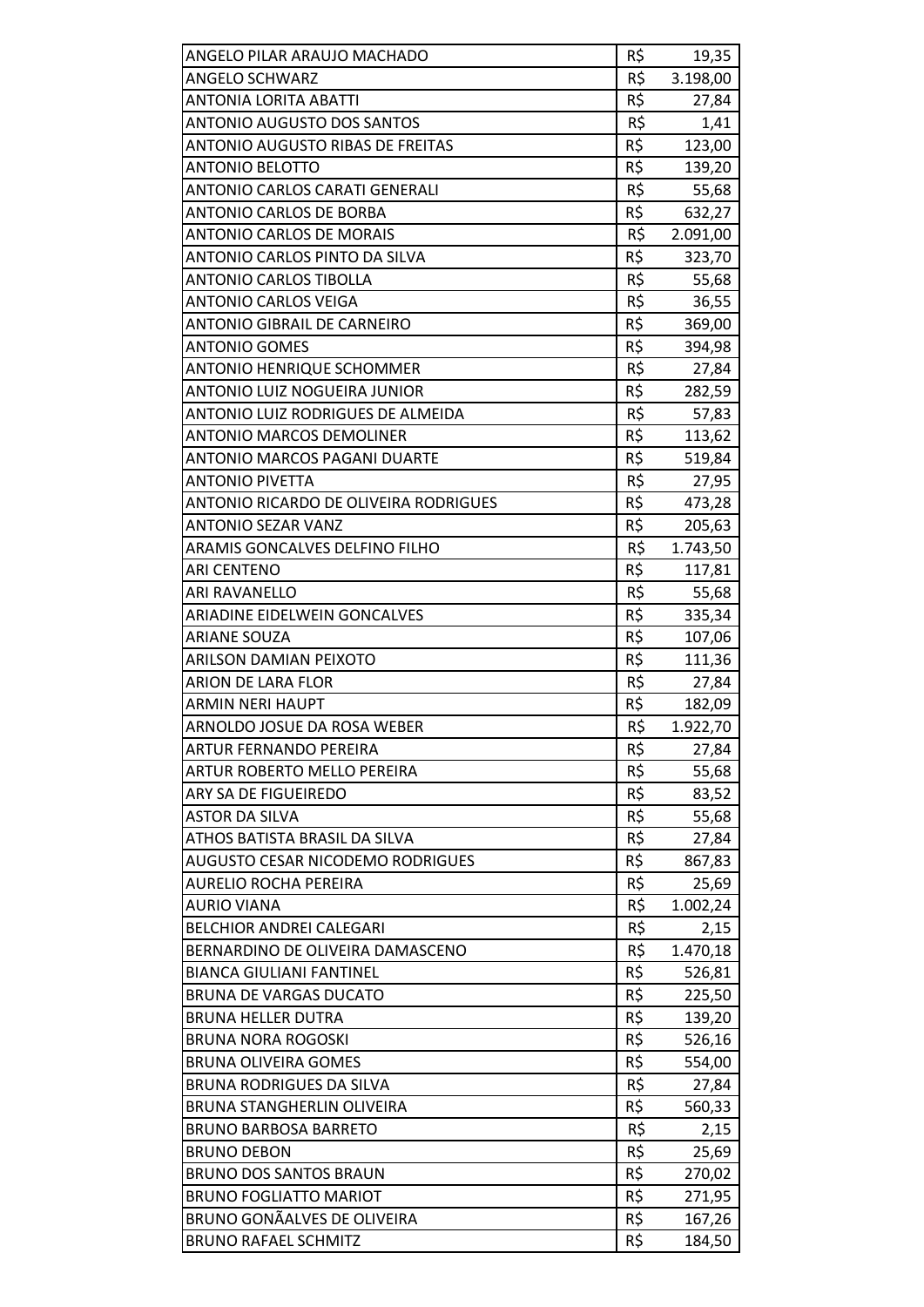| R\$<br>CANDIDO ERLI ROCHA LIMA<br>167,04<br>R\$<br><b>CANDIDO NORBERTO PITANA</b><br>5,64<br>R\$<br>CARINA ROSANI DOLFINI KOCH<br>528,96<br>R\$<br><b>CARLA ADRIANA VRIELINK</b><br>55,68<br>CARLA DANIELA KOLESNY MACHADO<br>R\$<br>27,84<br>R\$<br>CARLA LUCIA N DE MENEZES<br>123,00<br>R\$<br><b>CARLA MEURER</b><br>4,30<br>R\$<br>CARLOS ADROVANE CHARAO JOBIM<br>83,52<br>R\$<br><b>CARLOS AFONSO KRAEMER</b><br>83,52<br>R\$<br>CARLOS AGOSTINHO G SIQUEIRA<br>888,84<br>R\$<br><b>CARLOS ALBERTO ALVES</b><br>2,15<br>R\$<br><b>CARLOS ALBERTO ALVES</b><br>520,69<br>R\$<br>CARLOS ALBERTO AZEVEDO DE NEQUE<br>263,57<br>R\$<br>CARLOS ALBERTO BERTUOL MACHADO<br>4,30<br>R\$<br><b>CARLOS ALBERTO CARON</b><br>167,04<br>R\$<br>CARLOS ALBERTO CORREA DOS SANTOS<br>89,97<br>R\$<br>CARLOS ALBERTO DA SILVA<br>55,68<br>R\$<br>CARLOS ALBERTO DA SILVA<br>83,52<br>R\$<br>CARLOS ALBERTO GOMES DA SILVA<br>222,72<br>R\$<br><b>CARLOS ALBERTO KUNZLER</b><br>55,68<br>R\$<br><b>CARLOS ALBERTO SOARES ANTUNES</b><br>1.319,34<br>R\$<br>CARLOS ALEXANDRE PEREIRA DOS SANTOS<br>27,84<br>R\$<br>506,67<br><b>CARLOS ALVIN HEINE</b><br>R\$<br><b>CARLOS AUGUSTO SOARES</b><br>984,00<br>R\$<br>CARLOS AUGUSTO WALLAU DE JESUS<br>2.275,50<br>R\$<br>CARLOS BENJAMIN DE MACEDO COSTA<br>2.214,00<br>R\$<br><b>CARLOS BIBIANO DALLA NORA BORGES</b><br>465,42<br>R\$<br><b>CARLOS DANIEL MAZONI MENDES</b><br>529,97<br>R\$<br>CARLOS DARLAN PEREIRA DA ROSA<br>212,34<br>R\$<br><b>CARLOS EDUARDO BARBOSA</b><br>83,52<br><b>CARLOS EDUARDO DE MELLO</b><br>R\$<br>361,92<br>R\$<br><b>CARLOS EDUARDO OLIVEIRA</b><br>55,68<br>R\$<br><b>CARLOS ESTEVAN GUEX</b><br>55,68<br>R\$<br>CARLOS EUGENIO SCALCO DE FRAGA<br>738,62<br>R\$<br><b>CARLOS GILBERTO DE SOUZA</b><br>554,00<br>R\$<br>CARLOS GIOVANE OLIVEIRA PASSINATO<br>1.660,50<br>R\$<br><b>CARLOS LUKIANETZ</b><br>225,50<br>R\$<br><b>CARLOS MOISES DA SILVA FLORES</b><br>147,91<br>R\$<br>CARLOS RAYMUNDO SCHERER GONZALEZ<br>27,84<br>R\$<br>CARLOS REINALDO FREITAS LEAO<br>335,34<br>R\$<br>CARLOS ROBERTO AMARAL DOS SANTOS<br>492,00<br>R\$<br><b>CARLOS SCHERER SCHRAMM</b><br>1.660,50<br>R\$<br>CARLOS UBIRAJARA MOREIRA GARCIA<br>985,51<br>R\$<br>CARMEM BEATRIZ ALBRECHT DA SILVA<br>526,16<br>R\$<br>CAROLINA CARDOSO DE OLIVEIRA<br>27,84<br>R\$<br>CAROLINA FAGUNDES PINTO NOGUEIRA<br>55,68<br>R\$<br>CAROLINA FERREIRA TERRA<br>27,84<br>R\$<br><b>CAROLINA KUHN</b><br>27,84<br>R\$<br>CAROLINA LANZARINI<br>27,84<br>R\$<br><b>CAROLINA RODRIGUES VIANA</b><br>111,36<br>R\$<br><b>CAROLINE GEHRKE</b><br>335,34<br>R\$<br><b>CASSIANO CAMERA</b><br>1.592,16<br>R\$<br><b>CASSIANO DAL PONTE</b><br>55,68 | <b>BRUNO SAMUEL SCHONS</b> | R\$ | 139,20 |
|-----------------------------------------------------------------------------------------------------------------------------------------------------------------------------------------------------------------------------------------------------------------------------------------------------------------------------------------------------------------------------------------------------------------------------------------------------------------------------------------------------------------------------------------------------------------------------------------------------------------------------------------------------------------------------------------------------------------------------------------------------------------------------------------------------------------------------------------------------------------------------------------------------------------------------------------------------------------------------------------------------------------------------------------------------------------------------------------------------------------------------------------------------------------------------------------------------------------------------------------------------------------------------------------------------------------------------------------------------------------------------------------------------------------------------------------------------------------------------------------------------------------------------------------------------------------------------------------------------------------------------------------------------------------------------------------------------------------------------------------------------------------------------------------------------------------------------------------------------------------------------------------------------------------------------------------------------------------------------------------------------------------------------------------------------------------------------------------------------------------------------------------------------------------------------------------------------------------------------------------------------------------------------------------------------------------------------------------------------------------------------------------------------------------------------------------------------------------------------------------------------------------------------------------------------------------------------------------------------------------------------------------------------------------------------------------------------|----------------------------|-----|--------|
|                                                                                                                                                                                                                                                                                                                                                                                                                                                                                                                                                                                                                                                                                                                                                                                                                                                                                                                                                                                                                                                                                                                                                                                                                                                                                                                                                                                                                                                                                                                                                                                                                                                                                                                                                                                                                                                                                                                                                                                                                                                                                                                                                                                                                                                                                                                                                                                                                                                                                                                                                                                                                                                                                                     |                            |     |        |
|                                                                                                                                                                                                                                                                                                                                                                                                                                                                                                                                                                                                                                                                                                                                                                                                                                                                                                                                                                                                                                                                                                                                                                                                                                                                                                                                                                                                                                                                                                                                                                                                                                                                                                                                                                                                                                                                                                                                                                                                                                                                                                                                                                                                                                                                                                                                                                                                                                                                                                                                                                                                                                                                                                     |                            |     |        |
|                                                                                                                                                                                                                                                                                                                                                                                                                                                                                                                                                                                                                                                                                                                                                                                                                                                                                                                                                                                                                                                                                                                                                                                                                                                                                                                                                                                                                                                                                                                                                                                                                                                                                                                                                                                                                                                                                                                                                                                                                                                                                                                                                                                                                                                                                                                                                                                                                                                                                                                                                                                                                                                                                                     |                            |     |        |
|                                                                                                                                                                                                                                                                                                                                                                                                                                                                                                                                                                                                                                                                                                                                                                                                                                                                                                                                                                                                                                                                                                                                                                                                                                                                                                                                                                                                                                                                                                                                                                                                                                                                                                                                                                                                                                                                                                                                                                                                                                                                                                                                                                                                                                                                                                                                                                                                                                                                                                                                                                                                                                                                                                     |                            |     |        |
|                                                                                                                                                                                                                                                                                                                                                                                                                                                                                                                                                                                                                                                                                                                                                                                                                                                                                                                                                                                                                                                                                                                                                                                                                                                                                                                                                                                                                                                                                                                                                                                                                                                                                                                                                                                                                                                                                                                                                                                                                                                                                                                                                                                                                                                                                                                                                                                                                                                                                                                                                                                                                                                                                                     |                            |     |        |
|                                                                                                                                                                                                                                                                                                                                                                                                                                                                                                                                                                                                                                                                                                                                                                                                                                                                                                                                                                                                                                                                                                                                                                                                                                                                                                                                                                                                                                                                                                                                                                                                                                                                                                                                                                                                                                                                                                                                                                                                                                                                                                                                                                                                                                                                                                                                                                                                                                                                                                                                                                                                                                                                                                     |                            |     |        |
|                                                                                                                                                                                                                                                                                                                                                                                                                                                                                                                                                                                                                                                                                                                                                                                                                                                                                                                                                                                                                                                                                                                                                                                                                                                                                                                                                                                                                                                                                                                                                                                                                                                                                                                                                                                                                                                                                                                                                                                                                                                                                                                                                                                                                                                                                                                                                                                                                                                                                                                                                                                                                                                                                                     |                            |     |        |
|                                                                                                                                                                                                                                                                                                                                                                                                                                                                                                                                                                                                                                                                                                                                                                                                                                                                                                                                                                                                                                                                                                                                                                                                                                                                                                                                                                                                                                                                                                                                                                                                                                                                                                                                                                                                                                                                                                                                                                                                                                                                                                                                                                                                                                                                                                                                                                                                                                                                                                                                                                                                                                                                                                     |                            |     |        |
|                                                                                                                                                                                                                                                                                                                                                                                                                                                                                                                                                                                                                                                                                                                                                                                                                                                                                                                                                                                                                                                                                                                                                                                                                                                                                                                                                                                                                                                                                                                                                                                                                                                                                                                                                                                                                                                                                                                                                                                                                                                                                                                                                                                                                                                                                                                                                                                                                                                                                                                                                                                                                                                                                                     |                            |     |        |
|                                                                                                                                                                                                                                                                                                                                                                                                                                                                                                                                                                                                                                                                                                                                                                                                                                                                                                                                                                                                                                                                                                                                                                                                                                                                                                                                                                                                                                                                                                                                                                                                                                                                                                                                                                                                                                                                                                                                                                                                                                                                                                                                                                                                                                                                                                                                                                                                                                                                                                                                                                                                                                                                                                     |                            |     |        |
|                                                                                                                                                                                                                                                                                                                                                                                                                                                                                                                                                                                                                                                                                                                                                                                                                                                                                                                                                                                                                                                                                                                                                                                                                                                                                                                                                                                                                                                                                                                                                                                                                                                                                                                                                                                                                                                                                                                                                                                                                                                                                                                                                                                                                                                                                                                                                                                                                                                                                                                                                                                                                                                                                                     |                            |     |        |
|                                                                                                                                                                                                                                                                                                                                                                                                                                                                                                                                                                                                                                                                                                                                                                                                                                                                                                                                                                                                                                                                                                                                                                                                                                                                                                                                                                                                                                                                                                                                                                                                                                                                                                                                                                                                                                                                                                                                                                                                                                                                                                                                                                                                                                                                                                                                                                                                                                                                                                                                                                                                                                                                                                     |                            |     |        |
|                                                                                                                                                                                                                                                                                                                                                                                                                                                                                                                                                                                                                                                                                                                                                                                                                                                                                                                                                                                                                                                                                                                                                                                                                                                                                                                                                                                                                                                                                                                                                                                                                                                                                                                                                                                                                                                                                                                                                                                                                                                                                                                                                                                                                                                                                                                                                                                                                                                                                                                                                                                                                                                                                                     |                            |     |        |
|                                                                                                                                                                                                                                                                                                                                                                                                                                                                                                                                                                                                                                                                                                                                                                                                                                                                                                                                                                                                                                                                                                                                                                                                                                                                                                                                                                                                                                                                                                                                                                                                                                                                                                                                                                                                                                                                                                                                                                                                                                                                                                                                                                                                                                                                                                                                                                                                                                                                                                                                                                                                                                                                                                     |                            |     |        |
|                                                                                                                                                                                                                                                                                                                                                                                                                                                                                                                                                                                                                                                                                                                                                                                                                                                                                                                                                                                                                                                                                                                                                                                                                                                                                                                                                                                                                                                                                                                                                                                                                                                                                                                                                                                                                                                                                                                                                                                                                                                                                                                                                                                                                                                                                                                                                                                                                                                                                                                                                                                                                                                                                                     |                            |     |        |
|                                                                                                                                                                                                                                                                                                                                                                                                                                                                                                                                                                                                                                                                                                                                                                                                                                                                                                                                                                                                                                                                                                                                                                                                                                                                                                                                                                                                                                                                                                                                                                                                                                                                                                                                                                                                                                                                                                                                                                                                                                                                                                                                                                                                                                                                                                                                                                                                                                                                                                                                                                                                                                                                                                     |                            |     |        |
|                                                                                                                                                                                                                                                                                                                                                                                                                                                                                                                                                                                                                                                                                                                                                                                                                                                                                                                                                                                                                                                                                                                                                                                                                                                                                                                                                                                                                                                                                                                                                                                                                                                                                                                                                                                                                                                                                                                                                                                                                                                                                                                                                                                                                                                                                                                                                                                                                                                                                                                                                                                                                                                                                                     |                            |     |        |
|                                                                                                                                                                                                                                                                                                                                                                                                                                                                                                                                                                                                                                                                                                                                                                                                                                                                                                                                                                                                                                                                                                                                                                                                                                                                                                                                                                                                                                                                                                                                                                                                                                                                                                                                                                                                                                                                                                                                                                                                                                                                                                                                                                                                                                                                                                                                                                                                                                                                                                                                                                                                                                                                                                     |                            |     |        |
|                                                                                                                                                                                                                                                                                                                                                                                                                                                                                                                                                                                                                                                                                                                                                                                                                                                                                                                                                                                                                                                                                                                                                                                                                                                                                                                                                                                                                                                                                                                                                                                                                                                                                                                                                                                                                                                                                                                                                                                                                                                                                                                                                                                                                                                                                                                                                                                                                                                                                                                                                                                                                                                                                                     |                            |     |        |
|                                                                                                                                                                                                                                                                                                                                                                                                                                                                                                                                                                                                                                                                                                                                                                                                                                                                                                                                                                                                                                                                                                                                                                                                                                                                                                                                                                                                                                                                                                                                                                                                                                                                                                                                                                                                                                                                                                                                                                                                                                                                                                                                                                                                                                                                                                                                                                                                                                                                                                                                                                                                                                                                                                     |                            |     |        |
|                                                                                                                                                                                                                                                                                                                                                                                                                                                                                                                                                                                                                                                                                                                                                                                                                                                                                                                                                                                                                                                                                                                                                                                                                                                                                                                                                                                                                                                                                                                                                                                                                                                                                                                                                                                                                                                                                                                                                                                                                                                                                                                                                                                                                                                                                                                                                                                                                                                                                                                                                                                                                                                                                                     |                            |     |        |
|                                                                                                                                                                                                                                                                                                                                                                                                                                                                                                                                                                                                                                                                                                                                                                                                                                                                                                                                                                                                                                                                                                                                                                                                                                                                                                                                                                                                                                                                                                                                                                                                                                                                                                                                                                                                                                                                                                                                                                                                                                                                                                                                                                                                                                                                                                                                                                                                                                                                                                                                                                                                                                                                                                     |                            |     |        |
|                                                                                                                                                                                                                                                                                                                                                                                                                                                                                                                                                                                                                                                                                                                                                                                                                                                                                                                                                                                                                                                                                                                                                                                                                                                                                                                                                                                                                                                                                                                                                                                                                                                                                                                                                                                                                                                                                                                                                                                                                                                                                                                                                                                                                                                                                                                                                                                                                                                                                                                                                                                                                                                                                                     |                            |     |        |
|                                                                                                                                                                                                                                                                                                                                                                                                                                                                                                                                                                                                                                                                                                                                                                                                                                                                                                                                                                                                                                                                                                                                                                                                                                                                                                                                                                                                                                                                                                                                                                                                                                                                                                                                                                                                                                                                                                                                                                                                                                                                                                                                                                                                                                                                                                                                                                                                                                                                                                                                                                                                                                                                                                     |                            |     |        |
|                                                                                                                                                                                                                                                                                                                                                                                                                                                                                                                                                                                                                                                                                                                                                                                                                                                                                                                                                                                                                                                                                                                                                                                                                                                                                                                                                                                                                                                                                                                                                                                                                                                                                                                                                                                                                                                                                                                                                                                                                                                                                                                                                                                                                                                                                                                                                                                                                                                                                                                                                                                                                                                                                                     |                            |     |        |
|                                                                                                                                                                                                                                                                                                                                                                                                                                                                                                                                                                                                                                                                                                                                                                                                                                                                                                                                                                                                                                                                                                                                                                                                                                                                                                                                                                                                                                                                                                                                                                                                                                                                                                                                                                                                                                                                                                                                                                                                                                                                                                                                                                                                                                                                                                                                                                                                                                                                                                                                                                                                                                                                                                     |                            |     |        |
|                                                                                                                                                                                                                                                                                                                                                                                                                                                                                                                                                                                                                                                                                                                                                                                                                                                                                                                                                                                                                                                                                                                                                                                                                                                                                                                                                                                                                                                                                                                                                                                                                                                                                                                                                                                                                                                                                                                                                                                                                                                                                                                                                                                                                                                                                                                                                                                                                                                                                                                                                                                                                                                                                                     |                            |     |        |
|                                                                                                                                                                                                                                                                                                                                                                                                                                                                                                                                                                                                                                                                                                                                                                                                                                                                                                                                                                                                                                                                                                                                                                                                                                                                                                                                                                                                                                                                                                                                                                                                                                                                                                                                                                                                                                                                                                                                                                                                                                                                                                                                                                                                                                                                                                                                                                                                                                                                                                                                                                                                                                                                                                     |                            |     |        |
|                                                                                                                                                                                                                                                                                                                                                                                                                                                                                                                                                                                                                                                                                                                                                                                                                                                                                                                                                                                                                                                                                                                                                                                                                                                                                                                                                                                                                                                                                                                                                                                                                                                                                                                                                                                                                                                                                                                                                                                                                                                                                                                                                                                                                                                                                                                                                                                                                                                                                                                                                                                                                                                                                                     |                            |     |        |
|                                                                                                                                                                                                                                                                                                                                                                                                                                                                                                                                                                                                                                                                                                                                                                                                                                                                                                                                                                                                                                                                                                                                                                                                                                                                                                                                                                                                                                                                                                                                                                                                                                                                                                                                                                                                                                                                                                                                                                                                                                                                                                                                                                                                                                                                                                                                                                                                                                                                                                                                                                                                                                                                                                     |                            |     |        |
|                                                                                                                                                                                                                                                                                                                                                                                                                                                                                                                                                                                                                                                                                                                                                                                                                                                                                                                                                                                                                                                                                                                                                                                                                                                                                                                                                                                                                                                                                                                                                                                                                                                                                                                                                                                                                                                                                                                                                                                                                                                                                                                                                                                                                                                                                                                                                                                                                                                                                                                                                                                                                                                                                                     |                            |     |        |
|                                                                                                                                                                                                                                                                                                                                                                                                                                                                                                                                                                                                                                                                                                                                                                                                                                                                                                                                                                                                                                                                                                                                                                                                                                                                                                                                                                                                                                                                                                                                                                                                                                                                                                                                                                                                                                                                                                                                                                                                                                                                                                                                                                                                                                                                                                                                                                                                                                                                                                                                                                                                                                                                                                     |                            |     |        |
|                                                                                                                                                                                                                                                                                                                                                                                                                                                                                                                                                                                                                                                                                                                                                                                                                                                                                                                                                                                                                                                                                                                                                                                                                                                                                                                                                                                                                                                                                                                                                                                                                                                                                                                                                                                                                                                                                                                                                                                                                                                                                                                                                                                                                                                                                                                                                                                                                                                                                                                                                                                                                                                                                                     |                            |     |        |
|                                                                                                                                                                                                                                                                                                                                                                                                                                                                                                                                                                                                                                                                                                                                                                                                                                                                                                                                                                                                                                                                                                                                                                                                                                                                                                                                                                                                                                                                                                                                                                                                                                                                                                                                                                                                                                                                                                                                                                                                                                                                                                                                                                                                                                                                                                                                                                                                                                                                                                                                                                                                                                                                                                     |                            |     |        |
|                                                                                                                                                                                                                                                                                                                                                                                                                                                                                                                                                                                                                                                                                                                                                                                                                                                                                                                                                                                                                                                                                                                                                                                                                                                                                                                                                                                                                                                                                                                                                                                                                                                                                                                                                                                                                                                                                                                                                                                                                                                                                                                                                                                                                                                                                                                                                                                                                                                                                                                                                                                                                                                                                                     |                            |     |        |
|                                                                                                                                                                                                                                                                                                                                                                                                                                                                                                                                                                                                                                                                                                                                                                                                                                                                                                                                                                                                                                                                                                                                                                                                                                                                                                                                                                                                                                                                                                                                                                                                                                                                                                                                                                                                                                                                                                                                                                                                                                                                                                                                                                                                                                                                                                                                                                                                                                                                                                                                                                                                                                                                                                     |                            |     |        |
|                                                                                                                                                                                                                                                                                                                                                                                                                                                                                                                                                                                                                                                                                                                                                                                                                                                                                                                                                                                                                                                                                                                                                                                                                                                                                                                                                                                                                                                                                                                                                                                                                                                                                                                                                                                                                                                                                                                                                                                                                                                                                                                                                                                                                                                                                                                                                                                                                                                                                                                                                                                                                                                                                                     |                            |     |        |
|                                                                                                                                                                                                                                                                                                                                                                                                                                                                                                                                                                                                                                                                                                                                                                                                                                                                                                                                                                                                                                                                                                                                                                                                                                                                                                                                                                                                                                                                                                                                                                                                                                                                                                                                                                                                                                                                                                                                                                                                                                                                                                                                                                                                                                                                                                                                                                                                                                                                                                                                                                                                                                                                                                     |                            |     |        |
|                                                                                                                                                                                                                                                                                                                                                                                                                                                                                                                                                                                                                                                                                                                                                                                                                                                                                                                                                                                                                                                                                                                                                                                                                                                                                                                                                                                                                                                                                                                                                                                                                                                                                                                                                                                                                                                                                                                                                                                                                                                                                                                                                                                                                                                                                                                                                                                                                                                                                                                                                                                                                                                                                                     |                            |     |        |
|                                                                                                                                                                                                                                                                                                                                                                                                                                                                                                                                                                                                                                                                                                                                                                                                                                                                                                                                                                                                                                                                                                                                                                                                                                                                                                                                                                                                                                                                                                                                                                                                                                                                                                                                                                                                                                                                                                                                                                                                                                                                                                                                                                                                                                                                                                                                                                                                                                                                                                                                                                                                                                                                                                     |                            |     |        |
|                                                                                                                                                                                                                                                                                                                                                                                                                                                                                                                                                                                                                                                                                                                                                                                                                                                                                                                                                                                                                                                                                                                                                                                                                                                                                                                                                                                                                                                                                                                                                                                                                                                                                                                                                                                                                                                                                                                                                                                                                                                                                                                                                                                                                                                                                                                                                                                                                                                                                                                                                                                                                                                                                                     |                            |     |        |
|                                                                                                                                                                                                                                                                                                                                                                                                                                                                                                                                                                                                                                                                                                                                                                                                                                                                                                                                                                                                                                                                                                                                                                                                                                                                                                                                                                                                                                                                                                                                                                                                                                                                                                                                                                                                                                                                                                                                                                                                                                                                                                                                                                                                                                                                                                                                                                                                                                                                                                                                                                                                                                                                                                     |                            |     |        |
|                                                                                                                                                                                                                                                                                                                                                                                                                                                                                                                                                                                                                                                                                                                                                                                                                                                                                                                                                                                                                                                                                                                                                                                                                                                                                                                                                                                                                                                                                                                                                                                                                                                                                                                                                                                                                                                                                                                                                                                                                                                                                                                                                                                                                                                                                                                                                                                                                                                                                                                                                                                                                                                                                                     |                            |     |        |
|                                                                                                                                                                                                                                                                                                                                                                                                                                                                                                                                                                                                                                                                                                                                                                                                                                                                                                                                                                                                                                                                                                                                                                                                                                                                                                                                                                                                                                                                                                                                                                                                                                                                                                                                                                                                                                                                                                                                                                                                                                                                                                                                                                                                                                                                                                                                                                                                                                                                                                                                                                                                                                                                                                     |                            |     |        |
|                                                                                                                                                                                                                                                                                                                                                                                                                                                                                                                                                                                                                                                                                                                                                                                                                                                                                                                                                                                                                                                                                                                                                                                                                                                                                                                                                                                                                                                                                                                                                                                                                                                                                                                                                                                                                                                                                                                                                                                                                                                                                                                                                                                                                                                                                                                                                                                                                                                                                                                                                                                                                                                                                                     |                            |     |        |
|                                                                                                                                                                                                                                                                                                                                                                                                                                                                                                                                                                                                                                                                                                                                                                                                                                                                                                                                                                                                                                                                                                                                                                                                                                                                                                                                                                                                                                                                                                                                                                                                                                                                                                                                                                                                                                                                                                                                                                                                                                                                                                                                                                                                                                                                                                                                                                                                                                                                                                                                                                                                                                                                                                     |                            |     |        |
|                                                                                                                                                                                                                                                                                                                                                                                                                                                                                                                                                                                                                                                                                                                                                                                                                                                                                                                                                                                                                                                                                                                                                                                                                                                                                                                                                                                                                                                                                                                                                                                                                                                                                                                                                                                                                                                                                                                                                                                                                                                                                                                                                                                                                                                                                                                                                                                                                                                                                                                                                                                                                                                                                                     |                            |     |        |
|                                                                                                                                                                                                                                                                                                                                                                                                                                                                                                                                                                                                                                                                                                                                                                                                                                                                                                                                                                                                                                                                                                                                                                                                                                                                                                                                                                                                                                                                                                                                                                                                                                                                                                                                                                                                                                                                                                                                                                                                                                                                                                                                                                                                                                                                                                                                                                                                                                                                                                                                                                                                                                                                                                     |                            |     |        |
|                                                                                                                                                                                                                                                                                                                                                                                                                                                                                                                                                                                                                                                                                                                                                                                                                                                                                                                                                                                                                                                                                                                                                                                                                                                                                                                                                                                                                                                                                                                                                                                                                                                                                                                                                                                                                                                                                                                                                                                                                                                                                                                                                                                                                                                                                                                                                                                                                                                                                                                                                                                                                                                                                                     |                            |     |        |
|                                                                                                                                                                                                                                                                                                                                                                                                                                                                                                                                                                                                                                                                                                                                                                                                                                                                                                                                                                                                                                                                                                                                                                                                                                                                                                                                                                                                                                                                                                                                                                                                                                                                                                                                                                                                                                                                                                                                                                                                                                                                                                                                                                                                                                                                                                                                                                                                                                                                                                                                                                                                                                                                                                     |                            |     |        |
|                                                                                                                                                                                                                                                                                                                                                                                                                                                                                                                                                                                                                                                                                                                                                                                                                                                                                                                                                                                                                                                                                                                                                                                                                                                                                                                                                                                                                                                                                                                                                                                                                                                                                                                                                                                                                                                                                                                                                                                                                                                                                                                                                                                                                                                                                                                                                                                                                                                                                                                                                                                                                                                                                                     |                            |     |        |
|                                                                                                                                                                                                                                                                                                                                                                                                                                                                                                                                                                                                                                                                                                                                                                                                                                                                                                                                                                                                                                                                                                                                                                                                                                                                                                                                                                                                                                                                                                                                                                                                                                                                                                                                                                                                                                                                                                                                                                                                                                                                                                                                                                                                                                                                                                                                                                                                                                                                                                                                                                                                                                                                                                     |                            |     |        |
|                                                                                                                                                                                                                                                                                                                                                                                                                                                                                                                                                                                                                                                                                                                                                                                                                                                                                                                                                                                                                                                                                                                                                                                                                                                                                                                                                                                                                                                                                                                                                                                                                                                                                                                                                                                                                                                                                                                                                                                                                                                                                                                                                                                                                                                                                                                                                                                                                                                                                                                                                                                                                                                                                                     |                            |     |        |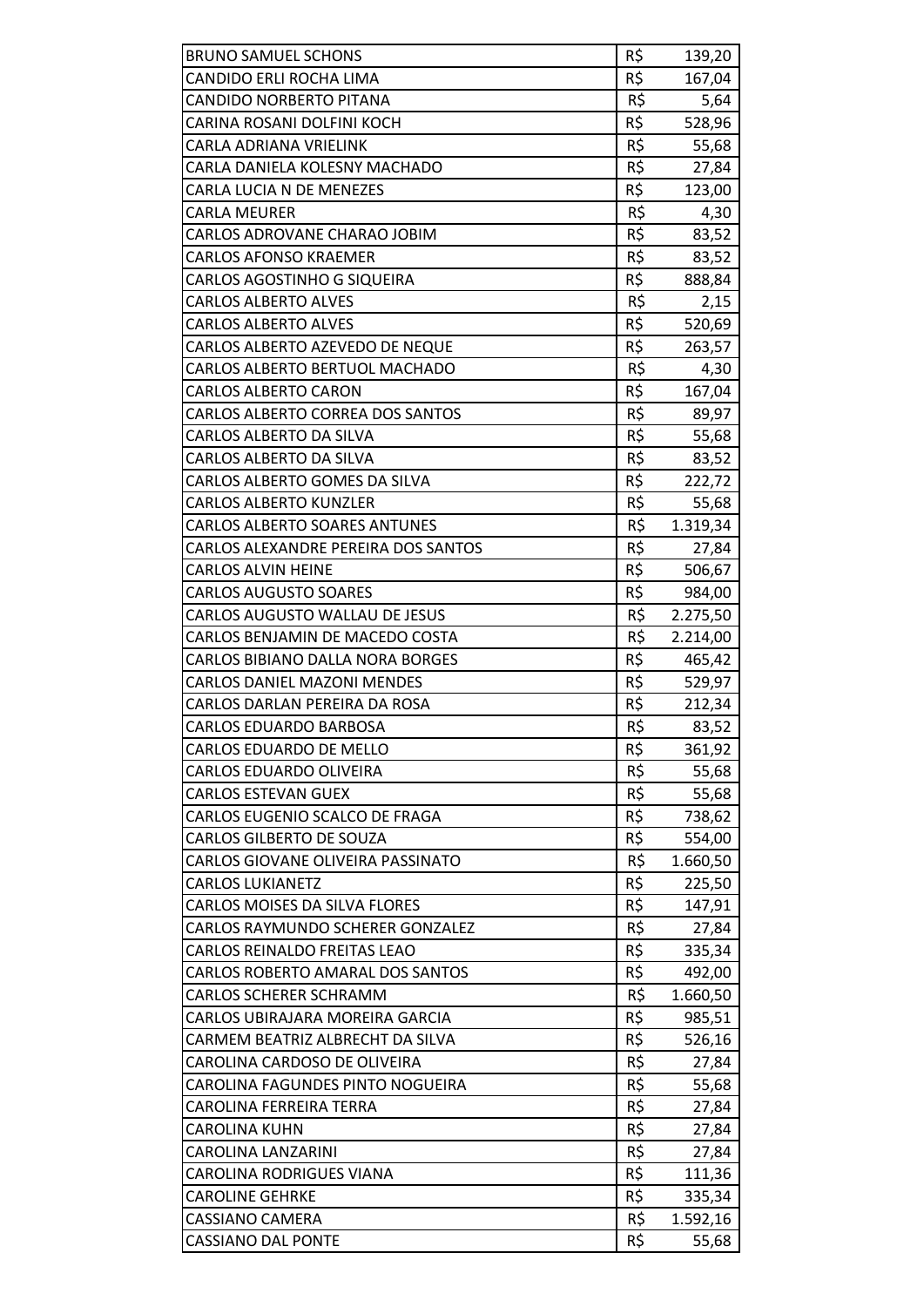| <b>CASSIANO VINICIUS ZANARDI</b>        | R\$ | 389,98   |
|-----------------------------------------|-----|----------|
| <b>CASSIO EMANUEL OPPITZ</b>            | R\$ | 128,45   |
| CASSIO LEONEL PEIXOTO DE CARVALHO       | R\$ | 27,84    |
| <b>CATIA FAGUNDES</b>                   | R\$ | 83,52    |
| CATIA PATRICIA QUADRA                   | R\$ | 27,84    |
| <b>CELSO DONATO</b>                     | R\$ | 169,19   |
| <b>CELSO ENGEL</b>                      | R\$ | 1.414,50 |
| CELSO LUCIANO LYRIO DA SILVA            | R\$ | 55,68    |
| <b>CESAR LUIS BONNEBERGER</b>           | R\$ | 556,80   |
| <b>CESAR LUIS RAMBO</b>                 | R\$ | 77,07    |
| <b>CESAR SALVETTI</b>                   | R\$ | 2,15     |
| CEZAR RIOPARDENSE DO NASCIMENTO         | R\$ | 55,68    |
| CHARLENE CRISTINA DOS SANTOS SILVEIRA   | R\$ | 580,67   |
| <b>CHARLES IVAIR JONER</b>              | R\$ | 547,68   |
| CHARLES JOÒO SCHAEFER                   | R\$ | 55,68    |
| CHEILA BATISTA DA ROSA                  | R\$ | 683,33   |
| <b>CILDO MARCOS VONTROBA</b>            | R\$ | 2.583,00 |
| <b>CIRINEU ATTILIO ZUCHETTO</b>         | R\$ | 225,50   |
| <b>CIRO JUNIOR VIEIRA GAERTNER</b>      | R\$ | 506,67   |
| <b>CLAILTON ROGERIO SEGER</b>           | R\$ | 85,67    |
| <b>CLAIRTON CAMINI</b>                  | R\$ | 1.201,90 |
| <b>CLAIRTON VIDI</b>                    | R\$ | 130,71   |
| <b>CLAITON ADRIANI DORNELES FORTUNA</b> | R\$ | 492,00   |
| <b>CLAITON RODRIGUES SILVA</b>          | R\$ | 6,45     |
| CLARA DELAMARINA DE MORAES MICHELON     | R\$ | 547,68   |
| <b>CLARISSE CARDOSO CENTENO</b>         | R\$ | 588,17   |
| <b>CLAUCIA LOURDES TIBULO KAPPER</b>    | R\$ | 85,78    |
| <b>CLAUDIA HENDGES RIBEIRO</b>          | R\$ | 389,76   |
| <b>CLAUDIA MARIA ACOSTA</b>             | R\$ | 1.083,72 |
| <b>CLAUDIA MARIA MUNHOZ</b>             | R\$ | 83,52    |
| <b>CLAUDIA MARQUES VECOZZI</b>          | R\$ | 27,84    |
| <b>CLAUDIA RAMBOR</b>                   | R\$ | 4,30     |
| <b>CLAUDIA REGINA BORGES DOS SANTOS</b> | R\$ | 4,30     |
| CLAUDIA VIEIRA DAS NEVES VIANA          | R\$ | 369,00   |
| CLAUDINEI SOUZA DE LIMA                 | R\$ | 27,84    |
| <b>CLAUDIO CARVALHO NUNES</b>           | R\$ | 773,62   |
| <b>CLAUDIO EMILIO IBAIRROS LIMA</b>     | R\$ | 1.660,50 |
| <b>CLAUDIO RONI DOS SANTOS FLORES</b>   | R\$ | 553,50   |
| CLAUDIOMIRO FERREIRA DA SILVA           | R\$ | 462,42   |
| CLAUDIOMIRO OLIVEIRA DE DEUS            | R\$ | 27,84    |
| CLAUDIOMIRO VAGNER DA SILVA             | R\$ | 27,84    |
| <b>CLAUDIR PASE</b>                     | R\$ | 526,16   |
| <b>CLAUSIR MIGUEL ALVES</b>             | R\$ | 57,83    |
| <b>CLEBER AURELIO MACHADO</b>           | R\$ | 1.291,50 |
| <b>CLEBER DA CRUZ MACHADO</b>           | R\$ | 55,68    |
| <b>CLEBER MAZIERO</b>                   | R\$ | 1.660,50 |
| <b>CLEDER BARBIERI</b>                  | R\$ | 55,68    |
| <b>CLEDER LISBOA</b>                    | R\$ | 184,50   |
| <b>CLEITON DA SILVA MACHADO</b>         | R\$ | 314,84   |
| <b>CLEMIR ANTONIO MORAS</b>             | R\$ | 890,88   |
| <b>CLEO BORGES DA SILVA</b>             | R\$ | 8,60     |
| <b>CLEO PEREIRA MACHADO</b>             | R\$ | 307,50   |
| <b>CLEOCIR CARLOS VONTROBA</b>          | R\$ | 6,45     |
| <b>CLEOMAR MARINO POLESSO</b>           | R\$ | 36,44    |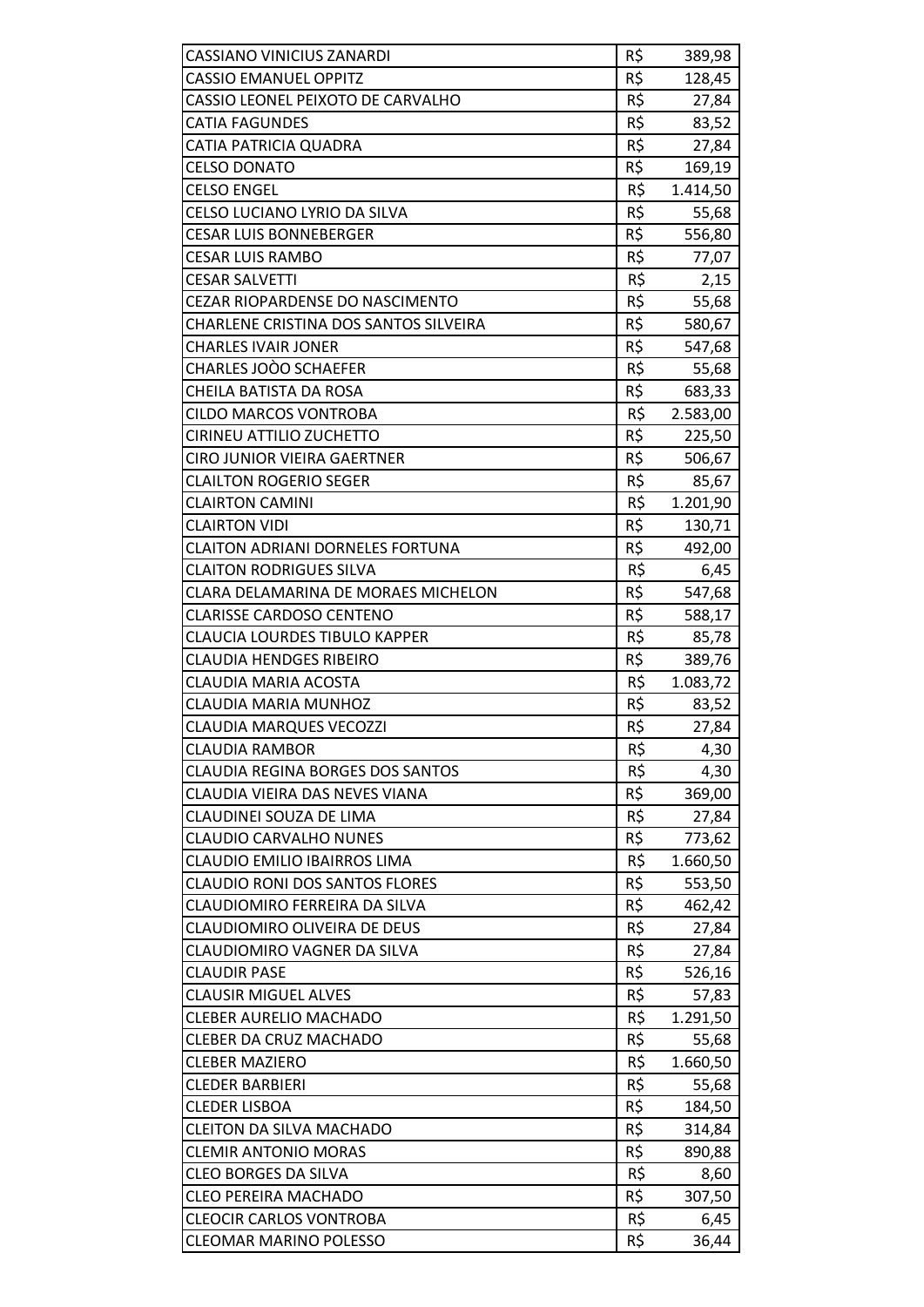| <b>CLEOMAR PEDRO MACHIAVELLI</b>     | R\$ |                 |
|--------------------------------------|-----|-----------------|
| <b>CLEONE MARIA DE FRAGA FOFONKA</b> | R\$ | 410,00<br>83,52 |
| <b>CLERIO BARBOSA DE OLIVEIRA</b>    | R\$ | 128,45          |
| <b>CLETO MACHADO DOS ANJOS</b>       | R\$ | 225,50          |
| CLEZIO GABRIEL DA S SALDANHA         | R\$ |                 |
| <b>CRISTIAN GORGEN</b>               | R\$ | 2.097,83        |
|                                      | R\$ | 537,45          |
| <b>CRISTIAN ZINI</b>                 |     | 452,52          |
| <b>CRISTIANO DE FREITAS MACHADO</b>  | R\$ | 225,50          |
| CRISTIANO DE OLIVEIRA DOICO          | R\$ | 2.521,50        |
| <b>CRISTIANO GOULART OLIVEIRA</b>    | R\$ | 2.767,50        |
| <b>CRISTIANO GROSS JUSTIN</b>        | R\$ | 40,74           |
| <b>CRISTIANO HUBER</b>               | R\$ | 369,00          |
| CRISTIANO LINO DE CARVALHO SEGUETTO  | R\$ | 1.107,00        |
| <b>CRISTIANO LUIS SCHMIDT</b>        | R\$ | 286,89          |
| CRISTIANO MACHADO DA SILVA           | R\$ | 27,84           |
| <b>CRISTIANO SANTOS ROSSONI</b>      | R\$ | 148,69          |
| <b>CRISTIANO WOLF</b>                | R\$ | 139,20          |
| DAGOBERTO SILVEIRA DA SILVA          | R\$ | 580,89          |
| DAIANA CANABARRO HEINZMANN           | R\$ | 184,50          |
| DAIANE ANCELMO FONSECA DA CUNHA      | R\$ | 4,23            |
| DALTO GOMES DA SILVA FRAGA           | R\$ | 27,84           |
| DALTRO JERONIMO BERNARDES            | R\$ | 25,69           |
| DANIEL ALVES BARCELLOS               | R\$ | 93,99           |
| DANIEL AZEVEDO GOULART               | R\$ | 53,53           |
| DANIEL DA ROCHA GARCIA               | R\$ | 55,68           |
| DANIEL FARIAS JACINTO                | R\$ | 553,50          |
| <b>DANIEL FOLLMANN</b>               | R\$ | 134,90          |
| DANIEL GONCALVES BOTELHO             | R\$ | 27,84           |
| DANIEL HENRIQUE STEFFENS COSTA       | R\$ | 492,00          |
| DANIEL LUIS KRACHEFSKI TEIXEIRA      | R\$ | 4,30            |
| DANIEL OLIVEIRA MESQUITA             | R\$ | 534,52          |
| DANIEL SANTOS NORONHA                | R\$ | 25,69           |
| DANIELA OLIVEIRA DA SILVA            | R\$ | 2,15            |
| DANIELA SILVA DE CARVALHO            | R\$ | 509,61          |
| DANIELE DE MORAIS GONCALVES          | R\$ | 1.553,70        |
| <b>DANUBIO BOBSIN</b>                | R\$ | 139,20          |
| DARIO INACIO DONEL                   | R\$ | 27,84           |
| DARKLES CESAR VICARI DE MEDEIROS     | R\$ | 27,84           |
| DARLA MACHADO COLIN                  | R\$ | 2,15            |
| <b>DAVI GREQUE LUCAS</b>             | R\$ | 1.353,00        |
| DAYNNER MACHADO FARIAS               | R\$ | 83,52           |
| DEBORA MARIA DOS SANTOS              | R\$ | 55,68           |
| DEBORAH FAVERO DE OLIVEIRA           | R\$ | 2,15            |
| DEIBITH DA SILVEIRA WEGNER           | R\$ | 526,16          |
| DEISE CRISTINA FERRARI KROHN         | R\$ | 59,98           |
| <b>DEISE DUARTE EHLERT</b>           | R\$ | 25,69           |
| DEISE NASCIMENTO NUNES               | R\$ | 2,15            |
| DEISE PEREIRA MACHADO                | R\$ | 2,82            |
| DEIVID WAIDE PADILHA                 | R\$ | 55,68           |
| DEIZER GONCALVES FOLETTO             | R\$ | 83,52           |
| DELAMAR CARDOSO DA SILVA             | R\$ | 16,92           |
| DELMAR BORGES DA SILVA               | R\$ | 19,74           |
| <b>DELMAR JOSE RITTER</b>            | R\$ | 55,68           |
| <b>DELTON ALOS GUIMARAES</b>         | R\$ | 51,38           |
|                                      |     |                 |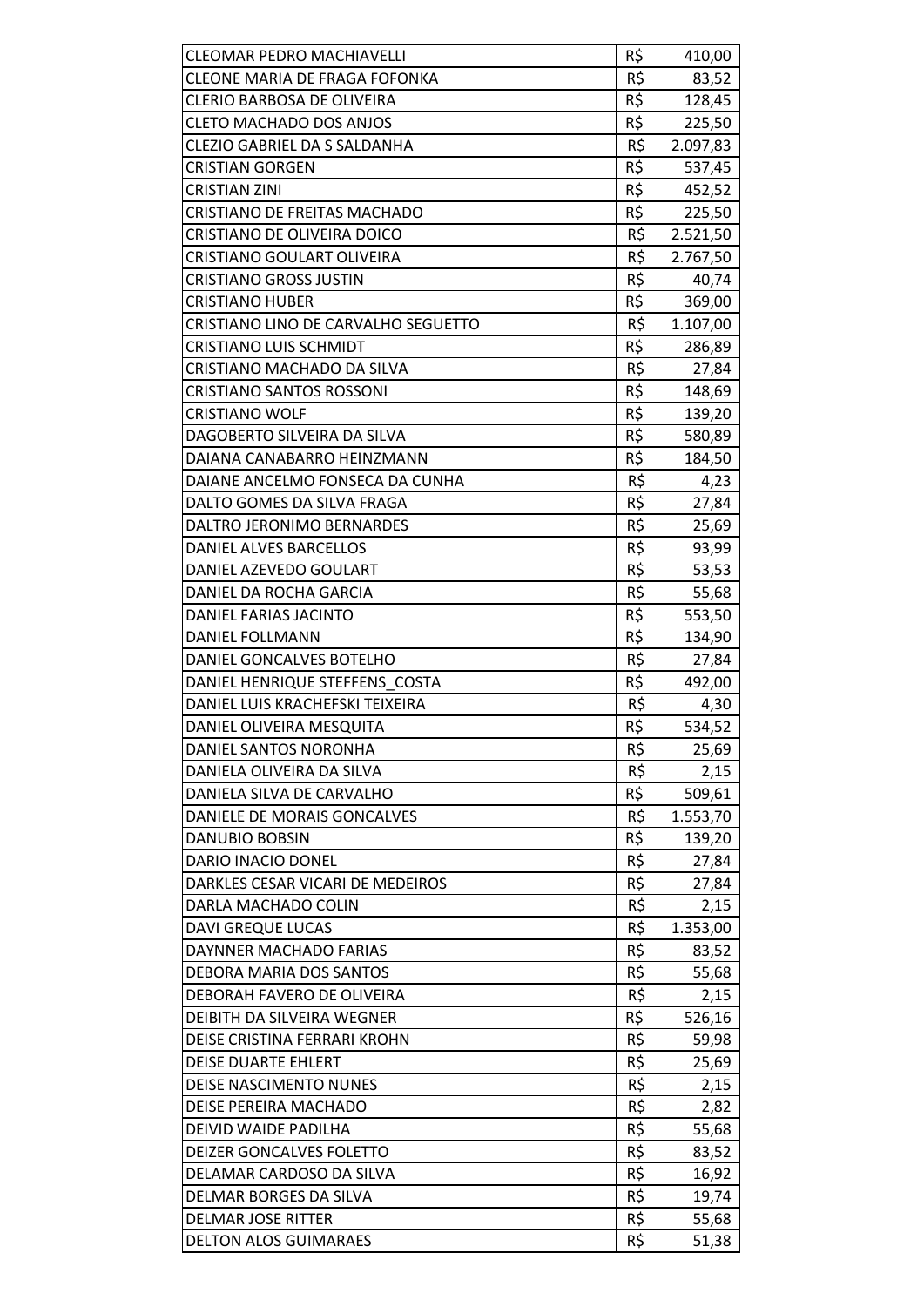| <b>DENIS GONCALVES LEITE</b>        | R\$             | 971,10   |
|-------------------------------------|-----------------|----------|
| DENIZ BATISTA DE FREITAS            | R\$             | 2.767,50 |
| <b>DEOCLECIO ENIO TRAMPUSCH</b>     | R\$             | 403,67   |
| <b>DEONIR TADEU REIS GIL</b>        | R\$             | 430,50   |
| <b>DERLEI DORNELLES JACQUES</b>     | R\$             | 1.688,34 |
| DICKSON VON M HLEN                  | R\$             | 27,84    |
| DIEGO COLOMBO SANA                  | R\$             | 1.414,50 |
| DIEGO DOS REIS DAKAN                | R\$             | 27,84    |
| <b>DIEGO FRANCO PINTO</b>           | R\$             | 27,84    |
| DIEGO JOSE GAIER                    | R\$             | 27,84    |
| <b>DIEGO MANICA</b>                 | R\$             | 55,68    |
| <b>DIEGO MATOS VENES</b>            | R\$             | 788,67   |
| <b>DIEGO MENTA</b>                  | R\$             | 139,20   |
| DIEGO OLIVEIRA DA SILVEIRA          | R\$             | 79,22    |
| <b>DIEGO TURCATO DUARTE</b>         | R\$             | 984,00   |
| DIEGO VAZ PAIXAO                    | R\$             | 1.537,50 |
| DIENARO LEOTE GIANNECHINI           | R\$             | 1.893,33 |
| <b>DILMAR COLISSI</b>               | R\$             | 334,08   |
| DIOGENES ROGERIO DOS S FALCAO       | R\$             | 27,84    |
| <b>DIOGO NEVES MORAES</b>           | R\$             | 916,68   |
| <b>DIOGO NUNES DE ATHAIDES</b>      | R\$             | 3.321,00 |
| DIOGO PEREIRA DA SILVEIRA           | R\$             | 55,68    |
| DION ELITON VALENTE DA SILVA        | R\$             | 83,52    |
| DIONATAN DE OLIVERIA                | R\$             | 27,84    |
| <b>DIONISIO LANIUS</b>              | R\$             | 2.767,50 |
| <b>DIONISIO PEDO</b>                | R\$             | 629,17   |
| DIRCE ISABEL FELTES SCHMITT         | R\$             | 83,52    |
| <b>DIRCEU CHAVIER</b>               | R\$             | 299,90   |
| <b>DJEISON FERNANDO STORCK</b>      | R\$             | 534,52   |
| DOMINGOS SAVIO DE FARIAS            | R\$             | 2.337,00 |
| DOUGLAS AGLIARDI DESINI             | R\$             | 27,84    |
| DOUGLAS DA SILVA GAMBA              | R\$             | 10,75    |
| <b>DOUGLAS ELIAS CARVALHO</b>       | R\$             | 280,92   |
| DULCAMAR ELISANDRO CONCEICAO        | R\$             | 978,18   |
| <b>EBER CLAITON DE SOUZA VALLES</b> | R\$             | 77,07    |
| EDELMAR DOS SANTOS TOPA             | R\$             | 331,93   |
| EDEMAR FLORES DE MELO               | R\$             | 333,19   |
| <b>EDEMILSON PROVENSI</b>           | R\$             | 2.091,00 |
| EDENIR FRANCISCO DE MIRANDA GOULART | R\$             | 1.334,28 |
| EDER ALVES QUINTANILHA              | R\$             | 6,45     |
| <b>EDER LUIS PINTO BERTUOL</b>      | R\$             | 282,59   |
| <b>EDERSON ALMEIDA</b>              | R\$             | 1.706,69 |
| EDEVALDO ANTONIO MORAIS TRAMONTIN   | R\$             | 55,68    |
| <b>EDILENE MARINEZ FLORES</b>       | R\$             | 139,20   |
| EDINELSON CARLOS DOS SANTOS LIMA    | R\$             | 2.281,95 |
| <b>EDISON DE MORAES</b>             | $R\overline{S}$ | 526,16   |
| EDISON JORGE SILVEIRA PALACIO       | R\$             | 492,00   |
| <b>EDMILSON RODRIGUES VIEGAS</b>    | R\$             | 492,00   |
| EDNA TEREZINHA EMANUELI LOPES       | R\$             | 27,84    |
| <b>EDSON BEMFICA QUILES</b>         | R\$             | 36,44    |
| <b>EDSON DA SILVA PRESTES</b>       | R\$             | 27,84    |
| <b>EDSON JARBAS DOS SANTOS</b>      | R\$             | 240,18   |
| EDSON LUIS DA SILVA                 | R\$             | 4,30     |
| <b>EDSON LUIS KERN</b>              | R\$             | 407,97   |
|                                     |                 |          |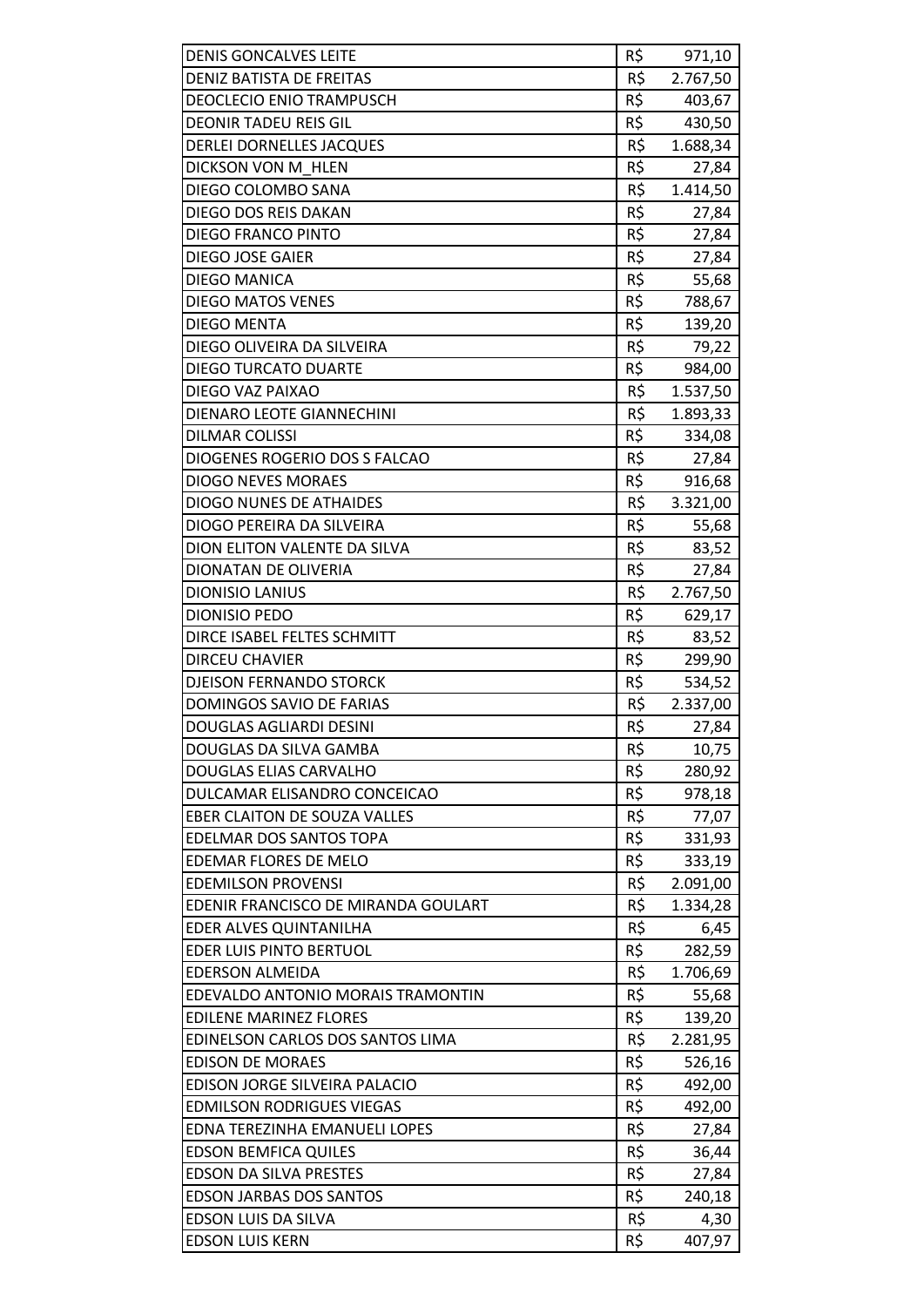| <b>EDSON LUIZ PUERARI</b>                      | R\$ | 27,84    |
|------------------------------------------------|-----|----------|
| <b>EDSON LUIZ SPECHT</b>                       | R\$ | 744,08   |
| EDSON MARIAO OLIVEIRA PITUCO                   | R\$ | 492,00   |
| <b>EDSON NESTOR EMMEL</b>                      | R\$ | 1.086,50 |
| <b>EDSON SILVEIRA ANTONINI</b>                 | R\$ | 1.161,66 |
| EDU DA SILVA MARQUES                           | R\$ | 854,88   |
| EDUARDO ALVES DE SOUZA MOREIRA                 | R\$ | 167,04   |
| EDUARDO BACIGALUZ GUIMARAES                    | R\$ | 1.428,16 |
| EDUARDO BARBOSA CARVALHO                       | R\$ | 824,17   |
| <b>EDUARDO BIANCHI NETO</b>                    | R\$ | 843,54   |
| <b>EDUARDO BORBA DE LEMOS</b>                  | R\$ | 1.230,00 |
| EDUARDO FELIPE LOESCH                          | R\$ | 51,38    |
| <b>EDUARDO FERREIRA FILHO</b>                  | R\$ | 59,98    |
| <b>EDUARDO HERRMANN HECK</b>                   | R\$ | 405,82   |
| <b>EDUARDO MARTINS NUNES</b>                   | R\$ | 212,34   |
| <b>EDUARDO PEREIRA ALVES</b>                   | R\$ | 2.644,50 |
| EDUARDO RAMALHO TOWNSEND                       | R\$ | 543,38   |
| <b>EDUARDO RAMOS BORBA</b>                     | R\$ | 361,92   |
| EDUARDO RAMOS DA SILVA                         | R\$ | 307,50   |
| EDUARDO RENAN LEGUISSAMO NUNES                 | R\$ | 1.845,00 |
| EDUARDO SILVA DOS SANTOS                       | R\$ | 306,24   |
| EDUARDO VIEIRA MUNHOZ                          | R\$ | 29,99    |
| <b>EDUINO HOFFERBER</b>                        | R\$ | 122,22   |
| <b>EGON ARNO KOPP</b>                          | R\$ | 55,68    |
| ELADIO LUIZ RIOS SOUZA                         | R\$ | 2.091,00 |
| <b>ELAINE KIRSCH</b>                           | R\$ | 12,90    |
| ELDER PEREIRA BONORINO                         | R\$ | 2.146,68 |
| ELDER SCHUMAN NOGUEIRA                         | R\$ | 946,56   |
| ELEDIANE MACHADO LIMA KLASSMANN                | R\$ | 111,36   |
| <b>ELEMAR ERENI WRUBEL</b>                     | R\$ | 36,44    |
| <b>ELI FARIAS ALVES</b>                        | R\$ | 890,88   |
| ELI MEDIANEIRA VARGAS DIAS                     | R\$ | 253,34   |
| ELI TERESINHA DA SILVA COSTA                   | R\$ | 451,00   |
| ELIANA BEATRIZ BISCHOFF                        | R\$ | 430,50   |
| ELIANE ANDRIOLI MATOS MARAFON                  | R\$ | 83,52    |
| ELIANE CONCEICAO CORRADI DOS SANTOS            | R\$ | 526,16   |
| <b>ELIANE DUARTE LUCIANO</b>                   | R\$ | 32,14    |
| <b>ELIANE LEMOS SANTOS</b>                     | R\$ | 27,84    |
| <b>ELIANE PIRES DUARTE</b>                     | R\$ | 27,84    |
| ELIANE RODRIGUES CASTILHO                      | R\$ | 556,80   |
| ELIETE RAQUEL EIDELWEIN OLIVEIRA               | R\$ | 27,84    |
| ELIEZER MULLER BLANK                           | R\$ | 431,51   |
| ELIS REGINA BOSEMBECKER                        | R\$ | 85,67    |
| ELISANE FERREIRA DE SOUZA                      | R\$ | 1.148,00 |
| ELISANGELA CONCEICAO DE CASTRO FARIAS DA CUNHA | R\$ | 1.906,50 |
| <b>ELISANGELA GREGIS MARTINS</b>               | R\$ | 27,84    |
| <b>ELISEU BERNARDON</b>                        | R\$ | 2.767,50 |
| ELISIANE LAZZARE VIDORI                        | R\$ | 83,52    |
| <b>ELOI ANDRE BECKER</b>                       | R\$ | 27,84    |
| ELOIR TADEU LEAL FAGUNDES                      | R\$ | 184,50   |
| ELOISA DOBERSTEIN DE MOURA                     | R\$ | 36,55    |
| ELSON BIANOR DA SILVA                          | R\$ | 307,50   |
| ELSON LUIS DE SOUZA DA ROCHA                   | R\$ | 55,68    |
| ELTON HELMUTE MAYER                            | R\$ | 27,84    |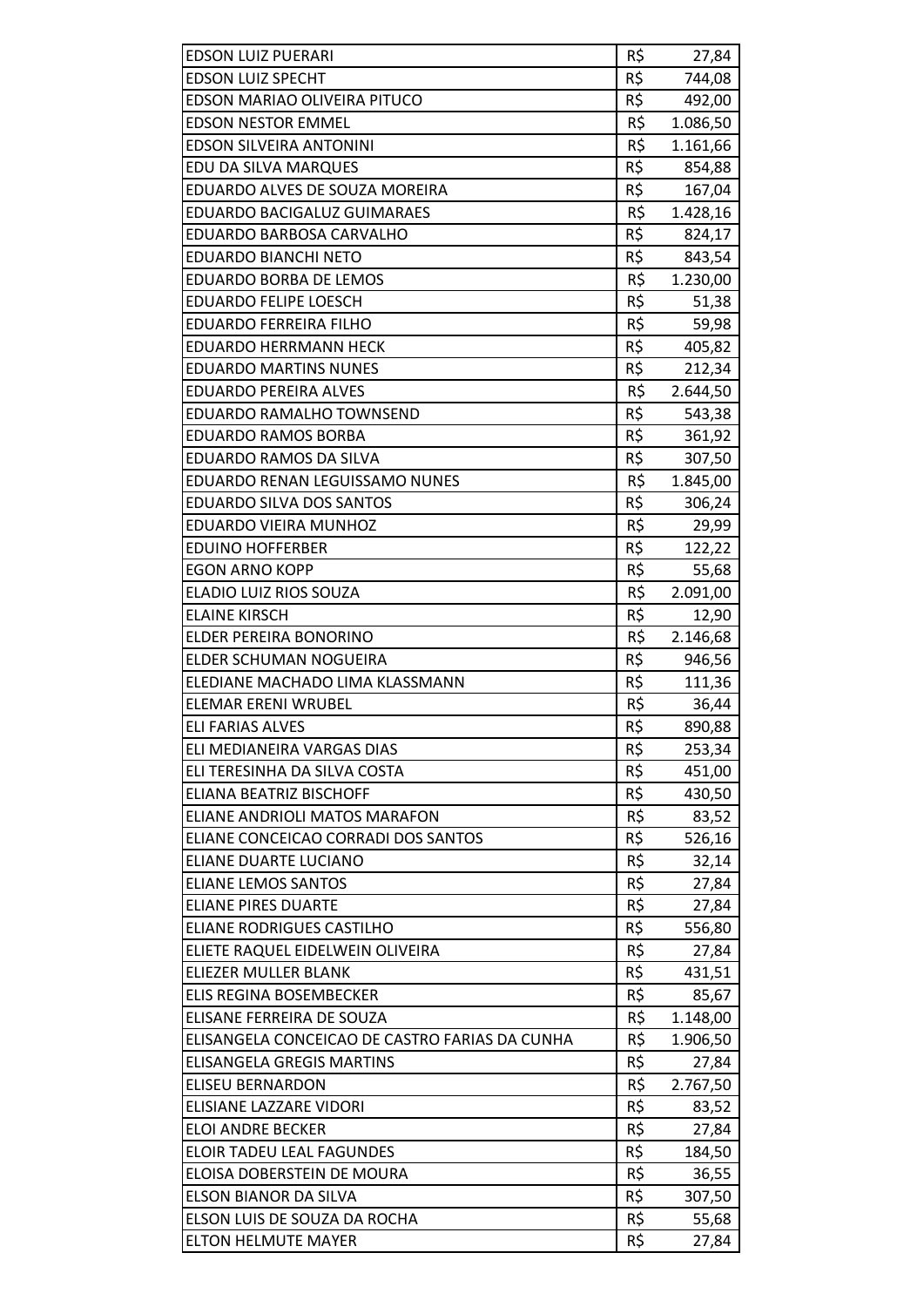| <b>ELTON LEAL MOSSATE</b>             | R\$ | 2.761,68 |
|---------------------------------------|-----|----------|
| <b>ELTON LUIS SOUZA SOARES</b>        | R\$ | 38,59    |
| <b>ELTON LUIZ ERNZEN</b>              | R\$ | 55,68    |
| <b>ELTON LUTHER NOGUEIRA</b>          | R\$ | 225,50   |
| ELTON MARION DA ROSA POHLMANN         | R\$ | 676,50   |
| <b>ELTON MARQUES DA ROSA</b>          | R\$ | 777,92   |
| ELTON TEIXEIRA BERNEIRA               | R\$ | 2.644,50 |
| EMERSON DA SILVEIRA ANTONINI          | R\$ | 139,20   |
| <b>EMERSON DESCOVI</b>                | R\$ | 130,60   |
| <b>EMERSON LUIS CHARAO JOBIM</b>      | R\$ | 1.049,17 |
| <b>EMERSON RONALDO SILVA TEIXEIRA</b> | R\$ | 27,84    |
| <b>EMERSON SOARES</b>                 | R\$ | 55,68    |
| EMMANUEL AVANCINI SCHIAM              | R\$ | 2.009,00 |
| <b>ENDERSON LUIZ VIANA</b>            | R\$ | 307,50   |
| <b>ENIO FERRARESI</b>                 | R\$ | 2.767,50 |
| <b>ENIO FRANCISCO DA ROSA</b>         | R\$ | 225,50   |
| ENIO RIBEIRO DA SILVA                 | R\$ | 1.660,50 |
| <b>ENIO RICARDO TELLES</b>            | R\$ | 194,88   |
| <b>EON FERREIRA CASTILHOS</b>         | R\$ | 27,84    |
| ERALDO LUIS DOS SANTOS FERREIRA       | R\$ | 83,52    |
| ERICO DA CUNHA NOGUEIRA               | R\$ | 184,50   |
| ERNANI EDUARDO NYSTRON                | R\$ | 225,50   |
| <b>ERNI PAULINA BORGES</b>            | R\$ | 139,20   |
| <b>ERRIDISON BORIN QUINHONES</b>      | R\$ | 553,50   |
| ERTON ROGERIO SCHEVERMANN             | R\$ | 27,84    |
| <b>ESMAEL DE OLIVEIRA FLORES</b>      | R\$ | 1.559,52 |
| ESMAEL OLICIO DA SILVA                | R\$ | 111,36   |
| ESTELA NEUMANN BONMANN                | R\$ | 2,15     |
| <b>EUCLIDES LAURO WENDLER</b>         | R\$ | 222,72   |
| <b>EUGENIO PEREZ FERREIRA</b>         | R\$ | 722,24   |
| EUGENIO RICARDO MAES                  | R\$ | 3.185,31 |
| <b>EULOGIO RODRIGUES ORNES FILHO</b>  | R\$ | 102,76   |
| EUNIRA FAGUNDES DA SILVA              | R\$ | 468,09   |
| EVANDRO AZEVEDO BOBSIN                | R\$ | 1.230,00 |
| <b>EVANDRO DA SILVA</b>               | R\$ | 1.246,20 |
| <b>EVANDRO DE OLIVEIRA</b>            | R\$ | 154,14   |
| <b>EVANDRO KIEVEL</b>                 | R\$ | 83,52    |
| <b>EVANDRO LUIZ ALVES CARDOSO</b>     | R\$ | 27,84    |
| EVANDRO MAURICIO DA CUNHA MELLO       | R\$ | 55,68    |
| EVANDRO ROSA DE ALMEIDA               | R\$ | 526,16   |
| <b>EVANISE DOS SANTOS TEIXEIRA</b>    | R\$ | 240,18   |
| EVERALDO BONORINO DOS SANTOS          | R\$ | 32,14    |
| <b>EVERSON DE CONTO</b>               | R\$ | 403,67   |
| EVERSON DOS SANTOS DE SOUZA           | R\$ | 563,69   |
| EVERTO DA ROSA CAMARGO                | R\$ | 27,84    |
| <b>EVERTON DIAS PADILHA</b>           | R\$ | 55,68    |
| EVERTON LUIZ BARBOSA DOS SANTOS       | R\$ | 676,50   |
| EVERTON LUIZ MOREIRA DIECKMANN        | R\$ | 369,00   |
| <b>EVERTON MAGALHAES JACQUES</b>      | R\$ | 637,02   |
| <b>EZEQUIEL BAUER EME</b>             | R\$ | 167,04   |
| <b>FABIANA BARROS DE MORAES</b>       | R\$ | 55,68    |
| FABIANA DAMIANI TERRES                | R\$ | 27,84    |
| <b>FABIANA MAIA SCHMIDT</b>           | R\$ | 307,50   |
| <b>FABIANE DE CASTRO RIBEIRO</b>      | R\$ | 27,84    |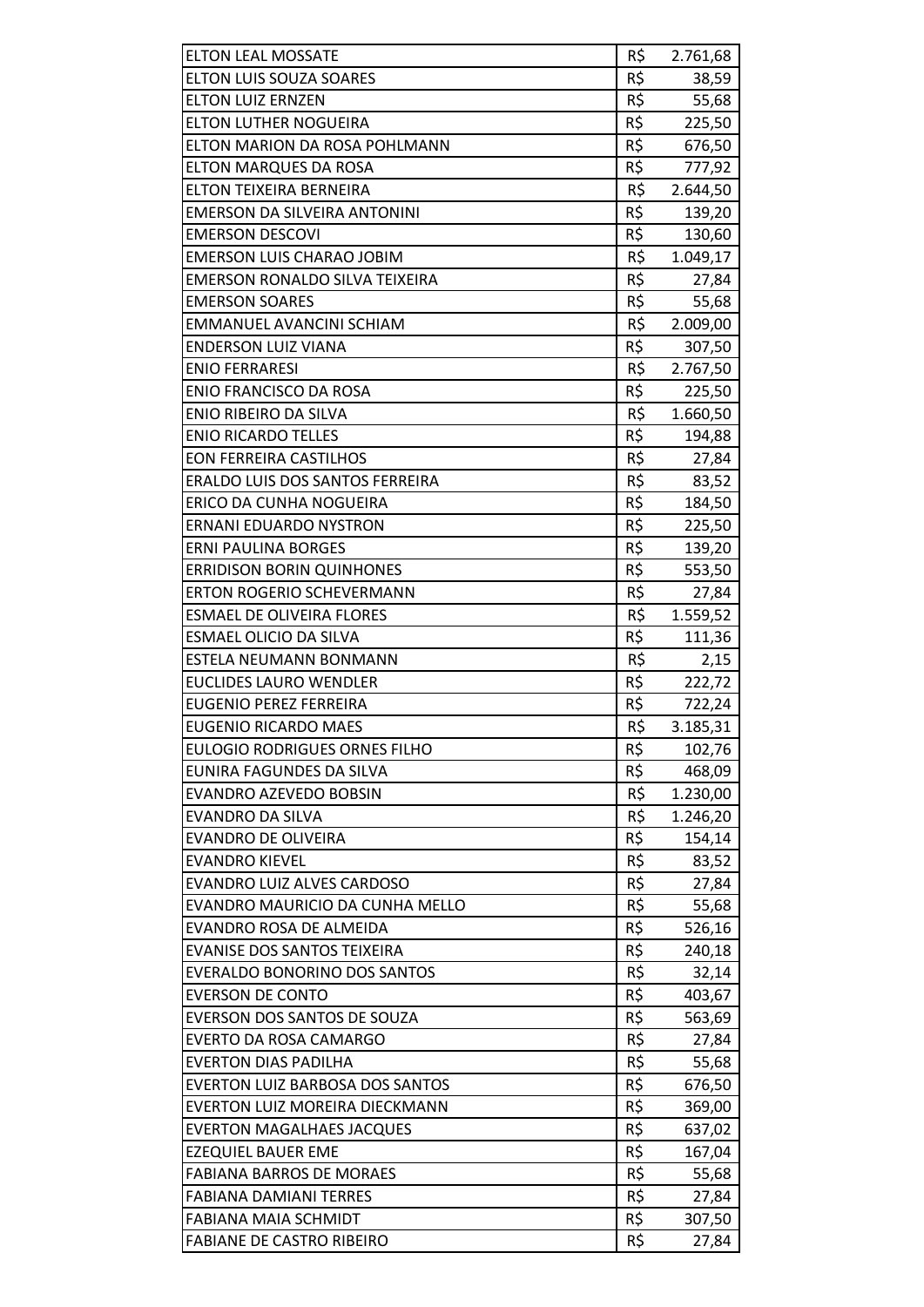| <b>FABIANE RODRIGUES ZANONI</b>                                     | R\$             | 11,28    |
|---------------------------------------------------------------------|-----------------|----------|
| <b>FABIANO DOS SANTOS SOARES</b>                                    | R\$             | 526,16   |
| <b>FABIANO JARBAS PEDRALLI</b><br><b>FABIANO LAROCA ALTAMIRANDA</b> | R\$             | 139,20   |
|                                                                     | R\$             | 676,50   |
| FABIANO LUIZ DOMINGOS DA SILVA                                      | R\$             | 162,74   |
| <b>FABIANO MACHADO ALVES</b>                                        | R\$             | 225,50   |
| FABIANO MOREIRA FERREIRA                                            | R\$             | 27,84    |
| FABIANO OLIVEIRA DA ROSA                                            | R\$             | 111,36   |
| <b>FABIO ALFREDO REDECKER</b>                                       | R\$             | 123,00   |
| <b>FABIO ANTONIO SIRENA</b>                                         | R\$             | 184,50   |
| <b>FABIO ARAUJO LOPES</b>                                           | R\$             | 1.414,50 |
| FABIO AUGUSTO PEREIRA DE SOUZA                                      | R\$             | 184,50   |
| <b>FABIO BASTIANI PIAZER</b>                                        | R\$             | 407,22   |
| <b>FABIO BOERE BOTTLENDER</b>                                       | R\$             | 184,24   |
| <b>FABIO DIAS NIEVES</b>                                            | R\$             | 184,50   |
| <b>FABIO GOMES DE SOUZA</b>                                         | R\$             | 27,84    |
| <b>FABIO IRINEU HOFFMANN</b>                                        | R\$             | 27,84    |
| <b>FABIO JEAN DA SILVA GONCALVES</b>                                | R\$             | 609,18   |
| FABIO JOSE DA SILVA GIBBON                                          | R\$             | 139,20   |
| <b>FABIO JUNIOR DE VARGAS FRANCO</b>                                | R\$             | 55,68    |
| <b>FABIO JUNIOR JARRE PRESTES</b>                                   | R\$             | 55,68    |
| <b>FABIO LEITE OLGUINS</b>                                          | R\$             | 430,50   |
| <b>FABIO LOPES KREPS</b>                                            | R\$             | 55,68    |
| <b>FABIO MARCELO OLING</b>                                          | R\$             | 871,38   |
| <b>FABIO MARTINS DOS SANTOS</b>                                     | R\$             | 597,87   |
| <b>FABIO RICARDO PINTO CANALS</b>                                   | R\$             | 1.968,00 |
| <b>FABIO ROBERTO ALTENHOFEN SEFSTROM</b>                            | R\$             | 29,99    |
| FABIO SOARES CASTELLO BRANCO                                        | R\$             | 29,99    |
| <b>FABIO TONDIM DE OLIVEIRA</b>                                     | R\$             | 27,84    |
| <b>FABRICIO ADILSON EHLERT</b>                                      | R\$             | 128,45   |
| <b>FABRICIO MARTINS ALGAYER</b>                                     | R\$             | 451,00   |
| <b>FABRICIO SCHIAVO AVILA</b>                                       | R\$             | 27,84    |
| <b>FABRINE VENTURINI</b>                                            | R\$             | 55,68    |
| FAVORINA DE FATIMA DA SILVA                                         | R\$             | 231,21   |
| FELIPE AGOSTINHO CAIMI                                              | R\$             | 448,22   |
| <b>FELIPE BEN RODRIGUES</b>                                         | R\$             | 184,50   |
| FELIPE CARDOSO NEUTZLING                                            | R\$             | 27,84    |
| FELIPE COSTA DA CUNHA                                               | R\$             | 582,71   |
| FELIPE DA SILVA MALTA                                               | R\$             | 184,50   |
| FELIPE DALTROZO DA MOTTA                                            | R\$             | 1.906,50 |
| <b>FELIPE HUFF</b>                                                  | R\$             | 190,69   |
| FELIPE RIBEIRO DE FREITAS                                           | R\$             | 1.476,00 |
| FERNANDA ANZILIERO GONCALVES                                        | R\$             | 184,50   |
| FERNANDA LINDNER TASSONI                                            | R\$             | 53,53    |
| <b>FERNANDA PRUNZEL HOERLLE</b>                                     | R\$             | 2,15     |
| FERNANDA ROBERTA ANTUNES                                            | $R\overline{S}$ | 55,68    |
| FERNANDA SANTOS PESCADOR                                            | R\$             | 375,83   |
| FERNANDO ALCARA DESCOVI                                             | R\$             | 2.460,00 |
| FERNANDO GABRIEL DARIVA                                             | R\$             | 45,15    |
| FERNANDO JOSE MEDAGLIA                                              | R\$             | 663,33   |
| FERNANDO KULMAN BARRETO                                             | R\$             | 300,67   |
| <b>FERNANDO NADALON VARGAS</b>                                      | R\$             | 581,84   |
| <b>FERNANDO NUNES REIS</b>                                          | R\$             | 111,36   |
| FERNANDO PAULUS LEUSIN                                              | R\$             | 369,00   |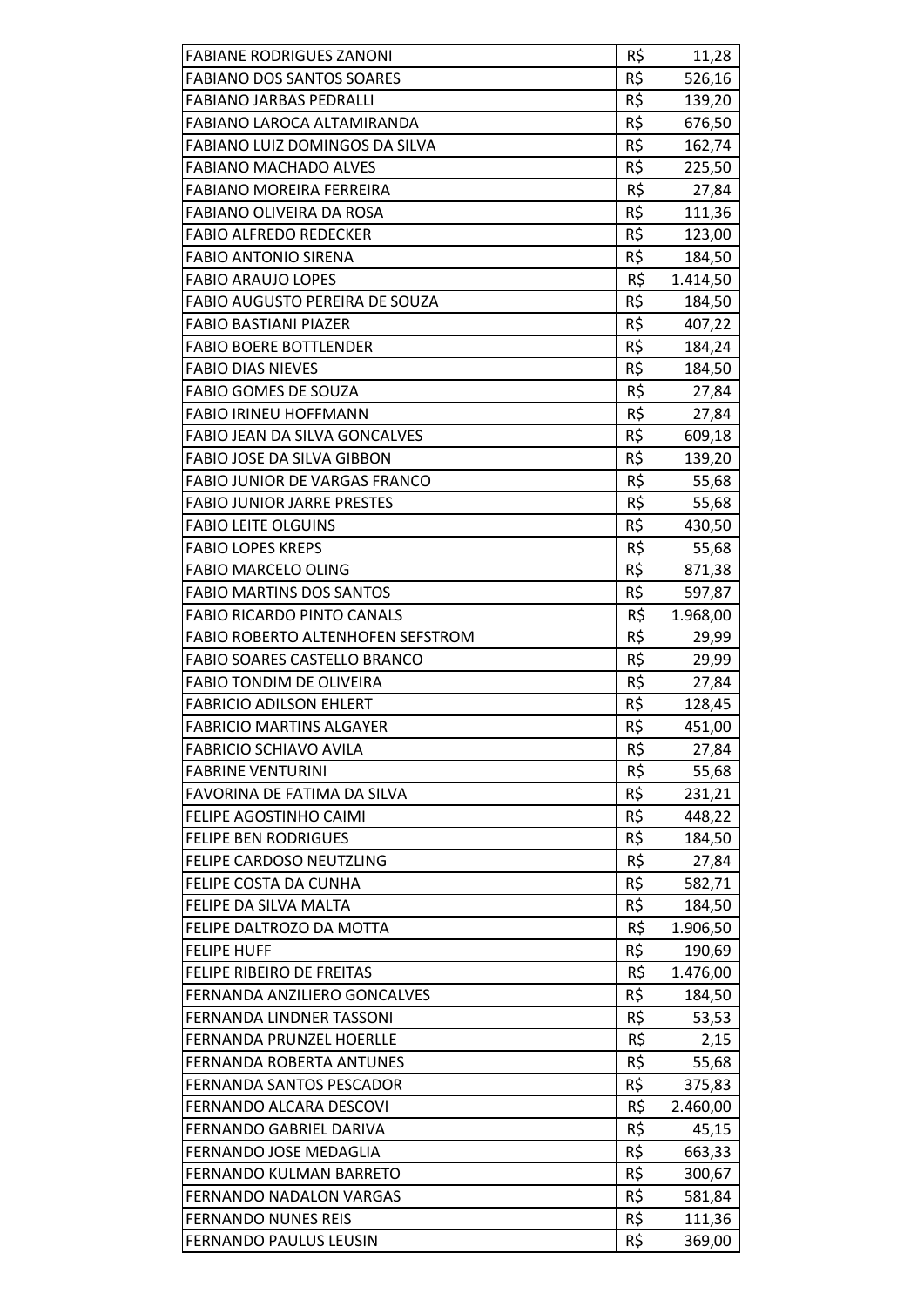| FILIPE MACHADO NEVES                  | R\$ | 307,50   |
|---------------------------------------|-----|----------|
| <b>FLAVIA AVILA DIAS</b>              | R\$ | 212,34   |
| <b>FLAVIO ANTONIO COLPO</b>           | R\$ | 2.890,50 |
| <b>FLAVIO FAERMANN BARTH</b>          | R\$ | 753,80   |
| <b>FLAVIO FERREIRA PRESSER</b>        | R\$ | 989,00   |
| FLAVIO RENAN FIALHO CIRIO             | R\$ | 1.395,76 |
| <b>FLORICIO ALEXIS GOMES MIRANDA</b>  | R\$ | 2.644,50 |
| FRANCIELLE DA SILVA NUNES             | R\$ | 526,16   |
| <b>FRANCINE BOTH</b>                  | R\$ | 19,35    |
| <b>FRANCINE GRISGOULO VURDEL</b>      | R\$ | 27,84    |
| FRANCINI MADEIRA EUZEBIO              | R\$ | 55,68    |
| FRANCISCO DA SILVA RANGEL             | R\$ | 553,50   |
| FRANCISCO DE ALMEIDA                  | R\$ | 55,68    |
| FRANCISCO EDGAR PAILLO MACHADO        | R\$ | 4,30     |
| FRANCISCO GERALDO GRASS DE ALMEIDA    | R\$ | 2.214,00 |
| <b>FRANCISCO PIRES FIRMINO</b>        | R\$ |          |
|                                       | R\$ | 83,52    |
| <b>FRANCISCO SAMPAIO</b>              |     | 1.168,50 |
| FRANCO CEZAR REISCHSTEIN              | R\$ | 111,36   |
| <b>GABRIEL AREND</b>                  | R\$ | 139,20   |
| <b>GABRIEL BAUER NOVASKI</b>          | R\$ | 353,65   |
| <b>GABRIEL LISMAR MORGAN GREGORIO</b> | R\$ | 1.257,84 |
| <b>GABRIEL LUIZ VENCATO</b>           | R\$ | 139,20   |
| <b>GABRIEL ROSA DOS SANTOS</b>        | R\$ | 1.537,50 |
| <b>GABRIELA MARINA POMPEO QUEIROZ</b> | R\$ | 55,68    |
| <b>GARI BIBIANO DA ROSA CRIXEL</b>    | R\$ | 27,84    |
| <b>GASPAR VICENTE BINSFELD</b>        | R\$ | 139,20   |
| <b>GELCY SCHNEIDER</b>                | R\$ | 139,20   |
| <b>GELSO MOLON</b>                    | R\$ | 25,69    |
| <b>GELSON DARCI HEPP</b>              | R\$ | 27,84    |
| <b>GELSON LENZ</b>                    | R\$ | 27,84    |
| <b>GELSON LUIZ FACCIN</b>             | R\$ | 27,84    |
| <b>GELSON LUIZ PERLIN</b>             | R\$ | 83,52    |
| <b>GEORGE CASALI DA SILVEIRA</b>      | R\$ | 281,18   |
| <b>GEOVANE DELESKI ASSIS</b>          | R\$ | 351,54   |
| <b>GEOVANI ANDRE VAZ</b>              | R\$ | 27,84    |
| <b>GERALDO NICOLAU FONTOURA</b>       | R\$ | 246,63   |
| <b>GERMANO KAEZALA</b>                | R\$ | 27,84    |
| <b>GERRI CLEI RODRIGUES DA SILVA</b>  | R\$ | 62,13    |
| <b>GERSON ANTONIO DARONCO</b>         | R\$ | 83,52    |
| <b>GERSON CAVASSOLA</b>               | R\$ | 429,18   |
| <b>GERSON DE SOUZA AQUINO</b>         | R\$ | 27,84    |
| <b>GERSON HAMMES</b>                  | R\$ | 2.291,70 |
| <b>GERSON JAIME RODRIGUES</b>         | R\$ | 533,00   |
| <b>GERSON KLEIN</b>                   | R\$ | 139,20   |
| <b>GERSON SIDINEI PEZAROGLO BUENO</b> | R\$ | 1.660,50 |
| <b>GESSICA LOPES DA SILVA</b>         | R\$ | 483,92   |
| <b>GIAN VANCINI</b>                   | R\$ | 27,84    |
| <b>GIANCARLO KOSBY SCHMITT</b>        | R\$ | 27,84    |
| <b>GIL ESTRELA</b>                    | R\$ | 6,45     |
| <b>GILBERTO AQUILES ROQUE</b>         | R\$ | 250,56   |
| <b>GILBERTO BOBSIN</b>                | R\$ | 186,65   |
| GILBERTO CORDOVA DA SILVA             | R\$ | 128,45   |
| <b>GILBERTO DA SILVA JOB</b>          | R\$ | 27,84    |
| <b>GILBERTO DE SOUZA SILVEIRA</b>     | R\$ | 83,52    |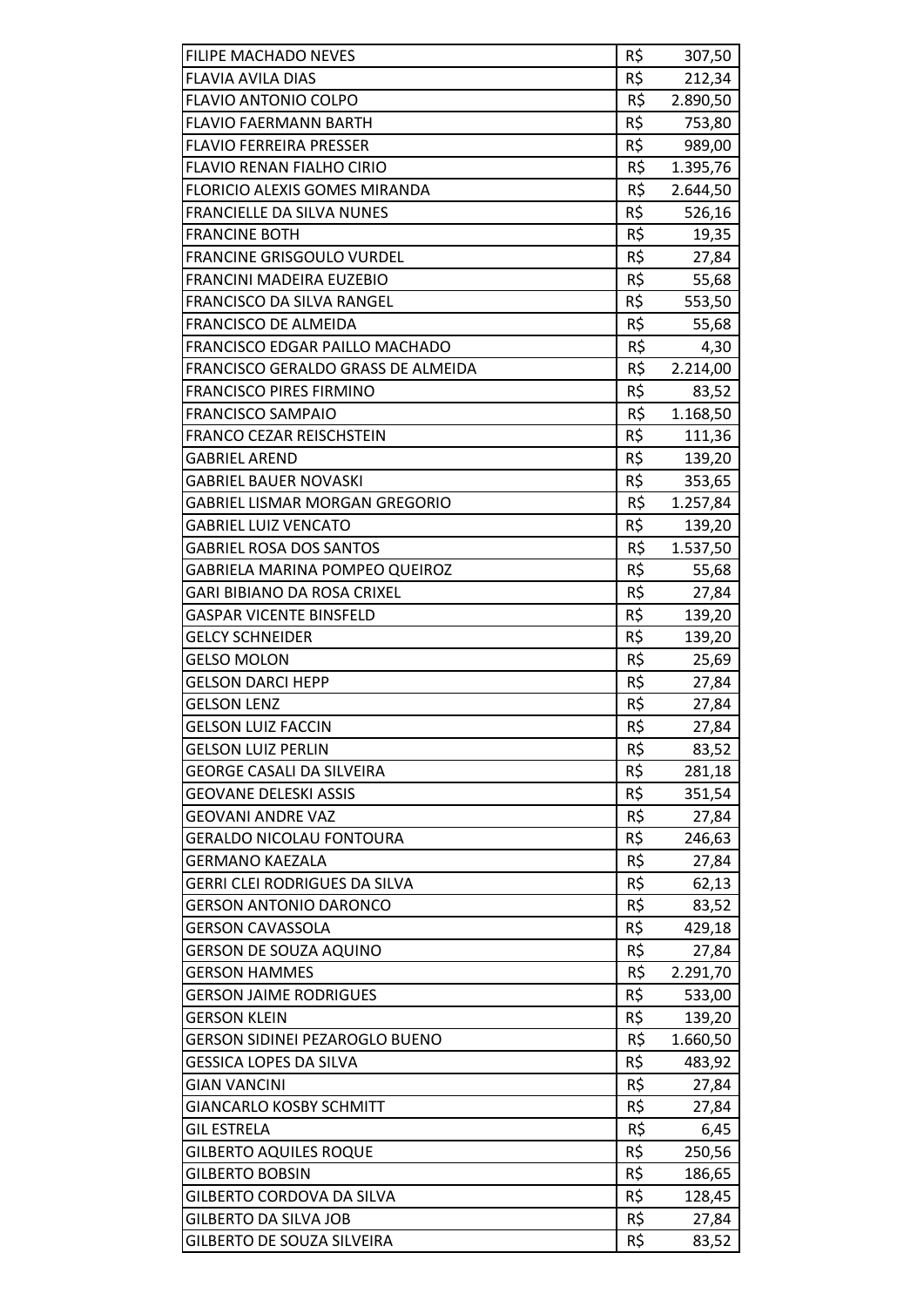| R\$<br><b>GILBERTO SCHAEFFER DE BASTIANI</b><br>145,65<br>R\$<br><b>GILBERTO SOARES GALVAO</b><br>27,84<br>R\$<br>1.968,00<br><b>GILCEU SIMONETTI</b><br>R\$<br><b>GILMAR ABREU DE LIMA</b><br>225,50<br>GILMAR AZEREDO WALLAU<br>R\$<br>2.337,00<br>R\$<br><b>GILMAR DE MOURA</b><br>1.212,54<br>R\$<br>GILMAR EDSON BORGES CASTANHEIRA<br>55,68<br>R\$<br>1.783,50<br><b>GILMAR ELENILTO PIRES</b><br>R\$<br><b>GILMAR MORO</b><br>51,38<br>R\$<br><b>GILMAR PLETZ DIAS</b><br>27,84<br>R\$<br><b>GILMAR TODESCHINI</b><br>55,68<br>R\$<br>GILMARA DE BORBA MELO<br>27,84<br>R\$<br>GILNEI NOGUEIRA DE SOUZA<br>27,84<br>R\$<br>GILSON DOS SANTOS FERREIRA<br>55,68<br>R\$<br><b>GILSON FRUHAUF BECKER</b><br>134,28<br>R\$<br>GILSON GENESIO GUNSCH<br>2,15<br>R\$<br><b>GILSON JULIANO VOLKART</b><br>53,53<br>R\$<br><b>GILSONEY KRUGER</b><br>18,33<br>R\$<br><b>GILVAN GOMES VIVIAN</b><br>615,00<br>R\$<br><b>GIORGIO OSORIO NEVES</b><br>27,84<br>R\$<br><b>GIOVANE DA SILVA</b><br>77,07<br>R\$<br><b>GIOVANI ALBERTO BACIN</b><br>27,84<br>R\$<br>GIOVANI DA SILVA FORNARI<br>501,12<br>R\$<br>GIOVANI DE OLIVEIRA<br>55,68<br>R\$<br><b>GIOVANI MARTINS DE SOUZA</b><br>334,08<br>R\$<br>GIOVANI PEDROSO DA SILVA<br>2.316,50<br>R\$<br><b>GIOVANI TAVARES ESPELOCIN</b><br>246,00<br>R\$<br><b>GIOVANI TRICAI</b><br>492,00<br>R\$<br>GIOVANNI SANT ANNA BRUM<br>83,52<br>R\$<br><b>GISLAINE DE BORBA MELO</b><br>128,45<br><b>GISLAINE RUCHINSQUE CUNHA</b><br>R\$<br>27,84<br>R\$<br><b>GIULIANO CRAUSS DARONCO</b><br>906,29<br>R\$<br><b>GLADIMIR ROGERIO AGUIAR DA SILVA</b><br>27,84<br>R\$<br><b>GLENIO LUIZ MOMBACH</b><br>1.569,64<br>R\$<br><b>GRAZIELA BOHN FLORES</b><br>307,50<br>R\$<br>GRAZIELA DE ALMEIDA<br>109,21<br>R\$<br><b>GREGORY DE MELLO CARVALHO</b><br>27,84<br>R\$<br><b>GREICE LANIUS SAUERESSIG</b><br>535,15<br>R\$<br>GUILHERME ALEXANDRE BATISTA WOBETO<br>529,18<br>R\$<br><b>GUILHERME ANTONIO UTZIG</b><br>2.705,96<br>R\$<br><b>GUILHERME DA SILVA GUTLER</b><br>1.688,34<br>R\$<br><b>GUILHERME LUIZ LOPES</b><br>55,68<br>R\$<br><b>GUILHERME MORGANTI ESBROGLIO</b><br>27,84<br>R\$<br>2.767,50<br>GUILHERME PAIVA GOMES<br>R\$<br><b>GUNTHER LIMA FERRARI</b><br>55,68<br>R\$<br><b>GUSTAVO ALBERTO RIFFEL</b><br>184,50<br>R\$<br><b>GUSTAVO DA SILVA</b><br>738,00<br>R\$<br><b>GUSTAVO MACHADO OTTO</b><br>55,68<br>R\$<br><b>GUSTAVO ZANIOL MARSILIO</b><br>526,16<br>R\$<br><b>HARLEI SCHNEIDER</b><br>83,52<br>R\$<br>HEIORAN ACLEOMAR DA SILVA CORDEIRO<br>27,84<br>R\$<br><b>HELBIO CESAR FRAGA SARAIVA</b><br>307,50<br>R\$<br>51,38<br><b>HELEMILTON SILVEIRA MACHADO</b> | <b>GILBERTO GUILHERME ROESE</b> | R\$ | 27,84 |
|-------------------------------------------------------------------------------------------------------------------------------------------------------------------------------------------------------------------------------------------------------------------------------------------------------------------------------------------------------------------------------------------------------------------------------------------------------------------------------------------------------------------------------------------------------------------------------------------------------------------------------------------------------------------------------------------------------------------------------------------------------------------------------------------------------------------------------------------------------------------------------------------------------------------------------------------------------------------------------------------------------------------------------------------------------------------------------------------------------------------------------------------------------------------------------------------------------------------------------------------------------------------------------------------------------------------------------------------------------------------------------------------------------------------------------------------------------------------------------------------------------------------------------------------------------------------------------------------------------------------------------------------------------------------------------------------------------------------------------------------------------------------------------------------------------------------------------------------------------------------------------------------------------------------------------------------------------------------------------------------------------------------------------------------------------------------------------------------------------------------------------------------------------------------------------------------------------------------------------------------------------------------------------------------------------------------------------------------------------------------------------------------------------------------------------------------------------------------------------------------------------------------------------------------------------------------------------------------------------------------------------------------|---------------------------------|-----|-------|
|                                                                                                                                                                                                                                                                                                                                                                                                                                                                                                                                                                                                                                                                                                                                                                                                                                                                                                                                                                                                                                                                                                                                                                                                                                                                                                                                                                                                                                                                                                                                                                                                                                                                                                                                                                                                                                                                                                                                                                                                                                                                                                                                                                                                                                                                                                                                                                                                                                                                                                                                                                                                                                           |                                 |     |       |
|                                                                                                                                                                                                                                                                                                                                                                                                                                                                                                                                                                                                                                                                                                                                                                                                                                                                                                                                                                                                                                                                                                                                                                                                                                                                                                                                                                                                                                                                                                                                                                                                                                                                                                                                                                                                                                                                                                                                                                                                                                                                                                                                                                                                                                                                                                                                                                                                                                                                                                                                                                                                                                           |                                 |     |       |
|                                                                                                                                                                                                                                                                                                                                                                                                                                                                                                                                                                                                                                                                                                                                                                                                                                                                                                                                                                                                                                                                                                                                                                                                                                                                                                                                                                                                                                                                                                                                                                                                                                                                                                                                                                                                                                                                                                                                                                                                                                                                                                                                                                                                                                                                                                                                                                                                                                                                                                                                                                                                                                           |                                 |     |       |
|                                                                                                                                                                                                                                                                                                                                                                                                                                                                                                                                                                                                                                                                                                                                                                                                                                                                                                                                                                                                                                                                                                                                                                                                                                                                                                                                                                                                                                                                                                                                                                                                                                                                                                                                                                                                                                                                                                                                                                                                                                                                                                                                                                                                                                                                                                                                                                                                                                                                                                                                                                                                                                           |                                 |     |       |
|                                                                                                                                                                                                                                                                                                                                                                                                                                                                                                                                                                                                                                                                                                                                                                                                                                                                                                                                                                                                                                                                                                                                                                                                                                                                                                                                                                                                                                                                                                                                                                                                                                                                                                                                                                                                                                                                                                                                                                                                                                                                                                                                                                                                                                                                                                                                                                                                                                                                                                                                                                                                                                           |                                 |     |       |
|                                                                                                                                                                                                                                                                                                                                                                                                                                                                                                                                                                                                                                                                                                                                                                                                                                                                                                                                                                                                                                                                                                                                                                                                                                                                                                                                                                                                                                                                                                                                                                                                                                                                                                                                                                                                                                                                                                                                                                                                                                                                                                                                                                                                                                                                                                                                                                                                                                                                                                                                                                                                                                           |                                 |     |       |
|                                                                                                                                                                                                                                                                                                                                                                                                                                                                                                                                                                                                                                                                                                                                                                                                                                                                                                                                                                                                                                                                                                                                                                                                                                                                                                                                                                                                                                                                                                                                                                                                                                                                                                                                                                                                                                                                                                                                                                                                                                                                                                                                                                                                                                                                                                                                                                                                                                                                                                                                                                                                                                           |                                 |     |       |
|                                                                                                                                                                                                                                                                                                                                                                                                                                                                                                                                                                                                                                                                                                                                                                                                                                                                                                                                                                                                                                                                                                                                                                                                                                                                                                                                                                                                                                                                                                                                                                                                                                                                                                                                                                                                                                                                                                                                                                                                                                                                                                                                                                                                                                                                                                                                                                                                                                                                                                                                                                                                                                           |                                 |     |       |
|                                                                                                                                                                                                                                                                                                                                                                                                                                                                                                                                                                                                                                                                                                                                                                                                                                                                                                                                                                                                                                                                                                                                                                                                                                                                                                                                                                                                                                                                                                                                                                                                                                                                                                                                                                                                                                                                                                                                                                                                                                                                                                                                                                                                                                                                                                                                                                                                                                                                                                                                                                                                                                           |                                 |     |       |
|                                                                                                                                                                                                                                                                                                                                                                                                                                                                                                                                                                                                                                                                                                                                                                                                                                                                                                                                                                                                                                                                                                                                                                                                                                                                                                                                                                                                                                                                                                                                                                                                                                                                                                                                                                                                                                                                                                                                                                                                                                                                                                                                                                                                                                                                                                                                                                                                                                                                                                                                                                                                                                           |                                 |     |       |
|                                                                                                                                                                                                                                                                                                                                                                                                                                                                                                                                                                                                                                                                                                                                                                                                                                                                                                                                                                                                                                                                                                                                                                                                                                                                                                                                                                                                                                                                                                                                                                                                                                                                                                                                                                                                                                                                                                                                                                                                                                                                                                                                                                                                                                                                                                                                                                                                                                                                                                                                                                                                                                           |                                 |     |       |
|                                                                                                                                                                                                                                                                                                                                                                                                                                                                                                                                                                                                                                                                                                                                                                                                                                                                                                                                                                                                                                                                                                                                                                                                                                                                                                                                                                                                                                                                                                                                                                                                                                                                                                                                                                                                                                                                                                                                                                                                                                                                                                                                                                                                                                                                                                                                                                                                                                                                                                                                                                                                                                           |                                 |     |       |
|                                                                                                                                                                                                                                                                                                                                                                                                                                                                                                                                                                                                                                                                                                                                                                                                                                                                                                                                                                                                                                                                                                                                                                                                                                                                                                                                                                                                                                                                                                                                                                                                                                                                                                                                                                                                                                                                                                                                                                                                                                                                                                                                                                                                                                                                                                                                                                                                                                                                                                                                                                                                                                           |                                 |     |       |
|                                                                                                                                                                                                                                                                                                                                                                                                                                                                                                                                                                                                                                                                                                                                                                                                                                                                                                                                                                                                                                                                                                                                                                                                                                                                                                                                                                                                                                                                                                                                                                                                                                                                                                                                                                                                                                                                                                                                                                                                                                                                                                                                                                                                                                                                                                                                                                                                                                                                                                                                                                                                                                           |                                 |     |       |
|                                                                                                                                                                                                                                                                                                                                                                                                                                                                                                                                                                                                                                                                                                                                                                                                                                                                                                                                                                                                                                                                                                                                                                                                                                                                                                                                                                                                                                                                                                                                                                                                                                                                                                                                                                                                                                                                                                                                                                                                                                                                                                                                                                                                                                                                                                                                                                                                                                                                                                                                                                                                                                           |                                 |     |       |
|                                                                                                                                                                                                                                                                                                                                                                                                                                                                                                                                                                                                                                                                                                                                                                                                                                                                                                                                                                                                                                                                                                                                                                                                                                                                                                                                                                                                                                                                                                                                                                                                                                                                                                                                                                                                                                                                                                                                                                                                                                                                                                                                                                                                                                                                                                                                                                                                                                                                                                                                                                                                                                           |                                 |     |       |
|                                                                                                                                                                                                                                                                                                                                                                                                                                                                                                                                                                                                                                                                                                                                                                                                                                                                                                                                                                                                                                                                                                                                                                                                                                                                                                                                                                                                                                                                                                                                                                                                                                                                                                                                                                                                                                                                                                                                                                                                                                                                                                                                                                                                                                                                                                                                                                                                                                                                                                                                                                                                                                           |                                 |     |       |
|                                                                                                                                                                                                                                                                                                                                                                                                                                                                                                                                                                                                                                                                                                                                                                                                                                                                                                                                                                                                                                                                                                                                                                                                                                                                                                                                                                                                                                                                                                                                                                                                                                                                                                                                                                                                                                                                                                                                                                                                                                                                                                                                                                                                                                                                                                                                                                                                                                                                                                                                                                                                                                           |                                 |     |       |
|                                                                                                                                                                                                                                                                                                                                                                                                                                                                                                                                                                                                                                                                                                                                                                                                                                                                                                                                                                                                                                                                                                                                                                                                                                                                                                                                                                                                                                                                                                                                                                                                                                                                                                                                                                                                                                                                                                                                                                                                                                                                                                                                                                                                                                                                                                                                                                                                                                                                                                                                                                                                                                           |                                 |     |       |
|                                                                                                                                                                                                                                                                                                                                                                                                                                                                                                                                                                                                                                                                                                                                                                                                                                                                                                                                                                                                                                                                                                                                                                                                                                                                                                                                                                                                                                                                                                                                                                                                                                                                                                                                                                                                                                                                                                                                                                                                                                                                                                                                                                                                                                                                                                                                                                                                                                                                                                                                                                                                                                           |                                 |     |       |
|                                                                                                                                                                                                                                                                                                                                                                                                                                                                                                                                                                                                                                                                                                                                                                                                                                                                                                                                                                                                                                                                                                                                                                                                                                                                                                                                                                                                                                                                                                                                                                                                                                                                                                                                                                                                                                                                                                                                                                                                                                                                                                                                                                                                                                                                                                                                                                                                                                                                                                                                                                                                                                           |                                 |     |       |
|                                                                                                                                                                                                                                                                                                                                                                                                                                                                                                                                                                                                                                                                                                                                                                                                                                                                                                                                                                                                                                                                                                                                                                                                                                                                                                                                                                                                                                                                                                                                                                                                                                                                                                                                                                                                                                                                                                                                                                                                                                                                                                                                                                                                                                                                                                                                                                                                                                                                                                                                                                                                                                           |                                 |     |       |
|                                                                                                                                                                                                                                                                                                                                                                                                                                                                                                                                                                                                                                                                                                                                                                                                                                                                                                                                                                                                                                                                                                                                                                                                                                                                                                                                                                                                                                                                                                                                                                                                                                                                                                                                                                                                                                                                                                                                                                                                                                                                                                                                                                                                                                                                                                                                                                                                                                                                                                                                                                                                                                           |                                 |     |       |
|                                                                                                                                                                                                                                                                                                                                                                                                                                                                                                                                                                                                                                                                                                                                                                                                                                                                                                                                                                                                                                                                                                                                                                                                                                                                                                                                                                                                                                                                                                                                                                                                                                                                                                                                                                                                                                                                                                                                                                                                                                                                                                                                                                                                                                                                                                                                                                                                                                                                                                                                                                                                                                           |                                 |     |       |
|                                                                                                                                                                                                                                                                                                                                                                                                                                                                                                                                                                                                                                                                                                                                                                                                                                                                                                                                                                                                                                                                                                                                                                                                                                                                                                                                                                                                                                                                                                                                                                                                                                                                                                                                                                                                                                                                                                                                                                                                                                                                                                                                                                                                                                                                                                                                                                                                                                                                                                                                                                                                                                           |                                 |     |       |
|                                                                                                                                                                                                                                                                                                                                                                                                                                                                                                                                                                                                                                                                                                                                                                                                                                                                                                                                                                                                                                                                                                                                                                                                                                                                                                                                                                                                                                                                                                                                                                                                                                                                                                                                                                                                                                                                                                                                                                                                                                                                                                                                                                                                                                                                                                                                                                                                                                                                                                                                                                                                                                           |                                 |     |       |
|                                                                                                                                                                                                                                                                                                                                                                                                                                                                                                                                                                                                                                                                                                                                                                                                                                                                                                                                                                                                                                                                                                                                                                                                                                                                                                                                                                                                                                                                                                                                                                                                                                                                                                                                                                                                                                                                                                                                                                                                                                                                                                                                                                                                                                                                                                                                                                                                                                                                                                                                                                                                                                           |                                 |     |       |
|                                                                                                                                                                                                                                                                                                                                                                                                                                                                                                                                                                                                                                                                                                                                                                                                                                                                                                                                                                                                                                                                                                                                                                                                                                                                                                                                                                                                                                                                                                                                                                                                                                                                                                                                                                                                                                                                                                                                                                                                                                                                                                                                                                                                                                                                                                                                                                                                                                                                                                                                                                                                                                           |                                 |     |       |
|                                                                                                                                                                                                                                                                                                                                                                                                                                                                                                                                                                                                                                                                                                                                                                                                                                                                                                                                                                                                                                                                                                                                                                                                                                                                                                                                                                                                                                                                                                                                                                                                                                                                                                                                                                                                                                                                                                                                                                                                                                                                                                                                                                                                                                                                                                                                                                                                                                                                                                                                                                                                                                           |                                 |     |       |
|                                                                                                                                                                                                                                                                                                                                                                                                                                                                                                                                                                                                                                                                                                                                                                                                                                                                                                                                                                                                                                                                                                                                                                                                                                                                                                                                                                                                                                                                                                                                                                                                                                                                                                                                                                                                                                                                                                                                                                                                                                                                                                                                                                                                                                                                                                                                                                                                                                                                                                                                                                                                                                           |                                 |     |       |
|                                                                                                                                                                                                                                                                                                                                                                                                                                                                                                                                                                                                                                                                                                                                                                                                                                                                                                                                                                                                                                                                                                                                                                                                                                                                                                                                                                                                                                                                                                                                                                                                                                                                                                                                                                                                                                                                                                                                                                                                                                                                                                                                                                                                                                                                                                                                                                                                                                                                                                                                                                                                                                           |                                 |     |       |
|                                                                                                                                                                                                                                                                                                                                                                                                                                                                                                                                                                                                                                                                                                                                                                                                                                                                                                                                                                                                                                                                                                                                                                                                                                                                                                                                                                                                                                                                                                                                                                                                                                                                                                                                                                                                                                                                                                                                                                                                                                                                                                                                                                                                                                                                                                                                                                                                                                                                                                                                                                                                                                           |                                 |     |       |
|                                                                                                                                                                                                                                                                                                                                                                                                                                                                                                                                                                                                                                                                                                                                                                                                                                                                                                                                                                                                                                                                                                                                                                                                                                                                                                                                                                                                                                                                                                                                                                                                                                                                                                                                                                                                                                                                                                                                                                                                                                                                                                                                                                                                                                                                                                                                                                                                                                                                                                                                                                                                                                           |                                 |     |       |
|                                                                                                                                                                                                                                                                                                                                                                                                                                                                                                                                                                                                                                                                                                                                                                                                                                                                                                                                                                                                                                                                                                                                                                                                                                                                                                                                                                                                                                                                                                                                                                                                                                                                                                                                                                                                                                                                                                                                                                                                                                                                                                                                                                                                                                                                                                                                                                                                                                                                                                                                                                                                                                           |                                 |     |       |
|                                                                                                                                                                                                                                                                                                                                                                                                                                                                                                                                                                                                                                                                                                                                                                                                                                                                                                                                                                                                                                                                                                                                                                                                                                                                                                                                                                                                                                                                                                                                                                                                                                                                                                                                                                                                                                                                                                                                                                                                                                                                                                                                                                                                                                                                                                                                                                                                                                                                                                                                                                                                                                           |                                 |     |       |
|                                                                                                                                                                                                                                                                                                                                                                                                                                                                                                                                                                                                                                                                                                                                                                                                                                                                                                                                                                                                                                                                                                                                                                                                                                                                                                                                                                                                                                                                                                                                                                                                                                                                                                                                                                                                                                                                                                                                                                                                                                                                                                                                                                                                                                                                                                                                                                                                                                                                                                                                                                                                                                           |                                 |     |       |
|                                                                                                                                                                                                                                                                                                                                                                                                                                                                                                                                                                                                                                                                                                                                                                                                                                                                                                                                                                                                                                                                                                                                                                                                                                                                                                                                                                                                                                                                                                                                                                                                                                                                                                                                                                                                                                                                                                                                                                                                                                                                                                                                                                                                                                                                                                                                                                                                                                                                                                                                                                                                                                           |                                 |     |       |
|                                                                                                                                                                                                                                                                                                                                                                                                                                                                                                                                                                                                                                                                                                                                                                                                                                                                                                                                                                                                                                                                                                                                                                                                                                                                                                                                                                                                                                                                                                                                                                                                                                                                                                                                                                                                                                                                                                                                                                                                                                                                                                                                                                                                                                                                                                                                                                                                                                                                                                                                                                                                                                           |                                 |     |       |
|                                                                                                                                                                                                                                                                                                                                                                                                                                                                                                                                                                                                                                                                                                                                                                                                                                                                                                                                                                                                                                                                                                                                                                                                                                                                                                                                                                                                                                                                                                                                                                                                                                                                                                                                                                                                                                                                                                                                                                                                                                                                                                                                                                                                                                                                                                                                                                                                                                                                                                                                                                                                                                           |                                 |     |       |
|                                                                                                                                                                                                                                                                                                                                                                                                                                                                                                                                                                                                                                                                                                                                                                                                                                                                                                                                                                                                                                                                                                                                                                                                                                                                                                                                                                                                                                                                                                                                                                                                                                                                                                                                                                                                                                                                                                                                                                                                                                                                                                                                                                                                                                                                                                                                                                                                                                                                                                                                                                                                                                           |                                 |     |       |
|                                                                                                                                                                                                                                                                                                                                                                                                                                                                                                                                                                                                                                                                                                                                                                                                                                                                                                                                                                                                                                                                                                                                                                                                                                                                                                                                                                                                                                                                                                                                                                                                                                                                                                                                                                                                                                                                                                                                                                                                                                                                                                                                                                                                                                                                                                                                                                                                                                                                                                                                                                                                                                           |                                 |     |       |
|                                                                                                                                                                                                                                                                                                                                                                                                                                                                                                                                                                                                                                                                                                                                                                                                                                                                                                                                                                                                                                                                                                                                                                                                                                                                                                                                                                                                                                                                                                                                                                                                                                                                                                                                                                                                                                                                                                                                                                                                                                                                                                                                                                                                                                                                                                                                                                                                                                                                                                                                                                                                                                           |                                 |     |       |
|                                                                                                                                                                                                                                                                                                                                                                                                                                                                                                                                                                                                                                                                                                                                                                                                                                                                                                                                                                                                                                                                                                                                                                                                                                                                                                                                                                                                                                                                                                                                                                                                                                                                                                                                                                                                                                                                                                                                                                                                                                                                                                                                                                                                                                                                                                                                                                                                                                                                                                                                                                                                                                           |                                 |     |       |
|                                                                                                                                                                                                                                                                                                                                                                                                                                                                                                                                                                                                                                                                                                                                                                                                                                                                                                                                                                                                                                                                                                                                                                                                                                                                                                                                                                                                                                                                                                                                                                                                                                                                                                                                                                                                                                                                                                                                                                                                                                                                                                                                                                                                                                                                                                                                                                                                                                                                                                                                                                                                                                           |                                 |     |       |
|                                                                                                                                                                                                                                                                                                                                                                                                                                                                                                                                                                                                                                                                                                                                                                                                                                                                                                                                                                                                                                                                                                                                                                                                                                                                                                                                                                                                                                                                                                                                                                                                                                                                                                                                                                                                                                                                                                                                                                                                                                                                                                                                                                                                                                                                                                                                                                                                                                                                                                                                                                                                                                           |                                 |     |       |
|                                                                                                                                                                                                                                                                                                                                                                                                                                                                                                                                                                                                                                                                                                                                                                                                                                                                                                                                                                                                                                                                                                                                                                                                                                                                                                                                                                                                                                                                                                                                                                                                                                                                                                                                                                                                                                                                                                                                                                                                                                                                                                                                                                                                                                                                                                                                                                                                                                                                                                                                                                                                                                           |                                 |     |       |
|                                                                                                                                                                                                                                                                                                                                                                                                                                                                                                                                                                                                                                                                                                                                                                                                                                                                                                                                                                                                                                                                                                                                                                                                                                                                                                                                                                                                                                                                                                                                                                                                                                                                                                                                                                                                                                                                                                                                                                                                                                                                                                                                                                                                                                                                                                                                                                                                                                                                                                                                                                                                                                           |                                 |     |       |
|                                                                                                                                                                                                                                                                                                                                                                                                                                                                                                                                                                                                                                                                                                                                                                                                                                                                                                                                                                                                                                                                                                                                                                                                                                                                                                                                                                                                                                                                                                                                                                                                                                                                                                                                                                                                                                                                                                                                                                                                                                                                                                                                                                                                                                                                                                                                                                                                                                                                                                                                                                                                                                           |                                 |     |       |
|                                                                                                                                                                                                                                                                                                                                                                                                                                                                                                                                                                                                                                                                                                                                                                                                                                                                                                                                                                                                                                                                                                                                                                                                                                                                                                                                                                                                                                                                                                                                                                                                                                                                                                                                                                                                                                                                                                                                                                                                                                                                                                                                                                                                                                                                                                                                                                                                                                                                                                                                                                                                                                           |                                 |     |       |
|                                                                                                                                                                                                                                                                                                                                                                                                                                                                                                                                                                                                                                                                                                                                                                                                                                                                                                                                                                                                                                                                                                                                                                                                                                                                                                                                                                                                                                                                                                                                                                                                                                                                                                                                                                                                                                                                                                                                                                                                                                                                                                                                                                                                                                                                                                                                                                                                                                                                                                                                                                                                                                           |                                 |     |       |
|                                                                                                                                                                                                                                                                                                                                                                                                                                                                                                                                                                                                                                                                                                                                                                                                                                                                                                                                                                                                                                                                                                                                                                                                                                                                                                                                                                                                                                                                                                                                                                                                                                                                                                                                                                                                                                                                                                                                                                                                                                                                                                                                                                                                                                                                                                                                                                                                                                                                                                                                                                                                                                           |                                 |     |       |
|                                                                                                                                                                                                                                                                                                                                                                                                                                                                                                                                                                                                                                                                                                                                                                                                                                                                                                                                                                                                                                                                                                                                                                                                                                                                                                                                                                                                                                                                                                                                                                                                                                                                                                                                                                                                                                                                                                                                                                                                                                                                                                                                                                                                                                                                                                                                                                                                                                                                                                                                                                                                                                           |                                 |     |       |
|                                                                                                                                                                                                                                                                                                                                                                                                                                                                                                                                                                                                                                                                                                                                                                                                                                                                                                                                                                                                                                                                                                                                                                                                                                                                                                                                                                                                                                                                                                                                                                                                                                                                                                                                                                                                                                                                                                                                                                                                                                                                                                                                                                                                                                                                                                                                                                                                                                                                                                                                                                                                                                           |                                 |     |       |
|                                                                                                                                                                                                                                                                                                                                                                                                                                                                                                                                                                                                                                                                                                                                                                                                                                                                                                                                                                                                                                                                                                                                                                                                                                                                                                                                                                                                                                                                                                                                                                                                                                                                                                                                                                                                                                                                                                                                                                                                                                                                                                                                                                                                                                                                                                                                                                                                                                                                                                                                                                                                                                           |                                 |     |       |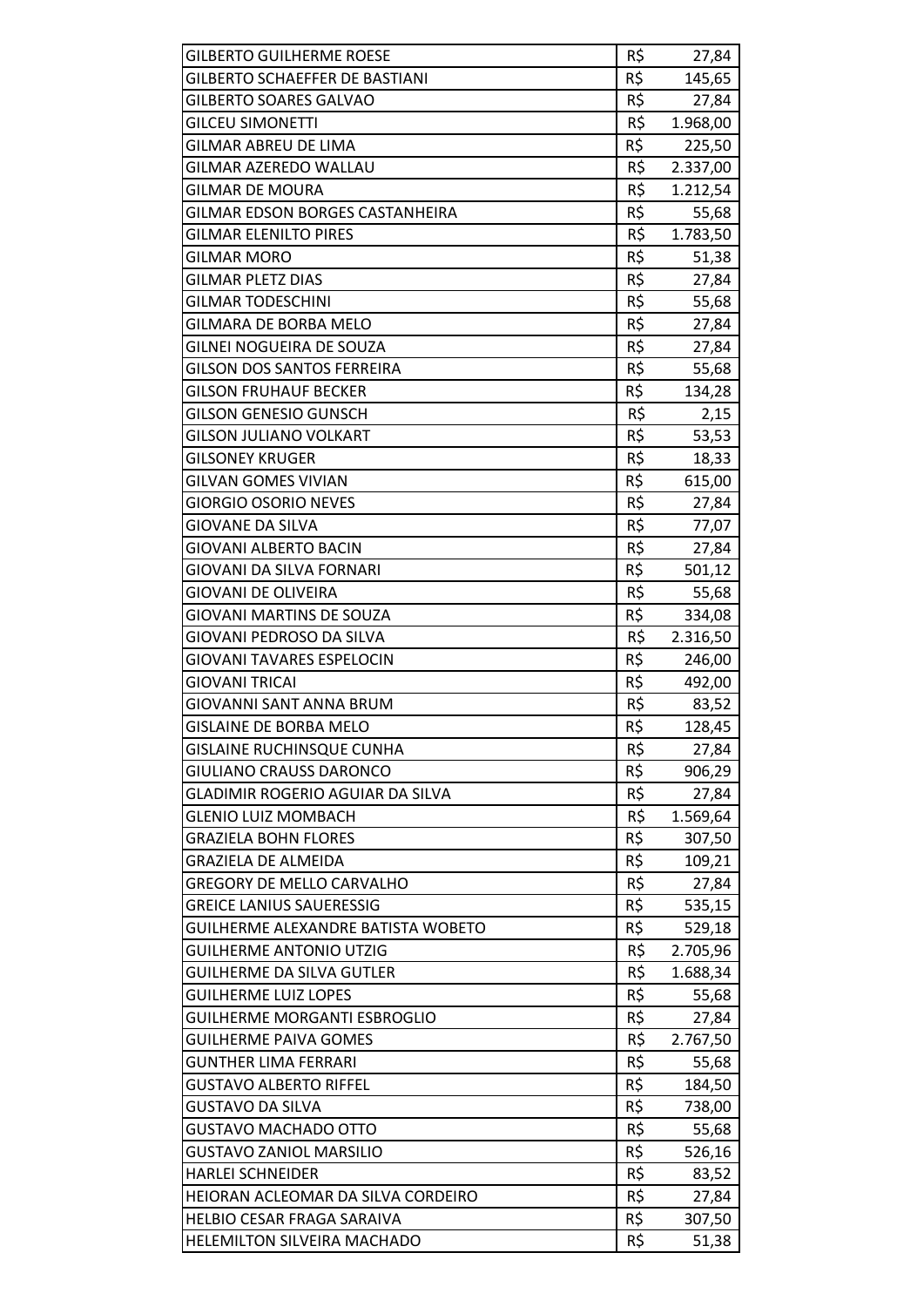| <b>HELENO DA SILVA ROSA</b>          | R\$ | 521,36   |
|--------------------------------------|-----|----------|
| HELIO ALCANTARA MAGALHAES ALVAREZ    | R\$ | 55,68    |
| <b>HELIO WINKE BARTZ</b>             | R\$ | 52,17    |
| <b>HELLEN RODRIGUES ROCHA</b>        | R\$ | 32,07    |
| <b>HENRIQUE ANTUNES WEDIG</b>        | R\$ | 1.698,24 |
| <b>HENRIQUE WORM</b>                 | R\$ | 83,52    |
| <b>HERBI DINEI KLEIN</b>             | R\$ | 2.325,36 |
| <b>HERMES JOSE BATISTELLA</b>        | R\$ | 184,50   |
| <b>HILDO LIMA DE FREITAS</b>         | R\$ | 528,96   |
| HILSON ORESTES PETER JUNIOR          | R\$ | 516,39   |
| <b>HILTON DE BRITO</b>               | R\$ | 27,84    |
| <b>HOMERO JOSE BATISTA</b>           | R\$ |          |
| <b>HORACIO MORAIS DE OLIVEIRA</b>    | R\$ | 984,00   |
|                                      | R\$ | 27,84    |
| <b>HUDINI CHIARAMONTE MACIEL</b>     |     | 177,79   |
| <b>HUGO ADRIANO OGLIARI</b>          | R\$ | 212,34   |
| <b>HUMBERTO AGUILAR ALENDE</b>       | R\$ | 25,69    |
| <b>IARA ISABEL KRETZLER</b>          | R\$ | 6,45     |
| <b>IGNACIO JOSE DE ARAUJO MAHFUZ</b> | R\$ | 83,52    |
| <b>IGOR CARRARO</b>                  | R\$ | 194,88   |
| <b>IGOR MODERNEL PIO</b>             | R\$ | 27,84    |
| <b>IGOR XAVIER DE FIGUEIREDO</b>     | R\$ | 1.968,00 |
| <b>ILMOR CONCEICAO DORR</b>          | R\$ | 240,18   |
| <b>ILSON FERNANDES LOPES</b>         | R\$ | 698,59   |
| <b>INES MARIA BACK</b>               | R\$ | 2.330,14 |
| <b>IRENO LOUREIRO DORNELLES NETO</b> | R\$ | 194,88   |
| <b>IRONI SANTOS DA CONCEICAO</b>     | R\$ | 2,15     |
| <b>ISIS SARAIVA PINTO</b>            | R\$ | 14,10    |
| <b>ISMAEL DA SILVA RAUPP</b>         | R\$ | 27,84    |
| <b>ISRAEL DIEGO PINTO MARTINS</b>    | R\$ | 102,76   |
| <b>IURI NAZARIO RIBAS</b>            | R\$ | 27,84    |
| <b>IURI SANT ANA PACICO</b>          | R\$ | 235,51   |
| <b>IVAIR PASQUALI</b>                | R\$ | 55,68    |
| <b>IVAN CARLOS PALUDO</b>            | R\$ | 732,18   |
| <b>IVAN SILVA DE AGUIAR</b>          | R\$ | 265,72   |
| <b>IVAN SILVA DE OLIVEIRA</b>        | R\$ | 321,62   |
| <b>IVANA TOSCANI CAVALHEIRO</b>      | R\$ | 55,68    |
| <b>IVANDO STEIN</b>                  | R\$ | 2,15     |
| <b>IVANETE ALVES</b>                 | R\$ | 55,68    |
| <b>IVANIO VARGAS DA ROSA</b>         | R\$ | 720,54   |
| <b>IVANIR MEDEIRO DE AVILA</b>       | R\$ | 240,18   |
| <b>IVANOR ADELAR PETTER</b>          | R\$ | 111,36   |
| <b>IVAR ANTONIO TRICHES</b>          | R\$ | 369,00   |
| <b>IVO MARIO NALIN</b>               | R\$ | 1.815,90 |
| <b>IVO RICARDO PITZER RASIA</b>      | R\$ | 478,84   |
| JACKSON ANDREI FLORES MACHADO        | R\$ | 27,84    |
| JACKSON SAINT PIERRE DULL RITTER     | R\$ | 184,50   |
| <b>JACO WILLE STAUDT</b>             | R\$ | 130,71   |
| <b>JADIR AURI RHODEN</b>             | R\$ | 553,50   |
| JAIME DOS SANTOS GONCALVES           | R\$ | 414,56   |
| <b>JAIME LUIZ BERSCH</b>             | R\$ | 53,53    |
| <b>JAIME NOSINI</b>                  | R\$ | 391,02   |
| JAIR ALFREDO ANTONIO CARVALHO        | R\$ | 1.593,18 |
| JAIR CORSETTI MACHADO                | R\$ | 668,16   |
| JAIR DE OLIVEIRA SANTOS              | R\$ | 55,68    |
|                                      |     |          |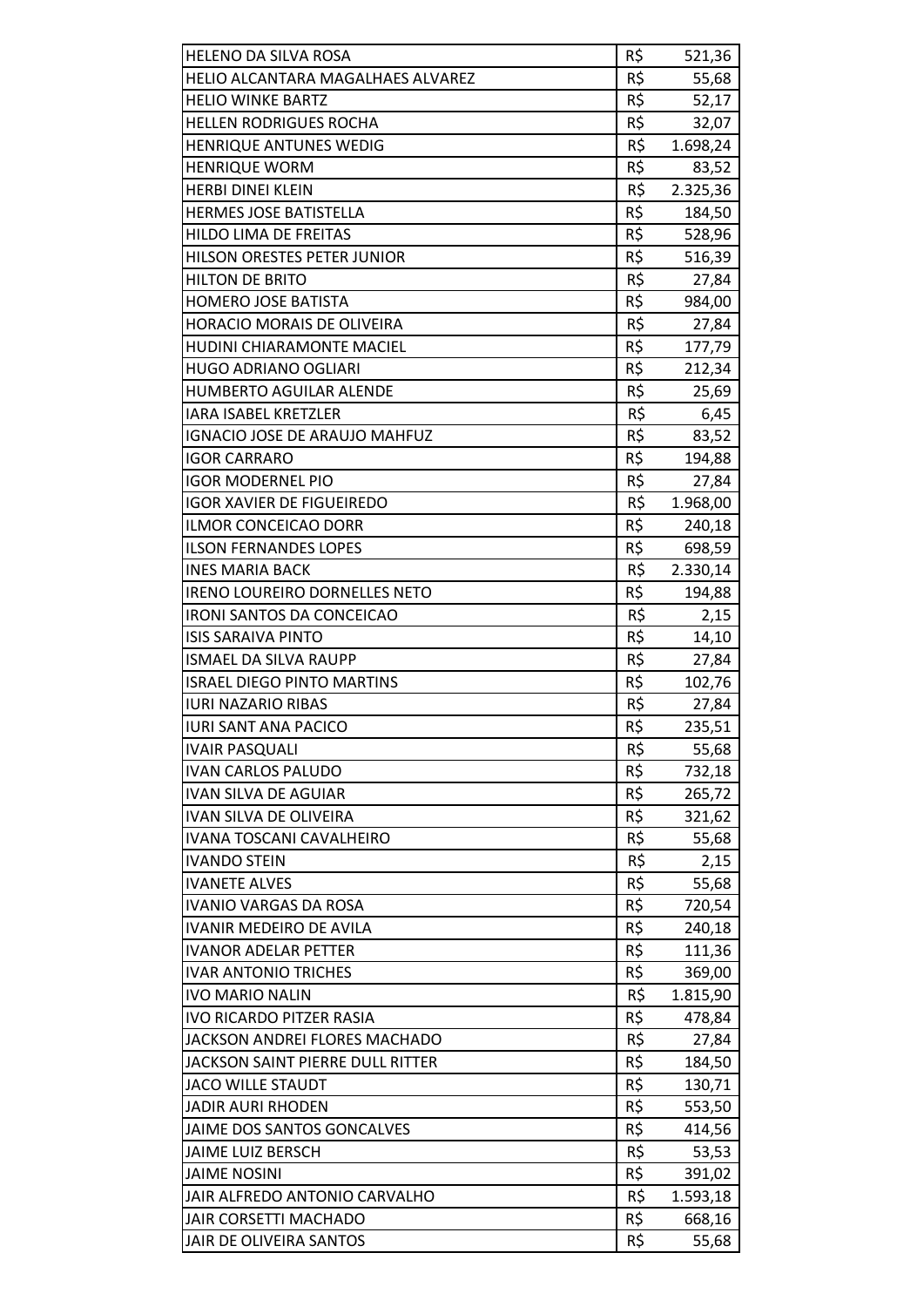| R\$<br><b>JAIR NUNES</b><br>394,06<br>R\$<br><b>JAIR PEDRO DE AGUIAR</b><br>27,84<br>R\$<br>JAIRO PAULO DO NASCIMENTO<br>27,84<br>R\$<br><b>JAKSON LUDVIG</b><br>117,81<br><b>JANAINA DINIZ FERNANDES</b><br>R\$<br>27,84<br>R\$<br>JANE ELISABET BAUNGARTNER<br>2,15<br>R\$<br><b>JAQUES DE FARIAS ULGUIM</b><br>547,68<br>R\$<br>55,68<br>JARBAS RODRIGO SILVEIRA GOMES<br>R\$<br><b>JARDEL LUCIANO FUHR</b><br>167,04<br>R\$<br><b>JARDEL PIZZUTI GRIEBELER</b><br>250,56<br>R\$<br>JAURO ROSA DO NASCIMENTO<br>94,27<br>R\$<br>JAYME SIDNEY LEMOS JUNIOR<br>128,56<br>R\$<br><b>JEAN CARLOS MACHADO</b><br>4,30<br>R\$<br>JEAN DELANJE NUNES LEAO<br>307,50<br>R\$<br>JEAN MARCELO LEIVAS SELVEIRA<br>2.186,65<br>R\$<br>JEDER PINHEIRO GLORIA<br>220,57<br>R\$<br><b>JEDERSON DOS SANTOS AGLIARDI</b><br>253,34<br>R\$<br>JEFERSON DELGADO DA SILVA<br>307,50<br>R\$<br>JEFERSON ELIAS KASPER<br>1.171,28<br>R\$<br>JEFERSON IRIBARREM DE OLIVEIRA<br>2.029,50<br>R\$<br>JEFERSON MENEZES PALACIOS<br>2.408,88<br>R\$<br>JEFFERSON DALANHOL<br>8,60<br>R\$<br><b>JEISON DA ROCHA BATISTA</b><br>225,50<br>R\$<br><b>JERONIMO BOEIRA AMBOS</b><br>55,68<br>R\$<br>JERONIMO LOURENÃO DIAS<br>27,84<br>R\$<br><b>JERRI ANTONIO TATSCH</b><br>1.046,00<br>R\$<br>JERRI AURI ASSUMPCAO DA SILVA<br>83,52<br>R\$<br><b>JERSON BARBOZA VINHAS</b><br>773,62<br>R\$<br>JESIANE SILVA ARENCE DE SOUZA<br>27,84<br>R\$<br>JEVERSON EDU PALACIO DA SILVA<br>27,84<br>JOANA AVILA PEREIRA<br>R\$<br>27,84<br>R\$<br><b>JOANEI ANTONELLI</b><br>83,52<br>R\$<br><b>JOANES PEREIRA DUARTE</b><br>2,15<br>R\$<br>JOAO ADELAR MALLMANN DE GODOI<br>8,60<br>R\$<br>55,68<br><b>JOAO AIRTON BRAGANHOL</b><br>R\$<br><b>JOAO ALBERTO ROTH NEVES</b><br>194,88<br>R\$<br>JOAO ANTONIO DEBON SILVA<br>184,50<br>R\$<br><b>JOAO ANTONIO STEFFEN</b><br>1.537,50<br>R\$<br>JOAO AUGUSTO ESCHER<br>2,15<br>R\$<br>JOAO BALBINO DIAS FILHO<br>1.537,50<br>R\$<br>JOAO BATISTA ALIEVI<br>55,68<br>R\$<br>JOAO BATISTA CORIM DA ROSA<br>857,46<br>R\$<br>JOAO BATISTA DE ALMEIDA<br>524,77<br>R\$<br>JOAO CARLOS EVARISTO RUSSI<br>25,69<br>R\$<br><b>JOAO CARLOS FLORES</b><br>615,00<br>R\$<br>55,68<br>JOAO CARLOS KONRAD JARDIM<br>R\$<br>JOAO CARLOS MELO NORONHA<br>1.230,00<br>R\$<br>JOAO CLARO BATISTA DA SILVA<br>27,84<br>JOAO FRANCISCO SILVEIRA NETO<br>R\$<br>2.214,00<br>R\$<br>JOAO GILMAR PANTA FONTOURA<br>139,20<br>R\$<br><b>JOAO HENRIQUE KUHN</b><br>51,38<br>R\$<br><b>JOAO HENRIQUE THONES BORGES</b><br>492,00 | <b>JAIR JABLONSKI</b>         | R\$ | 3.321,00 |
|-------------------------------------------------------------------------------------------------------------------------------------------------------------------------------------------------------------------------------------------------------------------------------------------------------------------------------------------------------------------------------------------------------------------------------------------------------------------------------------------------------------------------------------------------------------------------------------------------------------------------------------------------------------------------------------------------------------------------------------------------------------------------------------------------------------------------------------------------------------------------------------------------------------------------------------------------------------------------------------------------------------------------------------------------------------------------------------------------------------------------------------------------------------------------------------------------------------------------------------------------------------------------------------------------------------------------------------------------------------------------------------------------------------------------------------------------------------------------------------------------------------------------------------------------------------------------------------------------------------------------------------------------------------------------------------------------------------------------------------------------------------------------------------------------------------------------------------------------------------------------------------------------------------------------------------------------------------------------------------------------------------------------------------------------------------------------------------------------------------------------------------------------------------------------------------------------------------------------------------------------------------------------------------------------------------------------------------------------------------------------------------------------------------------------------------------------------------------------------------------------------------------|-------------------------------|-----|----------|
|                                                                                                                                                                                                                                                                                                                                                                                                                                                                                                                                                                                                                                                                                                                                                                                                                                                                                                                                                                                                                                                                                                                                                                                                                                                                                                                                                                                                                                                                                                                                                                                                                                                                                                                                                                                                                                                                                                                                                                                                                                                                                                                                                                                                                                                                                                                                                                                                                                                                                                                   |                               |     |          |
|                                                                                                                                                                                                                                                                                                                                                                                                                                                                                                                                                                                                                                                                                                                                                                                                                                                                                                                                                                                                                                                                                                                                                                                                                                                                                                                                                                                                                                                                                                                                                                                                                                                                                                                                                                                                                                                                                                                                                                                                                                                                                                                                                                                                                                                                                                                                                                                                                                                                                                                   |                               |     |          |
|                                                                                                                                                                                                                                                                                                                                                                                                                                                                                                                                                                                                                                                                                                                                                                                                                                                                                                                                                                                                                                                                                                                                                                                                                                                                                                                                                                                                                                                                                                                                                                                                                                                                                                                                                                                                                                                                                                                                                                                                                                                                                                                                                                                                                                                                                                                                                                                                                                                                                                                   |                               |     |          |
|                                                                                                                                                                                                                                                                                                                                                                                                                                                                                                                                                                                                                                                                                                                                                                                                                                                                                                                                                                                                                                                                                                                                                                                                                                                                                                                                                                                                                                                                                                                                                                                                                                                                                                                                                                                                                                                                                                                                                                                                                                                                                                                                                                                                                                                                                                                                                                                                                                                                                                                   |                               |     |          |
|                                                                                                                                                                                                                                                                                                                                                                                                                                                                                                                                                                                                                                                                                                                                                                                                                                                                                                                                                                                                                                                                                                                                                                                                                                                                                                                                                                                                                                                                                                                                                                                                                                                                                                                                                                                                                                                                                                                                                                                                                                                                                                                                                                                                                                                                                                                                                                                                                                                                                                                   |                               |     |          |
|                                                                                                                                                                                                                                                                                                                                                                                                                                                                                                                                                                                                                                                                                                                                                                                                                                                                                                                                                                                                                                                                                                                                                                                                                                                                                                                                                                                                                                                                                                                                                                                                                                                                                                                                                                                                                                                                                                                                                                                                                                                                                                                                                                                                                                                                                                                                                                                                                                                                                                                   |                               |     |          |
|                                                                                                                                                                                                                                                                                                                                                                                                                                                                                                                                                                                                                                                                                                                                                                                                                                                                                                                                                                                                                                                                                                                                                                                                                                                                                                                                                                                                                                                                                                                                                                                                                                                                                                                                                                                                                                                                                                                                                                                                                                                                                                                                                                                                                                                                                                                                                                                                                                                                                                                   |                               |     |          |
|                                                                                                                                                                                                                                                                                                                                                                                                                                                                                                                                                                                                                                                                                                                                                                                                                                                                                                                                                                                                                                                                                                                                                                                                                                                                                                                                                                                                                                                                                                                                                                                                                                                                                                                                                                                                                                                                                                                                                                                                                                                                                                                                                                                                                                                                                                                                                                                                                                                                                                                   |                               |     |          |
|                                                                                                                                                                                                                                                                                                                                                                                                                                                                                                                                                                                                                                                                                                                                                                                                                                                                                                                                                                                                                                                                                                                                                                                                                                                                                                                                                                                                                                                                                                                                                                                                                                                                                                                                                                                                                                                                                                                                                                                                                                                                                                                                                                                                                                                                                                                                                                                                                                                                                                                   |                               |     |          |
|                                                                                                                                                                                                                                                                                                                                                                                                                                                                                                                                                                                                                                                                                                                                                                                                                                                                                                                                                                                                                                                                                                                                                                                                                                                                                                                                                                                                                                                                                                                                                                                                                                                                                                                                                                                                                                                                                                                                                                                                                                                                                                                                                                                                                                                                                                                                                                                                                                                                                                                   |                               |     |          |
|                                                                                                                                                                                                                                                                                                                                                                                                                                                                                                                                                                                                                                                                                                                                                                                                                                                                                                                                                                                                                                                                                                                                                                                                                                                                                                                                                                                                                                                                                                                                                                                                                                                                                                                                                                                                                                                                                                                                                                                                                                                                                                                                                                                                                                                                                                                                                                                                                                                                                                                   |                               |     |          |
|                                                                                                                                                                                                                                                                                                                                                                                                                                                                                                                                                                                                                                                                                                                                                                                                                                                                                                                                                                                                                                                                                                                                                                                                                                                                                                                                                                                                                                                                                                                                                                                                                                                                                                                                                                                                                                                                                                                                                                                                                                                                                                                                                                                                                                                                                                                                                                                                                                                                                                                   |                               |     |          |
|                                                                                                                                                                                                                                                                                                                                                                                                                                                                                                                                                                                                                                                                                                                                                                                                                                                                                                                                                                                                                                                                                                                                                                                                                                                                                                                                                                                                                                                                                                                                                                                                                                                                                                                                                                                                                                                                                                                                                                                                                                                                                                                                                                                                                                                                                                                                                                                                                                                                                                                   |                               |     |          |
|                                                                                                                                                                                                                                                                                                                                                                                                                                                                                                                                                                                                                                                                                                                                                                                                                                                                                                                                                                                                                                                                                                                                                                                                                                                                                                                                                                                                                                                                                                                                                                                                                                                                                                                                                                                                                                                                                                                                                                                                                                                                                                                                                                                                                                                                                                                                                                                                                                                                                                                   |                               |     |          |
|                                                                                                                                                                                                                                                                                                                                                                                                                                                                                                                                                                                                                                                                                                                                                                                                                                                                                                                                                                                                                                                                                                                                                                                                                                                                                                                                                                                                                                                                                                                                                                                                                                                                                                                                                                                                                                                                                                                                                                                                                                                                                                                                                                                                                                                                                                                                                                                                                                                                                                                   |                               |     |          |
|                                                                                                                                                                                                                                                                                                                                                                                                                                                                                                                                                                                                                                                                                                                                                                                                                                                                                                                                                                                                                                                                                                                                                                                                                                                                                                                                                                                                                                                                                                                                                                                                                                                                                                                                                                                                                                                                                                                                                                                                                                                                                                                                                                                                                                                                                                                                                                                                                                                                                                                   |                               |     |          |
|                                                                                                                                                                                                                                                                                                                                                                                                                                                                                                                                                                                                                                                                                                                                                                                                                                                                                                                                                                                                                                                                                                                                                                                                                                                                                                                                                                                                                                                                                                                                                                                                                                                                                                                                                                                                                                                                                                                                                                                                                                                                                                                                                                                                                                                                                                                                                                                                                                                                                                                   |                               |     |          |
|                                                                                                                                                                                                                                                                                                                                                                                                                                                                                                                                                                                                                                                                                                                                                                                                                                                                                                                                                                                                                                                                                                                                                                                                                                                                                                                                                                                                                                                                                                                                                                                                                                                                                                                                                                                                                                                                                                                                                                                                                                                                                                                                                                                                                                                                                                                                                                                                                                                                                                                   |                               |     |          |
|                                                                                                                                                                                                                                                                                                                                                                                                                                                                                                                                                                                                                                                                                                                                                                                                                                                                                                                                                                                                                                                                                                                                                                                                                                                                                                                                                                                                                                                                                                                                                                                                                                                                                                                                                                                                                                                                                                                                                                                                                                                                                                                                                                                                                                                                                                                                                                                                                                                                                                                   |                               |     |          |
|                                                                                                                                                                                                                                                                                                                                                                                                                                                                                                                                                                                                                                                                                                                                                                                                                                                                                                                                                                                                                                                                                                                                                                                                                                                                                                                                                                                                                                                                                                                                                                                                                                                                                                                                                                                                                                                                                                                                                                                                                                                                                                                                                                                                                                                                                                                                                                                                                                                                                                                   |                               |     |          |
|                                                                                                                                                                                                                                                                                                                                                                                                                                                                                                                                                                                                                                                                                                                                                                                                                                                                                                                                                                                                                                                                                                                                                                                                                                                                                                                                                                                                                                                                                                                                                                                                                                                                                                                                                                                                                                                                                                                                                                                                                                                                                                                                                                                                                                                                                                                                                                                                                                                                                                                   |                               |     |          |
|                                                                                                                                                                                                                                                                                                                                                                                                                                                                                                                                                                                                                                                                                                                                                                                                                                                                                                                                                                                                                                                                                                                                                                                                                                                                                                                                                                                                                                                                                                                                                                                                                                                                                                                                                                                                                                                                                                                                                                                                                                                                                                                                                                                                                                                                                                                                                                                                                                                                                                                   |                               |     |          |
|                                                                                                                                                                                                                                                                                                                                                                                                                                                                                                                                                                                                                                                                                                                                                                                                                                                                                                                                                                                                                                                                                                                                                                                                                                                                                                                                                                                                                                                                                                                                                                                                                                                                                                                                                                                                                                                                                                                                                                                                                                                                                                                                                                                                                                                                                                                                                                                                                                                                                                                   |                               |     |          |
|                                                                                                                                                                                                                                                                                                                                                                                                                                                                                                                                                                                                                                                                                                                                                                                                                                                                                                                                                                                                                                                                                                                                                                                                                                                                                                                                                                                                                                                                                                                                                                                                                                                                                                                                                                                                                                                                                                                                                                                                                                                                                                                                                                                                                                                                                                                                                                                                                                                                                                                   |                               |     |          |
|                                                                                                                                                                                                                                                                                                                                                                                                                                                                                                                                                                                                                                                                                                                                                                                                                                                                                                                                                                                                                                                                                                                                                                                                                                                                                                                                                                                                                                                                                                                                                                                                                                                                                                                                                                                                                                                                                                                                                                                                                                                                                                                                                                                                                                                                                                                                                                                                                                                                                                                   |                               |     |          |
|                                                                                                                                                                                                                                                                                                                                                                                                                                                                                                                                                                                                                                                                                                                                                                                                                                                                                                                                                                                                                                                                                                                                                                                                                                                                                                                                                                                                                                                                                                                                                                                                                                                                                                                                                                                                                                                                                                                                                                                                                                                                                                                                                                                                                                                                                                                                                                                                                                                                                                                   |                               |     |          |
|                                                                                                                                                                                                                                                                                                                                                                                                                                                                                                                                                                                                                                                                                                                                                                                                                                                                                                                                                                                                                                                                                                                                                                                                                                                                                                                                                                                                                                                                                                                                                                                                                                                                                                                                                                                                                                                                                                                                                                                                                                                                                                                                                                                                                                                                                                                                                                                                                                                                                                                   |                               |     |          |
|                                                                                                                                                                                                                                                                                                                                                                                                                                                                                                                                                                                                                                                                                                                                                                                                                                                                                                                                                                                                                                                                                                                                                                                                                                                                                                                                                                                                                                                                                                                                                                                                                                                                                                                                                                                                                                                                                                                                                                                                                                                                                                                                                                                                                                                                                                                                                                                                                                                                                                                   |                               |     |          |
|                                                                                                                                                                                                                                                                                                                                                                                                                                                                                                                                                                                                                                                                                                                                                                                                                                                                                                                                                                                                                                                                                                                                                                                                                                                                                                                                                                                                                                                                                                                                                                                                                                                                                                                                                                                                                                                                                                                                                                                                                                                                                                                                                                                                                                                                                                                                                                                                                                                                                                                   |                               |     |          |
|                                                                                                                                                                                                                                                                                                                                                                                                                                                                                                                                                                                                                                                                                                                                                                                                                                                                                                                                                                                                                                                                                                                                                                                                                                                                                                                                                                                                                                                                                                                                                                                                                                                                                                                                                                                                                                                                                                                                                                                                                                                                                                                                                                                                                                                                                                                                                                                                                                                                                                                   |                               |     |          |
|                                                                                                                                                                                                                                                                                                                                                                                                                                                                                                                                                                                                                                                                                                                                                                                                                                                                                                                                                                                                                                                                                                                                                                                                                                                                                                                                                                                                                                                                                                                                                                                                                                                                                                                                                                                                                                                                                                                                                                                                                                                                                                                                                                                                                                                                                                                                                                                                                                                                                                                   |                               |     |          |
|                                                                                                                                                                                                                                                                                                                                                                                                                                                                                                                                                                                                                                                                                                                                                                                                                                                                                                                                                                                                                                                                                                                                                                                                                                                                                                                                                                                                                                                                                                                                                                                                                                                                                                                                                                                                                                                                                                                                                                                                                                                                                                                                                                                                                                                                                                                                                                                                                                                                                                                   |                               |     |          |
|                                                                                                                                                                                                                                                                                                                                                                                                                                                                                                                                                                                                                                                                                                                                                                                                                                                                                                                                                                                                                                                                                                                                                                                                                                                                                                                                                                                                                                                                                                                                                                                                                                                                                                                                                                                                                                                                                                                                                                                                                                                                                                                                                                                                                                                                                                                                                                                                                                                                                                                   |                               |     |          |
|                                                                                                                                                                                                                                                                                                                                                                                                                                                                                                                                                                                                                                                                                                                                                                                                                                                                                                                                                                                                                                                                                                                                                                                                                                                                                                                                                                                                                                                                                                                                                                                                                                                                                                                                                                                                                                                                                                                                                                                                                                                                                                                                                                                                                                                                                                                                                                                                                                                                                                                   |                               |     |          |
|                                                                                                                                                                                                                                                                                                                                                                                                                                                                                                                                                                                                                                                                                                                                                                                                                                                                                                                                                                                                                                                                                                                                                                                                                                                                                                                                                                                                                                                                                                                                                                                                                                                                                                                                                                                                                                                                                                                                                                                                                                                                                                                                                                                                                                                                                                                                                                                                                                                                                                                   |                               |     |          |
|                                                                                                                                                                                                                                                                                                                                                                                                                                                                                                                                                                                                                                                                                                                                                                                                                                                                                                                                                                                                                                                                                                                                                                                                                                                                                                                                                                                                                                                                                                                                                                                                                                                                                                                                                                                                                                                                                                                                                                                                                                                                                                                                                                                                                                                                                                                                                                                                                                                                                                                   |                               |     |          |
|                                                                                                                                                                                                                                                                                                                                                                                                                                                                                                                                                                                                                                                                                                                                                                                                                                                                                                                                                                                                                                                                                                                                                                                                                                                                                                                                                                                                                                                                                                                                                                                                                                                                                                                                                                                                                                                                                                                                                                                                                                                                                                                                                                                                                                                                                                                                                                                                                                                                                                                   |                               |     |          |
|                                                                                                                                                                                                                                                                                                                                                                                                                                                                                                                                                                                                                                                                                                                                                                                                                                                                                                                                                                                                                                                                                                                                                                                                                                                                                                                                                                                                                                                                                                                                                                                                                                                                                                                                                                                                                                                                                                                                                                                                                                                                                                                                                                                                                                                                                                                                                                                                                                                                                                                   |                               |     |          |
|                                                                                                                                                                                                                                                                                                                                                                                                                                                                                                                                                                                                                                                                                                                                                                                                                                                                                                                                                                                                                                                                                                                                                                                                                                                                                                                                                                                                                                                                                                                                                                                                                                                                                                                                                                                                                                                                                                                                                                                                                                                                                                                                                                                                                                                                                                                                                                                                                                                                                                                   |                               |     |          |
|                                                                                                                                                                                                                                                                                                                                                                                                                                                                                                                                                                                                                                                                                                                                                                                                                                                                                                                                                                                                                                                                                                                                                                                                                                                                                                                                                                                                                                                                                                                                                                                                                                                                                                                                                                                                                                                                                                                                                                                                                                                                                                                                                                                                                                                                                                                                                                                                                                                                                                                   |                               |     |          |
|                                                                                                                                                                                                                                                                                                                                                                                                                                                                                                                                                                                                                                                                                                                                                                                                                                                                                                                                                                                                                                                                                                                                                                                                                                                                                                                                                                                                                                                                                                                                                                                                                                                                                                                                                                                                                                                                                                                                                                                                                                                                                                                                                                                                                                                                                                                                                                                                                                                                                                                   |                               |     |          |
|                                                                                                                                                                                                                                                                                                                                                                                                                                                                                                                                                                                                                                                                                                                                                                                                                                                                                                                                                                                                                                                                                                                                                                                                                                                                                                                                                                                                                                                                                                                                                                                                                                                                                                                                                                                                                                                                                                                                                                                                                                                                                                                                                                                                                                                                                                                                                                                                                                                                                                                   |                               |     |          |
|                                                                                                                                                                                                                                                                                                                                                                                                                                                                                                                                                                                                                                                                                                                                                                                                                                                                                                                                                                                                                                                                                                                                                                                                                                                                                                                                                                                                                                                                                                                                                                                                                                                                                                                                                                                                                                                                                                                                                                                                                                                                                                                                                                                                                                                                                                                                                                                                                                                                                                                   |                               |     |          |
|                                                                                                                                                                                                                                                                                                                                                                                                                                                                                                                                                                                                                                                                                                                                                                                                                                                                                                                                                                                                                                                                                                                                                                                                                                                                                                                                                                                                                                                                                                                                                                                                                                                                                                                                                                                                                                                                                                                                                                                                                                                                                                                                                                                                                                                                                                                                                                                                                                                                                                                   |                               |     |          |
|                                                                                                                                                                                                                                                                                                                                                                                                                                                                                                                                                                                                                                                                                                                                                                                                                                                                                                                                                                                                                                                                                                                                                                                                                                                                                                                                                                                                                                                                                                                                                                                                                                                                                                                                                                                                                                                                                                                                                                                                                                                                                                                                                                                                                                                                                                                                                                                                                                                                                                                   |                               |     |          |
|                                                                                                                                                                                                                                                                                                                                                                                                                                                                                                                                                                                                                                                                                                                                                                                                                                                                                                                                                                                                                                                                                                                                                                                                                                                                                                                                                                                                                                                                                                                                                                                                                                                                                                                                                                                                                                                                                                                                                                                                                                                                                                                                                                                                                                                                                                                                                                                                                                                                                                                   |                               |     |          |
|                                                                                                                                                                                                                                                                                                                                                                                                                                                                                                                                                                                                                                                                                                                                                                                                                                                                                                                                                                                                                                                                                                                                                                                                                                                                                                                                                                                                                                                                                                                                                                                                                                                                                                                                                                                                                                                                                                                                                                                                                                                                                                                                                                                                                                                                                                                                                                                                                                                                                                                   |                               |     |          |
|                                                                                                                                                                                                                                                                                                                                                                                                                                                                                                                                                                                                                                                                                                                                                                                                                                                                                                                                                                                                                                                                                                                                                                                                                                                                                                                                                                                                                                                                                                                                                                                                                                                                                                                                                                                                                                                                                                                                                                                                                                                                                                                                                                                                                                                                                                                                                                                                                                                                                                                   |                               |     |          |
|                                                                                                                                                                                                                                                                                                                                                                                                                                                                                                                                                                                                                                                                                                                                                                                                                                                                                                                                                                                                                                                                                                                                                                                                                                                                                                                                                                                                                                                                                                                                                                                                                                                                                                                                                                                                                                                                                                                                                                                                                                                                                                                                                                                                                                                                                                                                                                                                                                                                                                                   |                               |     |          |
|                                                                                                                                                                                                                                                                                                                                                                                                                                                                                                                                                                                                                                                                                                                                                                                                                                                                                                                                                                                                                                                                                                                                                                                                                                                                                                                                                                                                                                                                                                                                                                                                                                                                                                                                                                                                                                                                                                                                                                                                                                                                                                                                                                                                                                                                                                                                                                                                                                                                                                                   |                               |     |          |
|                                                                                                                                                                                                                                                                                                                                                                                                                                                                                                                                                                                                                                                                                                                                                                                                                                                                                                                                                                                                                                                                                                                                                                                                                                                                                                                                                                                                                                                                                                                                                                                                                                                                                                                                                                                                                                                                                                                                                                                                                                                                                                                                                                                                                                                                                                                                                                                                                                                                                                                   |                               |     |          |
|                                                                                                                                                                                                                                                                                                                                                                                                                                                                                                                                                                                                                                                                                                                                                                                                                                                                                                                                                                                                                                                                                                                                                                                                                                                                                                                                                                                                                                                                                                                                                                                                                                                                                                                                                                                                                                                                                                                                                                                                                                                                                                                                                                                                                                                                                                                                                                                                                                                                                                                   |                               |     |          |
|                                                                                                                                                                                                                                                                                                                                                                                                                                                                                                                                                                                                                                                                                                                                                                                                                                                                                                                                                                                                                                                                                                                                                                                                                                                                                                                                                                                                                                                                                                                                                                                                                                                                                                                                                                                                                                                                                                                                                                                                                                                                                                                                                                                                                                                                                                                                                                                                                                                                                                                   | JOAO LUIS DOS SANTOS MEDEIROS | R\$ | 53,53    |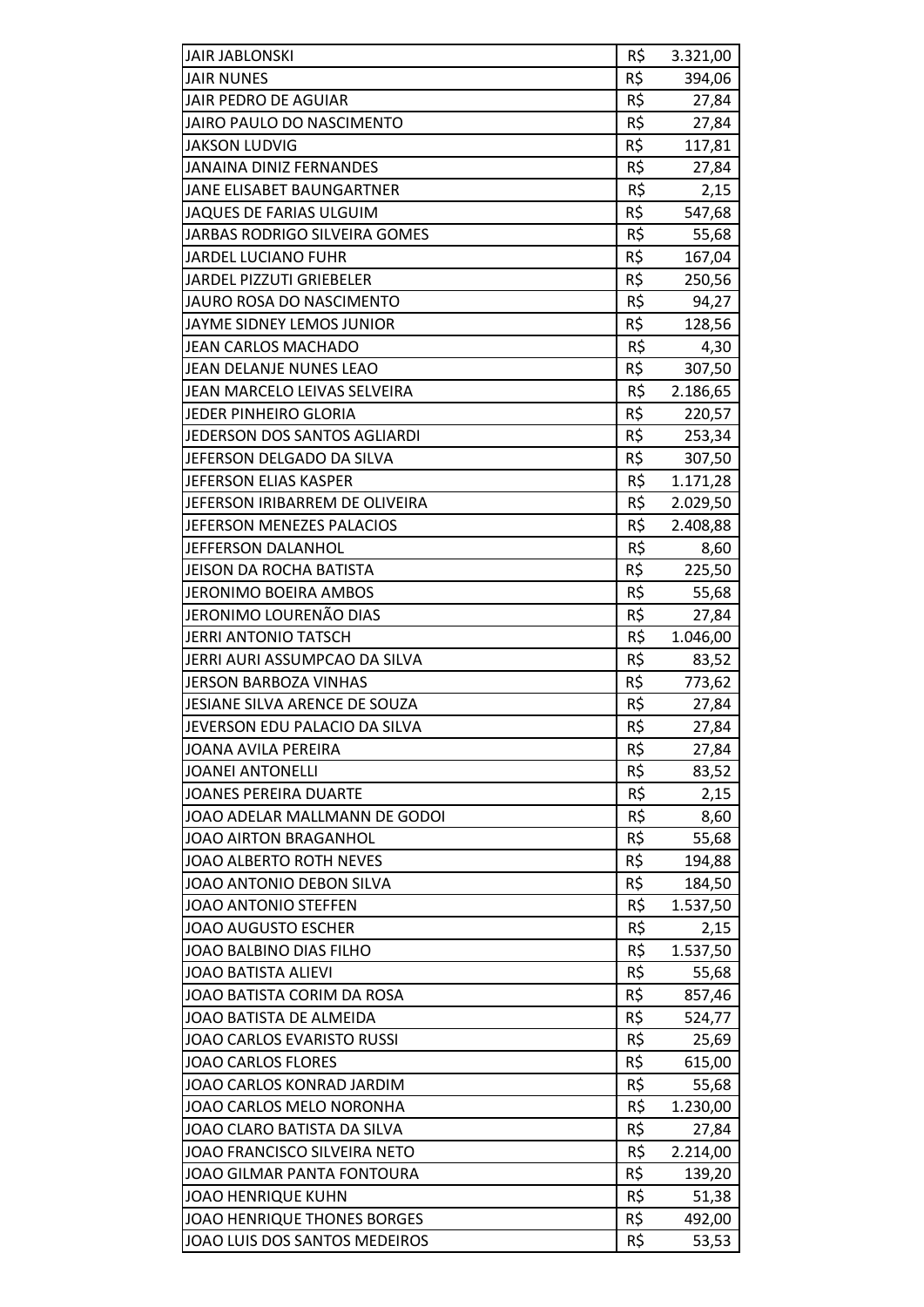| JOAO LUIS NUNES DOS SANTOS                | R\$ | 90,30    |
|-------------------------------------------|-----|----------|
| <b>JOAO LUIS SCHMAEDECKE</b>              | R\$ | 2.214,00 |
| JOAO LUIZ VAZ DA COSTA                    | R\$ | 2,15     |
| <b>JOAO LUIZ WERNER</b>                   | R\$ | 27,84    |
| JOAO PAULO COSTA SILVA                    | R\$ | 27,84    |
| JOAO PAULO HENEMANN DA SILVA              | R\$ | 27,84    |
| JOAO PAULO PESEGOGINSKI FLORES DOS SANTOS | R\$ | 2,15     |
| <b>JOAO PEDRO TELES CARRICONDE</b>        | R\$ | 2.767,50 |
| JOAO ROBERTO VAZ DOS SANTOS               | R\$ | 184,50   |
| <b>JOAO ROGERIO OLIVEIRA</b>              | R\$ | 139,20   |
| JOAO VALTENOR EBERHARDT JUNIOR            | R\$ | 307,50   |
| JOAO VIANEI POSSER DESCOVI                | R\$ | 445,44   |
| <b>JOCELI FLORES NARDINI</b>              | R\$ | 375,83   |
| <b>JOCELI GONCALVES GUTERRES</b>          | R\$ | 25,69    |
| JOCELI STAN DE OLIVEIRA                   | R\$ | 27,84    |
| <b>JOCELITO MEDEIROS</b>                  | R\$ | 526,16   |
| <b>JOECI TEODORO GARCIA</b>               | R\$ | 307,50   |
| JOEL DUARTE OLIVEIRA                      | R\$ | 115,66   |
| <b>JOEL LISSARRAGA DE FREITAS</b>         | R\$ | 55,68    |
| JOEL RICARDO HEMSING SCHUMACHER           | R\$ | 27,84    |
| <b>JOELSON PESCADOR</b>                   | R\$ | 351,54   |
| JOICE DA SILVA IRRIGARAY                  | R\$ | 375,83   |
| JOICE QUELI CARDOSO NUNES                 | R\$ | 307,50   |
| <b>JOLAIR ADAO AMARAL</b>                 | R\$ | 268,02   |
| <b>JONAS PADOIN CHIELLE</b>               | R\$ | 27,84    |
| JONATAS MEÃALA MACHADO                    | R\$ | 833,60   |
| JONATHAN DA SILVA BROSE                   | R\$ | 53,53    |
| <b>JONATHAN PERES ABREU</b>               | R\$ | 27,84    |
| <b>JORCELI ARAUJO NOLASCO</b>             | R\$ | 537,45   |
| JORGE ALBERTO ROQUE PINTO                 | R\$ | 27,84    |
| <b>JORGE BALDUINO KAISER</b>              | R\$ | 709,02   |
| JORGE CLEDENIR LEMOS DE ABREU             | R\$ | 150,33   |
| <b>JORGE DILAMAR GOULART RODRIGUES</b>    | R\$ | 751,65   |
| <b>JORGE GERALDO MARTINI</b>              | R\$ | 359,66   |
| JORGE HENRIQUE DA ROSA SILVA              | R\$ | 51,38    |
| <b>JORGE HENRIQUE MOURA RIGO</b>          | R\$ | 83,52    |
| JORGE LOPES DE ALBUQUERQUE                | R\$ | 55,68    |
| <b>JORGE LUIS DEXHEIMER</b>               | R\$ | 346,09   |
| JORGE LUIS FERNANDES PINTO                | R\$ | 27,84    |
| <b>JORGE LUIZ BARROSO PIASSA</b>          | R\$ | 83,52    |
| <b>JORGE LUIZ CAURIO CLATES</b>           | R\$ | 1.799,70 |
| JORGE LUIZ KLUMB BORN                     | R\$ | 387,61   |
| <b>JORGE LUIZ LAUTHERT</b>                | R\$ | 3.085,90 |
| <b>JORGE OLIVEIRA WEBER</b>               | R\$ | 150,33   |
| <b>JORGE VALMOR BENCKE</b>                | R\$ | 1.414,50 |
| <b>JORGE VEIMAR NUNES</b>                 | R\$ | 489,08   |
| <b>JOSCELINO JOSE MIKULSKI</b>            | R\$ | 55,68    |
| JOSE AILTON DOS PASSOS                    | R\$ | 366,22   |
| JOSE AIRTON DOS SANTOS                    | R\$ | 1.845,00 |
| JOSE ALDOIR DA LUZ COSTA                  | R\$ | 27,84    |
| JOSE ALEXANDRE BERGHAN DE MOURA           | R\$ | 861,00   |
| <b>JOSE ALMIR VEIGA MENEZES</b>           | R\$ | 407,22   |
| JOSE ANTONIO MARIN DE OLIVEIRA            | R\$ | 102,87   |
| JOSE ANTONIO OLIVEIRA DA SILVA            | R\$ | 55,68    |
|                                           |     |          |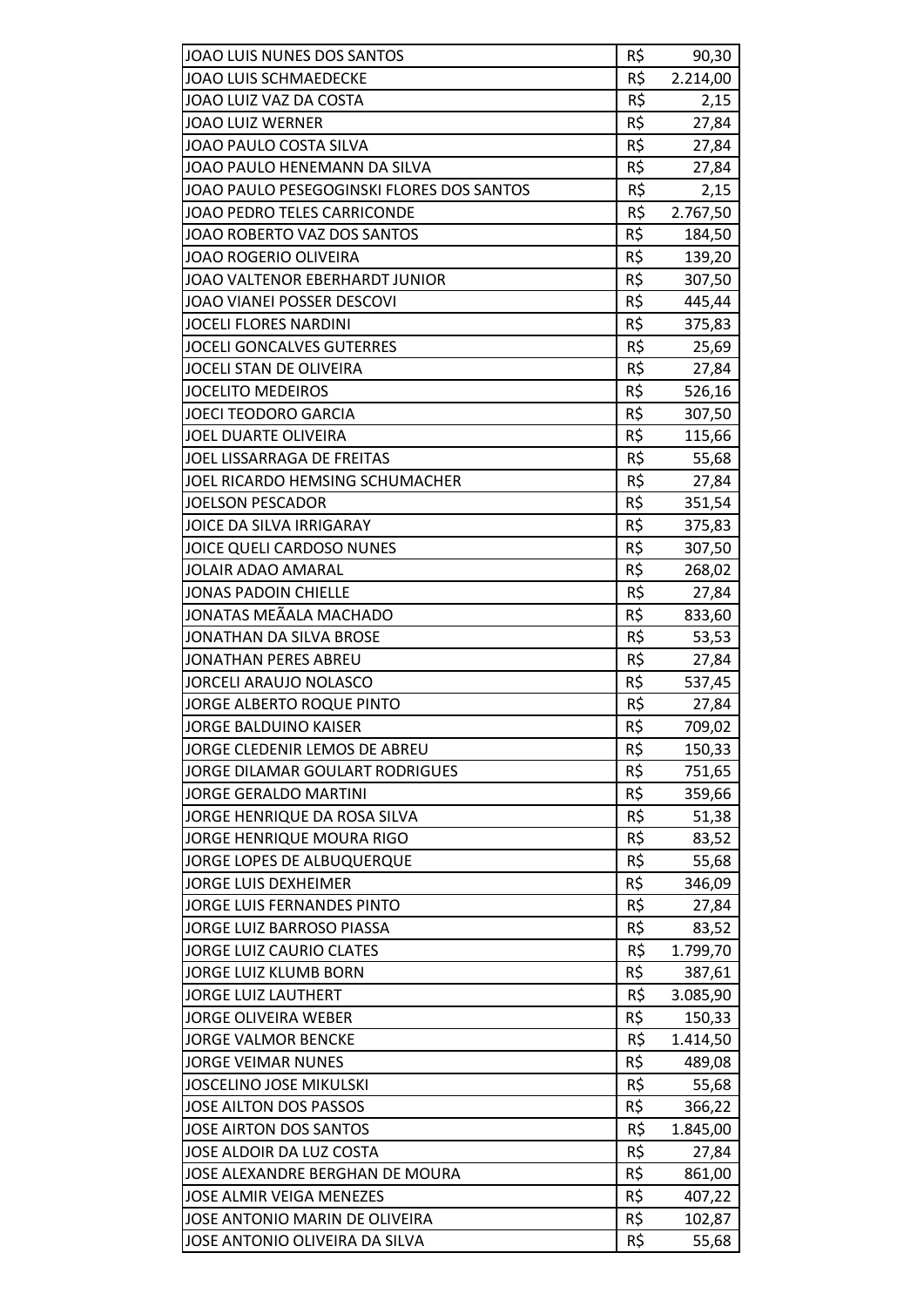| JOSE AUGUSTO DE AVILA DA SILVA       | R\$ | 1.660,50 |
|--------------------------------------|-----|----------|
| JOSE CELSO DE SOUZA                  | R\$ | 241,96   |
| JOSE CLAUDIO DE ARAUJO COVALESKY     | R\$ | 246,63   |
| JOSE CRISTIANO SANTOS DE PAULA       | R\$ | 1.438,04 |
| JOSE DA CAMPO                        | R\$ | 715,79   |
| JOSE DELOI DAS CHAGAS PINHEIRO       | R\$ | 25,69    |
| <b>JOSE EDUARDO MARMITT</b>          | R\$ | 27,84    |
| JOSE FRANCISCO SOUZA BUT             | R\$ | 27,84    |
| JOSE HENRIQUE FRANCO DA CRUZ         | R\$ | 2.767,50 |
| JOSE HOMERO FINAMOR PINTO            | R\$ | 212,34   |
| JOSE HORACIO SILVA DA SILVA          | R\$ | 27,84    |
| JOSE IVAN DORNELLES MULER            | R\$ | 55,68    |
| <b>JOSE JOAREZ REQUE</b>             | R\$ | 1.771,86 |
| <b>JOSE LEONEL DE FREITAS MATTOS</b> | R\$ | 29,99    |
| JOSE LINDOMAR FERREIRA MACHADO       | R\$ | 55,68    |
| <b>JOSE LUIS VIEIRA PIETRO</b>       | R\$ | 595,17   |
| <b>JOSE MARCELO DA SILVA</b>         | R\$ | 256,90   |
| JOSE MARCOS DE OLIVEIRA COSTA        | R\$ | 2,15     |
| JOSE OLI ROCHA DOS SANTOS            | R\$ | 59,98    |
| <b>JOSE PAULO NUNES</b>              | R\$ | 14,10    |
| <b>JOSE PLINIO PACHECO MENDES</b>    | R\$ | 51,38    |
| <b>JOSE RAUL BRAZ</b>                | R\$ | 640,65   |
| JOSE RICARDO LENCINA FEIJO           | R\$ | 102,76   |
| JOSE RICARDO RODRIGUES DA SILVA      | R\$ | 359,66   |
| JOSE RICARDO SANTOS DO LAGO          | R\$ | 55,68    |
| JOSE ROBERTO CEOLIN EPSTEIN          | R\$ | 220,68   |
| <b>JOSE SOCOLOSKI</b>                | R\$ | 83,52    |
| JOSE TADEU DOS SANTOS ESPINDOLA      | R\$ | 1.107,00 |
| JOSE VALDIR MACHADO DOS SANTOS       | R\$ | 799,50   |
| JOSE VALFREDE MELO DE LEMOS          | R\$ | 55,68    |
| <b>JOSE VICENTE SPINELLI PINTO</b>   | R\$ | 1.872,84 |
| <b>JOSEANE DE FREITAS JUNG</b>       | R\$ | 833,66   |
| JOSELITO MACHADO DE OLIVEIRA         | R\$ | 2,15     |
| <b>JOSEMARA MARIA DOS SANTOS</b>     | R\$ | 244,11   |
| JOSIANE CASTRO DA SILVA              | R\$ | 27,84    |
| JOSIANE DORNELES JACOBSEN            | R\$ | 102,76   |
| <b>JOSIANE PISTORELLO</b>            | R\$ | 184,50   |
| JOSIE CRISTINA DUARTE SCHWALM        | R\$ | 25,69    |
| <b>JOSIMAR HELINTON GONCALVES</b>    | R\$ | 27,84    |
| <b>JOVANE SONCINI</b>                | R\$ | 240,18   |
| JOZE BARCELLOS DOS SANTOS            | R\$ | 3.444,00 |
| <b>JUAREZ AQUILES WIERSBICKI</b>     | R\$ | 55,68    |
| <b>JUAREZ GONCALVES ROMAN</b>        | R\$ | 307,50   |
| <b>JUAREZ PEREIRA FRANCILIO</b>      | R\$ | 1.660,50 |
| <b>JUCELITO MISSIO</b>               | R\$ | 2.890,50 |
| <b>JUCIMAR PANCOT</b>                | R\$ | 194,88   |
| <b>JUELMIR NUNES SARAIVA</b>         | R\$ | 1.408,68 |
| <b>JULIANA CONTE ZANOTELLI</b>       | R\$ | 615,00   |
| <b>JULIANA FELIPIN</b>               | R\$ | 55,68    |
| <b>JULIANA LORENZETT DIHL</b>        | R\$ | 27,84    |
| JULIANO CEZAR SIQUEIRA DO NASCIMENTO | R\$ | 664,86   |
| JULIANO DE SOUZA LAGUNA              | R\$ | 307,50   |
| <b>JULIANO DOS PASSOS</b>            | R\$ | 128,56   |
| <b>JULIANO MAFRA LEDUR</b>           | R\$ | 55,68    |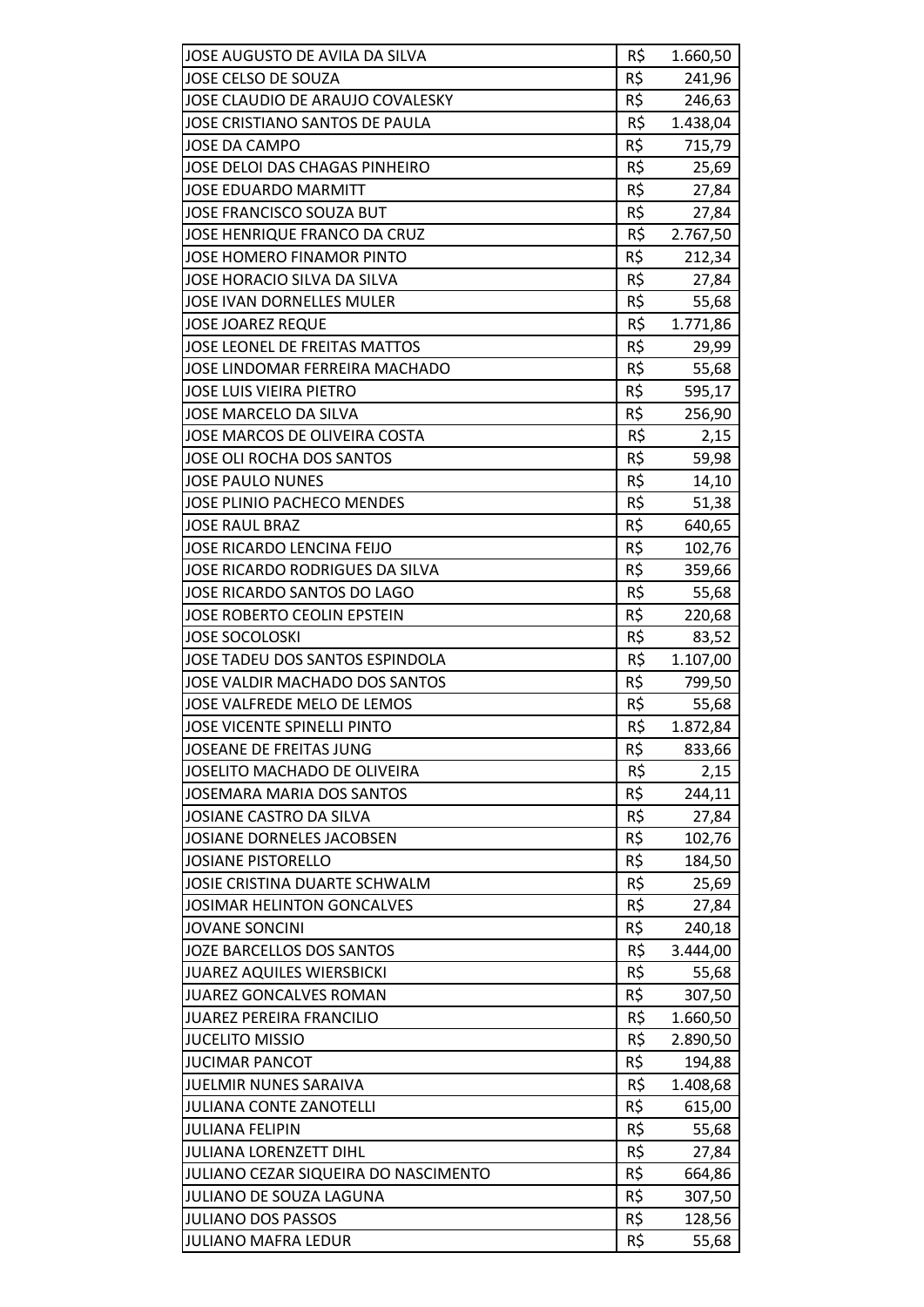| <b>JULIANO MOREIRA DOS SANTOS</b>               | R\$        | 3.321,00        |
|-------------------------------------------------|------------|-----------------|
| <b>JULIANO MULLING</b>                          | R\$        | 27,84           |
| <b>JULIANO PEGORINI BRAZ</b>                    | R\$        | 77,07           |
| JULIO CESAR DO ESPIRITO SANTO ROCHA             | R\$        | 111,36          |
| <b>JULIO CESAR MACEDO</b>                       | R\$        | 1.503,36        |
| <b>JULIO CESAR TAVARES RIBEIRO</b>              | R\$        | 83,52           |
| JULIO CEZAR VARGAS DA SILVA                     | R\$        | 102,76          |
| <b>JULLION NICOLAS SPEROTTO</b>                 | R\$        | 204,99          |
| JUNIOR CEZAR CONTER VENTURA                     | R\$        | 6,45            |
| <b>KAREN ELISABETE STEIN</b>                    | R\$        | 123,00          |
| KAREN TATIANE PORFIRIO DOS SANTOS               | R\$        | 111,36          |
| KARLA LEAL COZZA                                | R\$        | 609,18          |
| KARLA MARIA CYPRIANO PIEPER                     | R\$        | 184,50          |
| KATIUSCIA VOLTZ                                 | R\$        | 184,50          |
| KELI SILVEIRA DA SILVA                          | R\$        | 6,45            |
| KELLY CRISTINA GONZALEZ SAFONS                  | R\$        | 366,59          |
| <b>KEONE CASTANHO DAGANI</b>                    | R\$        | 137,38          |
| <b>KURT NERI STRACK</b>                         | R\$        | 139,20          |
| <b>LACI MARIANO MAIERON</b>                     | R\$        | 27,84           |
| <b>LAIRTON SILVESTRINI</b>                      | R\$        | 117,81          |
| LARISSA CASAGRANDE PACHECO                      | R\$        | 676,50          |
| LASARO GELINGER                                 | R\$        | 55,68           |
| LAURI VALENTIN BARON                            | R\$        | 1.660,50        |
| LAURO ANTONIO SEVERO VITORIA                    | R\$        | 81,37           |
| LAURO BOHNEMBERGER                              | R\$        |                 |
| LAURO SEVERIANO MULLER FILHO                    | R\$        | 55,68<br>225,50 |
| LAZARO NEUMANN DE OLIVEIRA                      | R\$        |                 |
| LEA PATRICIA PINHEIRO BASEI                     | R\$        | 167,04          |
|                                                 | R\$        | 79,33           |
| LEANDRO AUGUSTO MUMBACH<br>LEANDRO CAPITAO ROCA |            | 124,26          |
|                                                 | R\$        | 678,80          |
| LEANDRO DA SILVA JANKEE                         | R\$        | 2,15            |
| LEANDRO DA SILVA ROCHA                          | R\$<br>R\$ | 51,38           |
| <b>LEANDRO DOS SANTOS MENDES</b>                |            | 581,84          |
| LEANDRO FIORENZA CANTERLE                       | R\$        | 55,68           |
| LEANDRO LUIZ DUMMEL                             | R\$        | 51,38           |
| <b>LEANDRO MINUSCOLI</b>                        | R\$        | 1.660,50        |
| LEANDRO MOREIRA EUFRAZIO                        | R\$        | 361,92          |
| <b>LEANDRO NUNES LEITE</b>                      | R\$        | 1.180,14        |
| LEANDRO RIBAS DE SOUZA                          | R\$        | 27,84           |
| <b>LEANDRO RODRIGUES DA CRUZ</b>                | R\$        | 869,60          |
| <b>LEANDRO RODRIGUES DOYLE</b>                  | R\$        | 1.660,50        |
| LEANDRO SILVA MENEZES                           | R\$        | 1.660,50        |
| LEANDRO SOUSTRUZNIK AGUILAR                     | R\$        | 27,84           |
| <b>LEANDRO TOGNON</b>                           | R\$        | 55,68           |
| LEANDRO VALENTE NICOLAU                         | R\$        | 83,52           |
| LEDOEL SILVA DA SILVA                           | R\$        | 547,68          |
| LEILA CRISTINA LEMOS STIEBBE                    | R\$        | 27,84           |
| LELIO DA SILVA COSTA                            | R\$        | 27,84           |
| LEO AUGUSTO DA SILVA                            | R\$        | 556,80          |
| LEO ELIZEU DE ARRUDA OLIVEIRA                   | R\$        | 111,36          |
| LEOMAR GANCHOROSKI BARCELOS                     | R\$        | 278,40          |
| LEONARA MISZEVSKI                               | R\$        | 111,36          |
| LEONARDO BOROWSKI PINHEIRO                      | R\$        | 25,69           |
| LEONARDO COSTA ALVES                            | R\$        | 64,28           |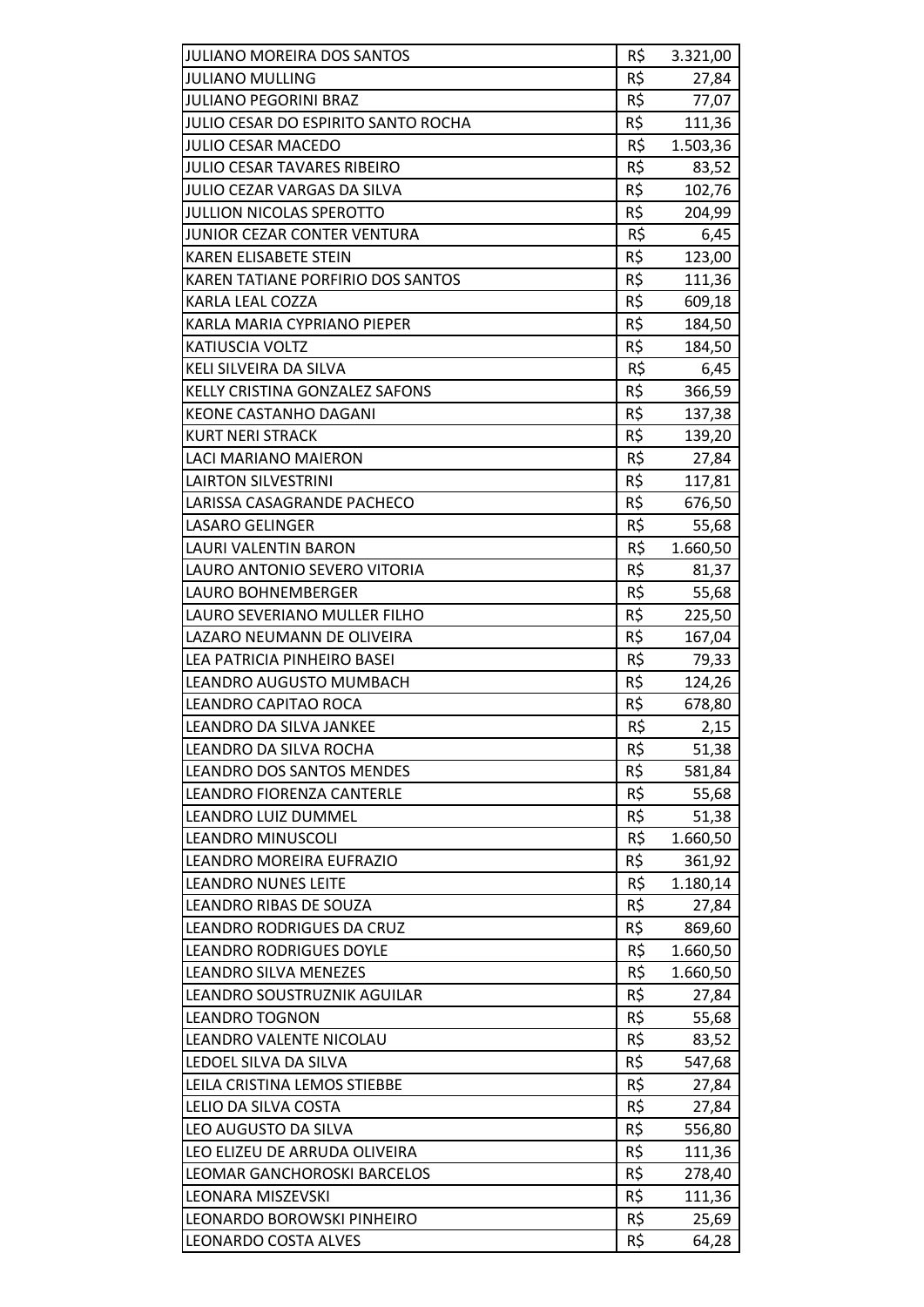| LEONARDO ESPINDOLA ROCHA           | R\$ | 27,84    |
|------------------------------------|-----|----------|
| LEONARDO FERREIRA DE ALMEIDA       | R\$ | 171,34   |
| <b>LEONARDO GORGEN</b>             | R\$ | 361,92   |
| LEONARDO JOSE PILZ                 | R\$ | 55,68    |
| <b>LEONARDO JULIO MARTINS</b>      | R\$ | 1.984,20 |
| LEONARDO SANTOS HUZALO             | R\$ | 680,95   |
| LEONARDO SILVA DE MARINS           | R\$ | 672,35   |
| LEONARDO SOZIN RUFINO              | R\$ | 10,75    |
| <b>LEONARDO STUMPF</b>             | R\$ | 2.214,00 |
| <b>LEONARDO TEN CATEN</b>          | R\$ | 27,84    |
| LEONIR FERREIRA FRANCA             | R\$ | 27,10    |
| LERIO RODRIGUES DA FONSECA         | R\$ | 1.257,84 |
| LETICIA GOMES DE AVILA             | R\$ | 139,20   |
| LETICIA PASTERNAK KRAMM            | R\$ | 55,68    |
| LIA DENISE DREHMER                 | R\$ | 307,50   |
| LIA DENISE TIMANN                  | R\$ | 307,50   |
| LIA ODETE REIS                     | R\$ | 27,84    |
| <b>LIANE SOARES CABRAL</b>         | R\$ | 128,45   |
| <b>LIDIANE RADTKE</b>              | R\$ | 212,34   |
| LILIANE DA SILVA                   | R\$ | 257,64   |
| LINDAMARA TEREZINHA MAITO          | R\$ | 111,36   |
| LINDOMAR OTACILIO DOS SANTOS       | R\$ | 55,68    |
| LINDONES LISBOA PEREIRA            | R\$ | 27,84    |
| LINOMAR ZANON FIGUEIRO             | R\$ | 75,17    |
| <b>LISAKETE BUBENICK</b>           | R\$ | 369,00   |
| LISIANE VIDAL LIMA                 | R\$ | 148,69   |
| LIZIANE SOARES DOS SANTOS          | R\$ | 225,50   |
| LOICI MARIA CAMERA DE MELLO        | R\$ | 833,66   |
| <b>LOIR KRUGER BRAHM</b>           | R\$ | 96,21    |
| LOIVO DA SILVA GONCALVES           | R\$ | 369,00   |
| LOUISE DA ROSA CARDOSO             | R\$ | 27,84    |
| <b>LUANA TAISE SCHIRMER</b>        | R\$ | 55,68    |
| <b>LUANA YUNES VIEIRA</b>          | R\$ | 27,84    |
| LUCAS ALBERTO SCHLESTEIN           | R\$ | 306,24   |
| LUCAS ARMANDO DA SILVEIRA BICA     | R\$ | 83,52    |
| <b>LUCAS BRAVO CADORE</b>          | R\$ | 27,84    |
| LUCAS FRANCISCO FEISTEL BALDISSERA | R\$ | 27,84    |
| LUCAS MARCHI DA MOTTA              | R\$ | 424,68   |
| LUCAS PERSSON                      | R\$ | 55,68    |
| LUCENIA MARIA KIST                 | R\$ | 2,15     |
| LUCI ANA PARISOTTO                 | R\$ | 27,84    |
| LUCIANA GAMPERT MIRANDA            | R\$ | 430,50   |
| LUCIANA WAGNER                     | R\$ | 403,67   |
| LUCIANE CORREA ROZNIESKI           | R\$ | 212,34   |
| LUCIANE MUTCHAL FONTELA            | R\$ | 2,15     |
| LUCIANO DA COSTA GARCIA            | R\$ | 307,50   |
| LUCIANO DOTTE                      | R\$ | 139,20   |
| LUCIANO FARINA MARCON              | R\$ | 625,60   |
| LUCIANO MALINOWSKI VARGAS          | R\$ | 637,52   |
| LUCIANO PONCIANO VITT              | R\$ | 565,18   |
| LUCIANO RODRIGUES CARVALHO         | R\$ | 55,68    |
| LUCIANO SILVEIRA KRUSSER           | R\$ | 25,69    |
| LUCIANO TERROSO MELLO              | R\$ | 51,38    |
| LUCIANO VINICUS DALBERTO           | R\$ | 83,52    |
|                                    |     |          |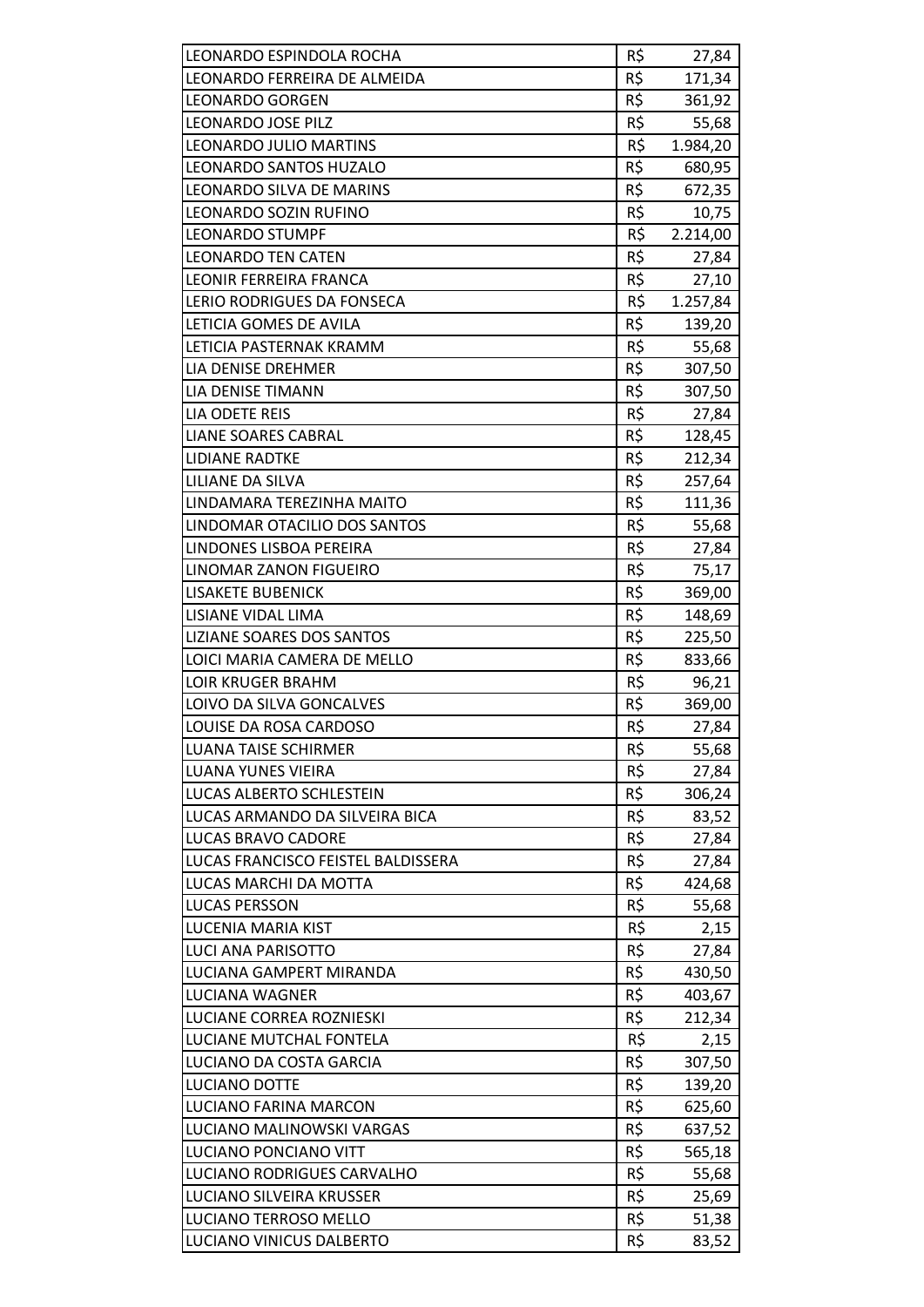| LUCIMAR ARAUJO DE ARAUJO                 | R\$ | 27,84         |
|------------------------------------------|-----|---------------|
| LUCIMAR FERREIRA DE SOUZA                | R\$ | 55,68         |
| <b>LUCIO AGNES</b>                       | R\$ | 27,84         |
| LUCIO SERGIO MESQUITA CAMPBELL           | R\$ | 90,57         |
| LUIS ANDRE DE ALMEIDA MACIEL             | R\$ | 27,84         |
| <b>LUIS ANTONIO RUCHABER</b>             | R\$ | 66,96         |
| LUIS CARLOS MALYSZ MICHELIN              | R\$ | 184,50        |
| <b>LUIS CARLOS MARTINS</b>               | R\$ |               |
| <b>LUIS DANIEL BRITES</b>                | R\$ | 4,30          |
|                                          |     | 430,50        |
| <b>LUIS EDUARDO MENDES</b>               | R\$ | 425,40        |
| LUIS ERASMO DE FREITAS CAMPOS            | R\$ | 238,03        |
| LUIS FELIPE ALVES DOS SANTOS             | R\$ | 1.537,50      |
| LUIS FELIPE LEAO PINHEIRO                | R\$ | 150,33        |
| LUIS FERNANDO BATTISTELLA                | R\$ | 375,83        |
| LUIS FERNANDO CLARO LONGARAY             | R\$ | 418,86        |
| LUIS FERNANDO DE ASSIS ALONSO            | R\$ | 27,84         |
| LUIS FERNANDO TRINDADE GOULART           | R\$ | 27,84         |
| LUIS GABRIEL SILVEIRA FERREIRA           | R\$ | 300,66        |
| LUIS JERONIMO DORNELLES DA CUNHA         | R\$ | 2.460,00      |
| LUIZ ALEXANDRE CASALI                    | R\$ | 83,52         |
| LUIZ ANTONIO ALFONSIN GRAZZIOTIM         | R\$ | 184,50        |
| <b>LUIZ ANTONIO BARFKNECHT</b>           | R\$ | 32,14         |
| LUIZ ANTONIO SOUZA GONCALVES             | R\$ | 307,50        |
| LUIZ AUGUSTO SCHMIDT                     | R\$ | 559,95        |
| <b>LUIZ CARLOS DOS SANTOS</b>            | R\$ | 27,84         |
| LUIZ CARLOS KLUSENER FILHO               | R\$ | 27,84         |
| <b>LUIZ CARLOS MENDES</b>                | R\$ | 8,60          |
| LUIZ CARLOS SALVADOR CUNHA JUNIOR        | R\$ | 3.321,00      |
| <b>LUIZ CARLOS SCHNEIDER</b>             | R\$ | 814,14        |
| LUIZ CARLOS SEVAGE BITENCURT             | R\$ | 77,07         |
| <b>LUIZ CARLOS VIVAN</b>                 | R\$ | 55,68         |
| LUIZ CARLOS XAVIER CASTRO                | R\$ | 307,50        |
| <b>LUIZ CESAR PEDRO</b>                  | R\$ | 2.706,00      |
| <b>LUIZ ERNESTO FERRARETTO</b>           | R\$ | 306,24        |
| LUIZ FELIPE ZIMMERMANN ODY               | R\$ | 2,15          |
| LUIZ FERNANDO FIGUEIREDO DORNELES JUNIOR | R\$ | 2.214,00      |
| <b>LUIZ GONZAGA SOARES</b>               | R\$ | 111,36        |
| LUIZ GUSTAVO MEDEIROS RICALDE            | R\$ | 1.168,50      |
| LUIZ GUSTAVO PETRY MACHADO               | R\$ | 194,88        |
| LUIZ HENRIQUE FEIJO MACHADO              | R\$ | 615,00        |
| <b>LUIZ MANTELLI</b>                     | R\$ | 83,52         |
| LUIZ PEDRO SANGOI LONDERO                | R\$ | 111,36        |
| LUIZ ROBERTO NATEL DE OLIVEIRA           | R\$ | 109,21        |
| LUIZ VILSON FRANSKOVIAK DEVIT            | R\$ | 6,45          |
| LUKAS HAACK                              | R\$ | 2,15          |
| LUTIER RODRIGO CARDOSO                   | R\$ | 2,15          |
| LUYANY BECK DA SILVA                     | R\$ | 111,36        |
| <b>MAGLIANE FIN MARTINI</b>              | R\$ | 676,49        |
| MAGNUS RODRIGO CORREA VARGAS             | R\$ | 55,68         |
| <b>MAICON ENIO ELSENBACH</b>             | R\$ |               |
|                                          | R\$ | 27,84<br>2,15 |
| MAIR ROQUE BARASUOL                      |     |               |
| MANOEL JOAQUIM VIEIRA CARVALHO           | R\$ | 403,67        |
| <b>MARA REGINA WEBER</b>                 | R\$ | 109,21        |
| MARCEL DOS SANTOS VILANTE                | R\$ | 85,67         |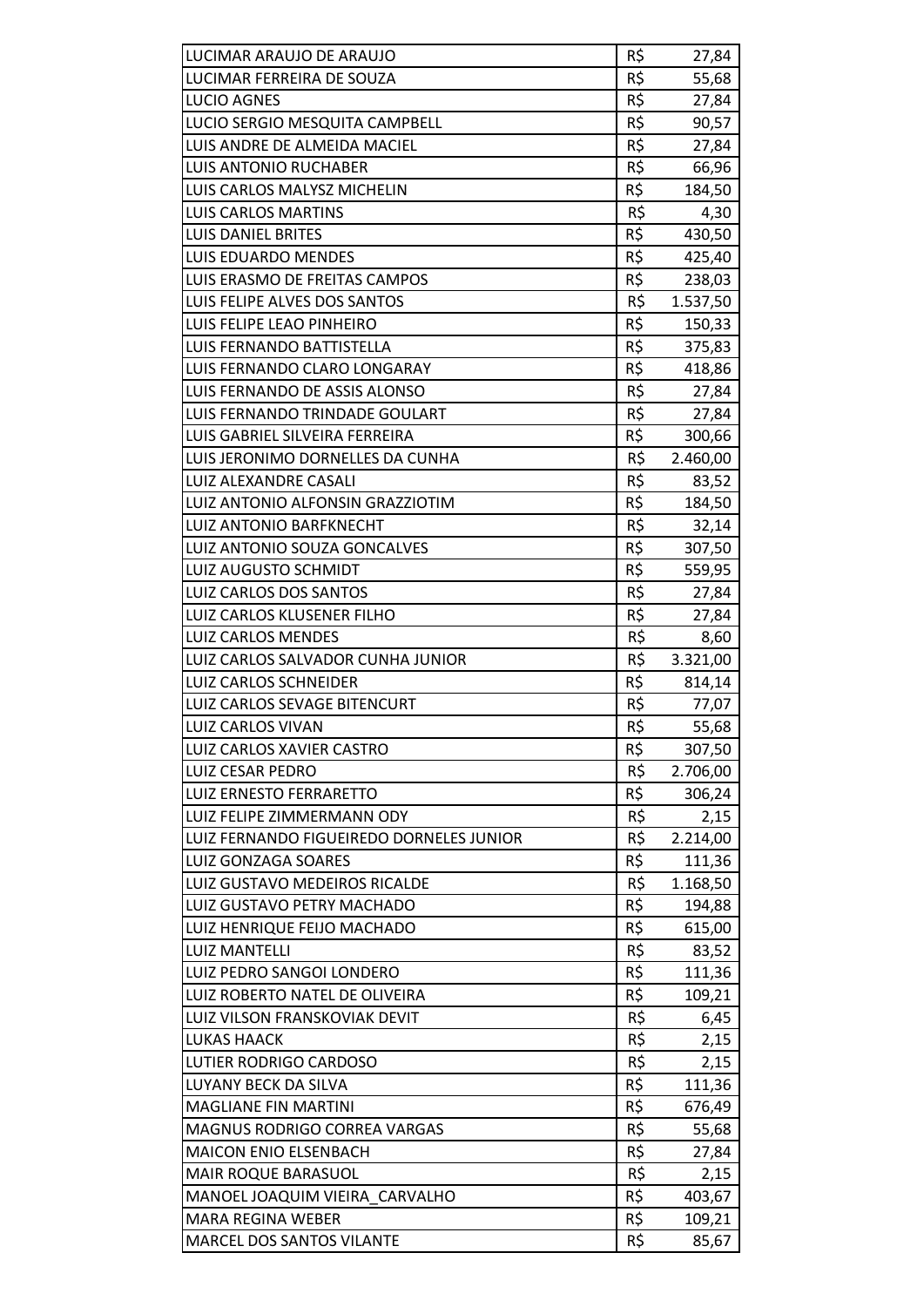|                                                       | R\$ |                    |
|-------------------------------------------------------|-----|--------------------|
| <b>MARCELI CALONEGO</b><br>MARCELINO JOSE HOSS BECKER | R\$ | 27,84<br>40,74     |
| MARCELLO ADAIL RODRIGUES VAZ                          | R\$ |                    |
| <b>MARCELO ANTONIO MATTER</b>                         | R\$ | 526,16<br>1.476,00 |
| MARCELO DE ARAUJO SILVA                               | R\$ |                    |
| <b>MARCELO DOYLE BENITES</b>                          | R\$ | 27,84<br>1.716,18  |
| MARCELO FREDOMIRO PRATES CUNHA                        | R\$ |                    |
| MARCELO GOMES SCHMACHTENBERG                          | R\$ | 123,00             |
|                                                       | R\$ | 488,55             |
| <b>MARCELO GUIMARAES FANFA</b>                        |     | 430,50             |
| <b>MARCELO LUDWIG</b>                                 | R\$ | 627,86             |
| MARCELO NORONHA DA SILVA                              | R\$ | 123,00             |
| MARCELO NUNES DA SILVA                                | R\$ | 328,50             |
| MARCELO PEREIRA BRZOSKOWSKI                           | R\$ | 184,50             |
| <b>MARCELO PINTO KLINGER</b>                          | R\$ | 27,84              |
| MARCELO RODRIGUES DO NASCIMENTO                       | R\$ | 184,50             |
| <b>MARCELO SANTOS FIORIN</b>                          | R\$ | 385,35             |
| <b>MARCELO SCHWEIGHOFER</b>                           | R\$ | 55,68              |
| <b>MARCELO SILVEIRA</b>                               | R\$ | 55,68              |
| MARCELO VACCARIN GASPAROTTO                           | R\$ | 83,52              |
| <b>MARCELO WISCINIEMSKI TAVARES</b>                   | R\$ | 27,84              |
| MARCIA BERGENTHAL SCHOMMER                            | R\$ | 2,15               |
| MARCIA LEMOS DOS SANTOS RAMOS                         | R\$ | 77,07              |
| MARCIENA FERREIRA DA SILVA                            | R\$ | 653,33             |
| <b>MARCIO ALAOR CASAGRANDE FRANCO</b>                 | R\$ | 1.107,00           |
| <b>MARCIO ANDRE RAMBO</b>                             | R\$ | 55,68              |
| MARCIO AZEVEDO DAS NEVES                              | R\$ | 59,22              |
| <b>MARCIO BATISTA TAVARES CONTTI</b>                  | R\$ | 381,47             |
| <b>MARCIO BUENO SIMOES PIRES</b>                      | R\$ | 27,84              |
| MARCIO DE AVILA SILVEIRA                              | R\$ | 83,52              |
| <b>MARCIO DOMINGUES AIRES</b>                         | R\$ | 1.291,50           |
| MARCIO GIOVANI DOS SANTOS CARVALHO                    | R\$ | 235,73             |
| <b>MARCIO MACHADO RODRIGUES</b>                       | R\$ | 3.025,67           |
| <b>MARCIO MENDES DOS SANTOS</b>                       | R\$ | 6,45               |
| <b>MARCIO MIREK</b>                                   | R\$ | 1.407,42           |
| <b>MARCIO REBESCHINI</b>                              | R\$ | 57,83              |
| MARCIO RICARDO DE OLIVEIRA                            | R\$ | 556,80             |
| <b>MARCIO ROGERIO NEUGEBAUER</b>                      | R\$ | 681,50             |
| MARCIO RONILDO BORGES MOREIRA                         | R\$ | 415,71             |
| MARCIO SILVA DA LUZ                                   | R\$ | 4,30               |
| MARCIO SOUZA DE OLIVEIRA                              | R\$ | 55,68              |
| MARCO ANTONIO DA SILVA FLORENCIO                      | R\$ | 2.644,50           |
| <b>MARCO ANTONIO DOS SANTOS</b>                       | R\$ | 2,15               |
| MARCO ANTONIO OLIVEIRA DA SILVA                       | R\$ | 430,50             |
| MARCO ANTONIO VAZ DOS SANTOS                          | R\$ | 167,04             |
| MARCO AURELIO CAMARGO                                 | R\$ | 53,53              |
| MARCO AURELIO SOARES DAS NEVES                        | R\$ | 25,69              |
| MARCOLINO HOFFMANN                                    | R\$ | 738,00             |
| <b>MARCOS ALBERTO LEIDENS</b>                         | R\$ | 225,50             |
| MARCOS ALEXANDRE LIMA DA SILVA                        | R\$ | 526,16             |
| MARCOS ALFREDO LEITE SIQUEIRA                         | R\$ | 205,52             |
| <b>MARCOS ANDRE LAUSCHNER</b>                         | R\$ | 1.234,30           |
| <b>MARCOS ANTONIO ALVES PACHECO</b>                   | R\$ | 4,30               |
| MARCOS ANTONIO DA ROCHA ROSA                          | R\$ | 27,84              |
| MARCOS ANTONIO JULIANOTTI                             | R\$ | 111,36             |
|                                                       |     |                    |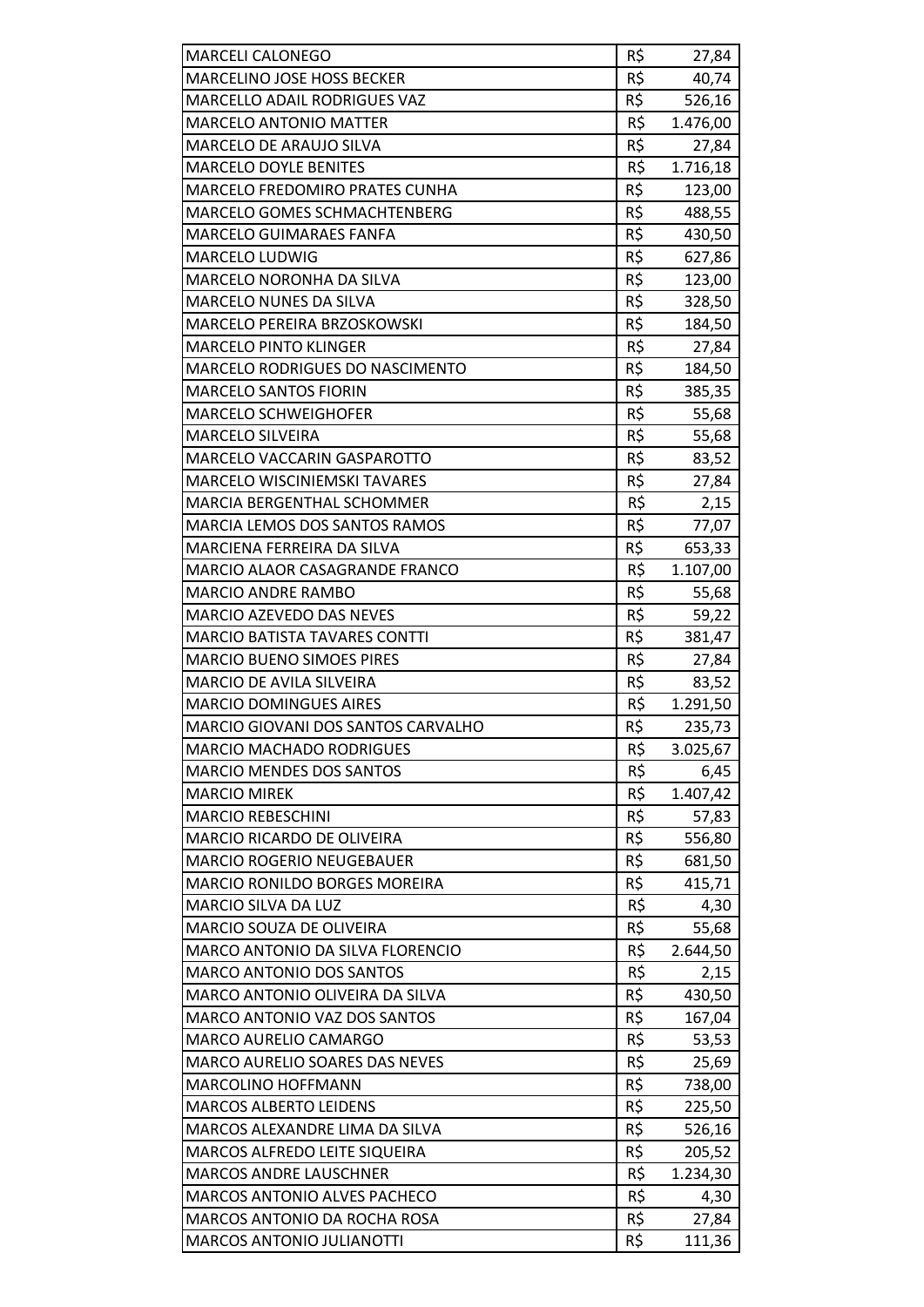| <b>MARCOS JUNG</b>                         | R\$        | 184,50   |
|--------------------------------------------|------------|----------|
| <b>MARCOS ODAIR WYZYKOWSKI</b>             | R\$        | 55,68    |
| <b>MARCOS RENATO FRANCK DA ROCHA</b>       | R\$        | 348,50   |
| MARCOS RICARDO MADER DA COSTA              | R\$        | 2.214,00 |
| <b>MARCOS SCHNEIDER</b>                    | R\$        | 29,99    |
| <b>MARCOS VINICIOS CONTE</b>               | R\$        | 410,00   |
| <b>MARCOS VINICIUS RODRIGUES SIFUENTES</b> | R\$        | 115,99   |
| MARCOS VOLNEI KOLOGESKI DE OLIVEIRA        | R\$        | 51,38    |
| <b>MARCUS VINICIUS CABERLON</b>            | R\$        | 599,41   |
| <b>MARCUS VINICIUS SIEBURGER COSTA</b>     | R\$        | 307,50   |
| <b>MARFIZA INACIO GARCIA</b>               | R\$        | 246,00   |
| MARGARETE NOEMI SARTORI GILIOLI            | R\$        | 184,50   |
| <b>MARGARETE REGINA FONTOURA</b>           | R\$        | 2,15     |
| <b>MARIA ANELISE KRINDGES</b>              | R\$        | 184,50   |
| MARIA BEATRIZ KESSLER WENZEL               | R\$        | 581,84   |
| MARIA DA GRACA RODRIGUES DE SOUZA          | R\$        | 184,50   |
| <b>MARIA DILES CAMPOS POLEZE</b>           | R\$        | 418,86   |
| <b>MARIA LUIZA MICHAUT</b>                 | R\$        | 4,23     |
| <b>MARIA ODETE MONTEIRO MARQUES</b>        | R\$        | 27,84    |
| <b>MARIANA FIGUEIREDO BOLZAN</b>           | R\$        | 2,15     |
| <b>MARIEL JOSE PREUSSLER</b>               | R\$        | 55,68    |
| <b>MARILEI ANA MOSCON</b>                  | R\$        | 27,84    |
| <b>MARILENE MACHADO CUNHA</b>              | R\$        | 242,33   |
| <b>MARILENE PACINI SELAU</b>               | R\$        | 102,76   |
| <b>MARILICE GIOTTO</b>                     | R\$        | 83,52    |
| <b>MARILISE FOGACA PEREIRA</b>             | R\$        | 581,34   |
| <b>MARINA CAMOZZATO GALNARES</b>           | R\$        | 27,84    |
| MARINA RENNER DE SOUZA SANTOS              | R\$        | 184,50   |
| <b>MARINO PIRES IBALDO</b>                 | R\$        | 212,34   |
| <b>MARIO ADILON BORGES VIANA</b>           | R\$        | 28,20    |
| MARIO AUGUSTO DE LIMA E SILVA              | R\$        | 27,84    |
| MARIO CESAR DE FRANCESCHI PACHECO          | R\$        | 123,00   |
| MARIO CEZAR JARDIM JACQUES                 | R\$        | 2.767,50 |
| MARIO FERNANDO SCHMIDT DA SILVA            | R\$        | 2.146,68 |
| MARIO IVAN DA COSTA ROCHA                  | R\$        | 1.660,50 |
| MARIO RENAN BUONOCORE DO PRADO             | R\$        | 307,50   |
| MARIO ROBERTO DA SILVA MARIN               | R\$        | 348,50   |
| <b>MARISA MOREIRA NEVES</b>                | R\$        | 231,21   |
| MARISTELA ALBINELLI BOLZAN                 | R\$        | 27,84    |
| <b>MARLA JOSIANE DOS SANTOS MERA</b>       | R\$        | 755,96   |
| MARLENE DE OLIVEIRA BREMM                  | R\$        | 2,15     |
| MARLENE DE SOUZA GOMES                     | R\$        | 6,45     |
| <b>MARLENE RIBEIRO GRASSI</b>              | R\$        | 401,52   |
| MARLI SANDRA LIMA GANACINI                 | R\$        | 55,68    |
| MARLI TERESINHA SILVA DA SILVA             | R\$        | 492,00   |
| <b>MARLON GORSKI PACHECO</b>               |            |          |
| <b>MARLON RICARDO MARCHESAN</b>            | R\$<br>R\$ | 569,92   |
|                                            |            | 1.861,20 |
| MARTINHO PRUDENCIO DE ANDRADE              | R\$        | 111,36   |
| MASSIANI LOZEKAN DURGANTE                  | R\$        | 420,38   |
| <b>MATEUS COPROSKI MARQUES</b>             | R\$        | 55,68    |
| MATEUS DOS SANTOS GIACOMELLI               | R\$        | 55,68    |
| <b>MATHEUS PERIN HEFLER</b>                | R\$        | 1.391,22 |
| MATHEUS SOARES DE SOUZA                    | R\$        | 102,76   |
| <b>MATHIAS AUGUSTO RAUBER</b>              | R\$        | 53,53    |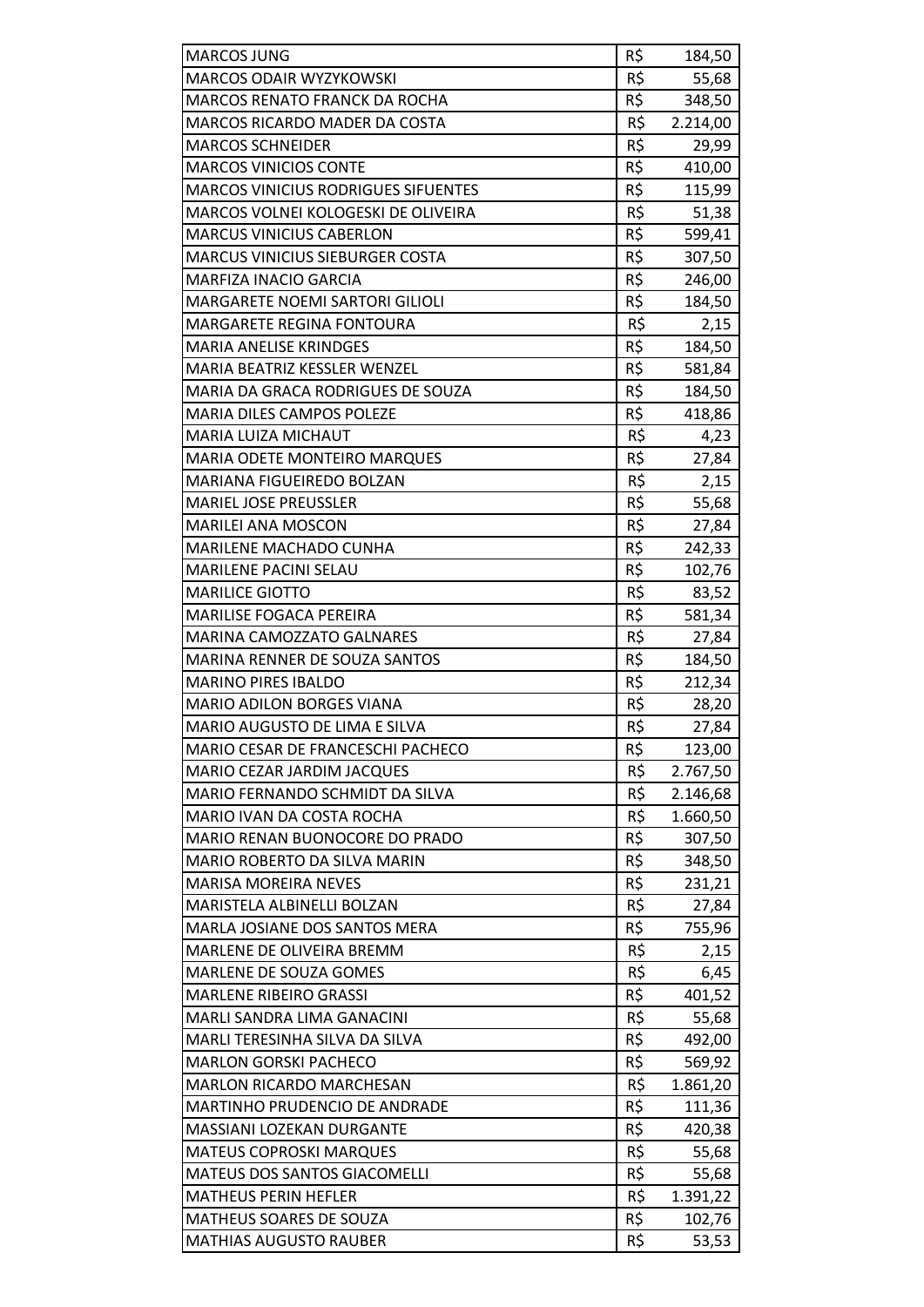| <b>MAURICIO DOS SANTOS</b>           | R\$ | 391,02   |
|--------------------------------------|-----|----------|
| <b>MAURICIO DOS SANTOS FERNANDES</b> | R\$ | 29,99    |
| <b>MAURICIO KIPPER DA SILVA</b>      | R\$ | 379,38   |
| <b>MAURICIO OLIVEIRA DE SOUSA</b>    | R\$ | 27,84    |
| <b>MAURICIO SOARES CAPUANO</b>       | R\$ | 184,50   |
| <b>MAURICIO VANTI CARVALHO</b>       | R\$ | 55,68    |
| MAURO AUGUSTO ALMEIDA CABRAL         | R\$ | 612,48   |
| <b>MAURO CRISTIANO WEISS</b>         | R\$ | 375,83   |
| MAURO DA SILVA DE CASTRO             | R\$ | 1.660,50 |
| <b>MAURO DA SILVA SANTOS</b>         | R\$ | 25,69    |
| <b>MAURO SERGIO GIL DA SILVA</b>     | R\$ | 225,50   |
| <b>MAURO SERGIO MACALAI</b>          | R\$ | 1.660,50 |
| <b>MAURO VIEIRA CARRASCO</b>         | R\$ | 307,50   |
| <b>MAX FREDERICO GRAEBIN</b>         | R\$ | 1.872,33 |
| <b>MAXIMILIANO ALVES DE MORAES</b>   | R\$ | 929,83   |
| <b>MAXIMILIANO DA SILVA</b>          | R\$ | 473,28   |
| <b>MAXSON PAZ RAUPP</b>              | R\$ | 27,84    |
| MERCIA MARLIZE ZIMMERMANN FEISTEL    | R\$ | 225,50   |
| <b>MICAEL TOME</b>                   | R\$ | 780,07   |
| MICHELE ASSUMPCAO DEBOITA            | R\$ | 167,04   |
| MIGUEL ANGELO BRAYER MARTINS         | R\$ | 430,50   |
| MIGUEL LUGOCH                        | R\$ | 27,84    |
| <b>MIGUEL PEDRO CRUZ DOS SANTOS</b>  | R\$ | 2,15     |
| MILER DE SOUZA BARRAGANA             | R\$ | 396,84   |
| MILTON DO NASCIMENTO ANTES           | R\$ | 1.556,35 |
| <b>MILTON FREITAS SANTOS</b>         | R\$ | 1.037,53 |
| <b>MILTON GAMBINI PIRES</b>          | R\$ | 766,34   |
| MILTON HENRIQUE DO AMARAL LESO       | R\$ | 553,50   |
| <b>MILTON INACIO CORDEIRO</b>        | R\$ | 25,69    |
| <b>MILTON KUHN</b>                   | R\$ | 4,30     |
| <b>MILTON MORAES MACHADO</b>         | R\$ | 27,84    |
| MILTON PAIVA PEREIRA                 | R\$ | 27,84    |
| MILTON PAULO HICKMANN                | R\$ | 194,88   |
| MILTON RODRIGO DE OLIVEIRA           | R\$ | 83,52    |
| <b>MILTON ROGERIO RAMOS</b>          | R\$ | 222,72   |
| <b>MILTON WERNER</b>                 | R\$ | 1.291,50 |
| MIRELI VAZ TREICHA                   | R\$ | 307,50   |
| MIRIAM DA COSTA CRUZ                 | R\$ | 777,92   |
| MIRNA MESQUITA FERRONATTO            | R\$ |          |
| <b>MOACIR SILVA DA SILVA</b>         | R\$ | 184,50   |
|                                      |     | 139,20   |
| <b>MOISES ANTONIO BENVEGNU</b>       | R\$ | 676,50   |
| MOISES FANTINELI CALEGARI            | R\$ | 212,34   |
| <b>MOISES LUIS BARBIERI</b>          | R\$ | 27,84    |
| <b>NABOR LUIZ DAPPER</b>             | R\$ | 1.414,50 |
| <b>NADIA BERTELLI VELHO</b>          | R\$ | 27,84    |
| NADIR ALBINO BECKER KONRATH          | R\$ | 55,68    |
| NAIARA DOS SANTOS SILVA              | R\$ | 278,40   |
| <b>NAIRTON JOAO PIOTROVSKI</b>       | R\$ | 1.716,18 |
| NANCY RAZIA MACHADO                  | R\$ | 2,15     |
| <b>NARA SAAR CHAGAS</b>              | R\$ | 27,84    |
| NATALIA FERREIRA DA CRUZ             | R\$ | 51,38    |
| NEILMO MOREIRA DE MENDONCA           | R\$ | 184,13   |
| NELI ROSANGELA NUNES DA SILVA        | R\$ | 83,52    |
| <b>NELSON ANTONIO ARNHOLD</b>        | R\$ | 274,47   |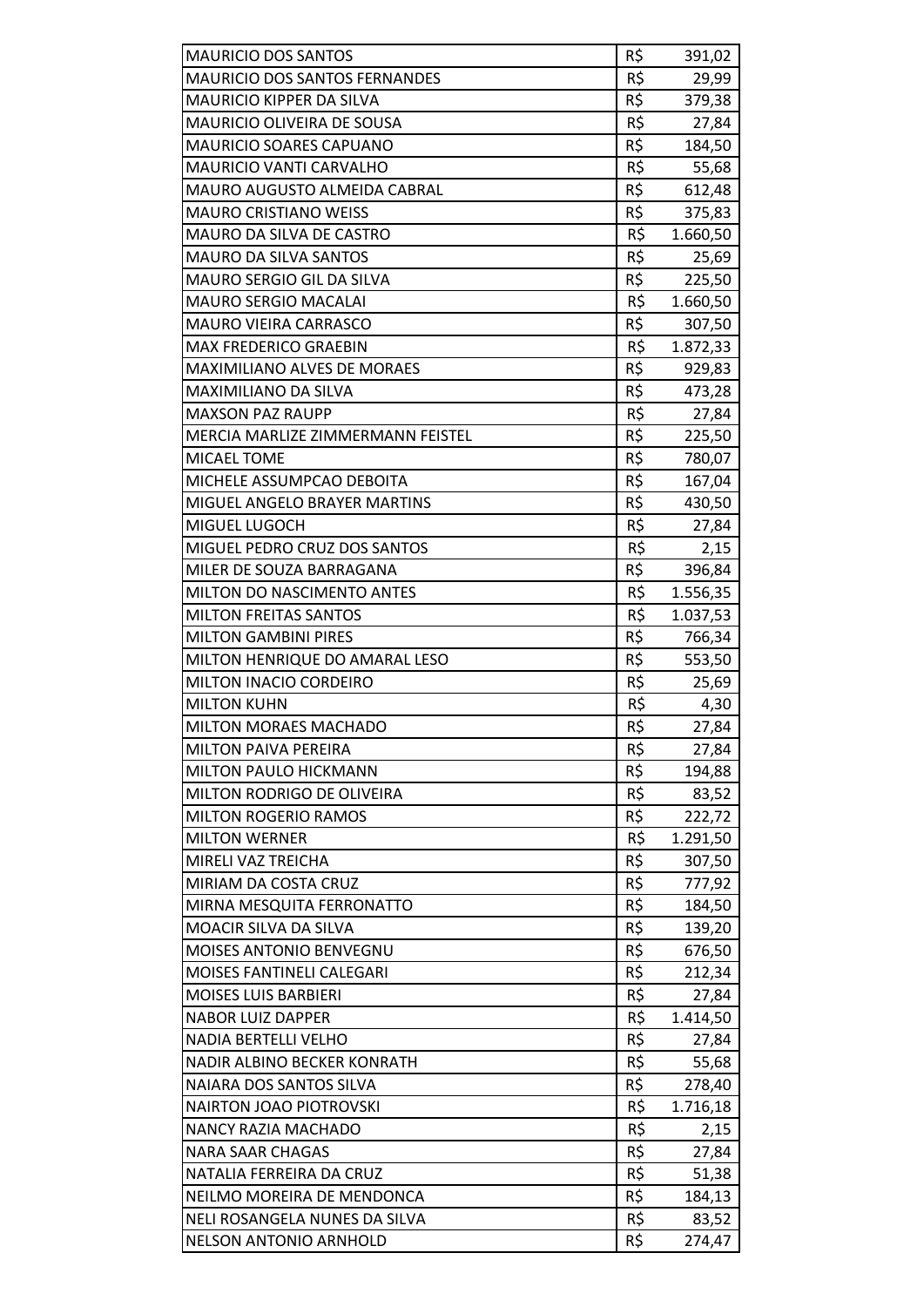| <b>NELSON CARVALHO</b>              | R\$ | 417,60   |
|-------------------------------------|-----|----------|
| <b>NELSON JACO BONIATTI</b>         | R\$ | 27,84    |
| <b>NELSON NEI PIRES</b>             | R\$ | 2.214,00 |
| <b>NELSON PAULO GERHARD</b>         | R\$ | 990,83   |
| <b>NELSON RODRIGUES DE OLIVEIRA</b> | R\$ | 2,15     |
| NEORILDO JOSE DASSI                 | R\$ | 184,50   |
| NERCIO ERVANDIR ALVES DE OLIVEIRA   | R\$ | 218,64   |
| NERI IVANDO SCORTEGAGNA             | R\$ | 431,51   |
| <b>NERY LIMA FONTES JUNIOR</b>      | R\$ | 184,50   |
| <b>NEWTON JOSE ROSSO TREVISAN</b>   | R\$ | 1.518,00 |
| NILO EDMUNDO MULLER                 | R\$ | 355,47   |
| <b>NILSON LUIZ HEFLER</b>           | R\$ | 27,84    |
| NILTON DOMINGOS MATANA              | R\$ | 462,64   |
| NILTON DUZAC ESCOBAR                | R\$ | 27,84    |
| NIVALDO SOUZA MORAIS                | R\$ | 182,09   |
| <b>NOEL DA SILVA SANTOS</b>         | R\$ | 2.214,00 |
| NORBERTO FERNANDES PINTO DIAS FILHO | R\$ | 212,34   |
| <b>NORI MENZEL</b>                  | R\$ |          |
| NORIZETE DE FATIMA RODRIGUES EV     | R\$ | 526,16   |
|                                     | R\$ | 225,50   |
| NORMELIA CATARINA LEMES DE CAMPOS   |     | 205,52   |
| <b>NORTON INACIO DIDIO HARTMANN</b> | R\$ | 27,84    |
| OCIMAR FICAGNA                      | R\$ | 25,69    |
| OCLEIDI PAZ DA SILVA                | R\$ | 16,92    |
| <b>ODECIO IRIO HAUPT</b>            | R\$ | 2,15     |
| ODILMAR BARBOSA MENDONCA            | R\$ | 526,16   |
| <b>ODILON ROLDAN AVILA</b>          | R\$ | 27,84    |
| ODIR ALVES DA SILVA                 | R\$ | 3.690,00 |
| <b>ODIR FERNANDO VIDAL COUTO</b>    | R\$ | 184,50   |
| <b>ODIRLEI RODRIGUES MARTINY</b>    | R\$ | 27,84    |
| OLAVO MESSINA DE LIMA               | R\$ | 278,40   |
| <b>OLDAIR MARTINS</b>               | R\$ | 509,61   |
| <b>OLIVO DE VARGAS SIMOES</b>       | R\$ | 102,76   |
| <b>OLVEDO SANTOS NETTO</b>          | R\$ | 55,68    |
| ONEIDE ADEL DA SILVA CASTRO         | R\$ | 25,69    |
| <b>ONEIDE LUIS DE ALMEIDA</b>       | R\$ | 2.405,32 |
| ORLI ANGELO NERI XAVIER             | R\$ | 55,68    |
| <b>OSLEN MELCHIOR CHAVES</b>        | R\$ | 167,04   |
| OSMAR DE JESUS BUENO DE BAIRROS     | R\$ | 554,00   |
| OSMAR DE VARGAS DORNELLES           | R\$ | 1.230,00 |
| <b>OSMAR MICHEL</b>                 | R\$ | 335,34   |
| OSVALDO ANSELMO REGINATO            | R\$ | 2,15     |
| OSVALDO JESUS RODRIGUES DA SILVA    | R\$ | 427,21   |
| OTAVIO GABERT DE MOURA              | R\$ | 27,84    |
| OTAVIO MORAES LANGANKE              | R\$ | 2,15     |
| OTO SCHNEIDER                       | R\$ | 615,00   |
| <b>OVIDIO GUZZO</b>                 | R\$ | 637,52   |
| PABLO NOVO PINEIRO                  | R\$ | 451,00   |
| PARAGUACU NERY TALLAMINI            | R\$ | 27,84    |
| PATRICIA BOZ DE AGUIAR              | R\$ | 27,84    |
| PATRICIA LUANA JESIUR KEGLER        | R\$ | 111,36   |
| PATRICIA MAROZO ARDENGHI DE LIMA    | R\$ | 27,84    |
| PATRICIA PEDROSO DE SOUZA           | R\$ | 55,68    |
| PATRICIA SARMANHO                   | R\$ | 534,52   |
| PATRICIA VIEIRA BRAGA               | R\$ | 184,50   |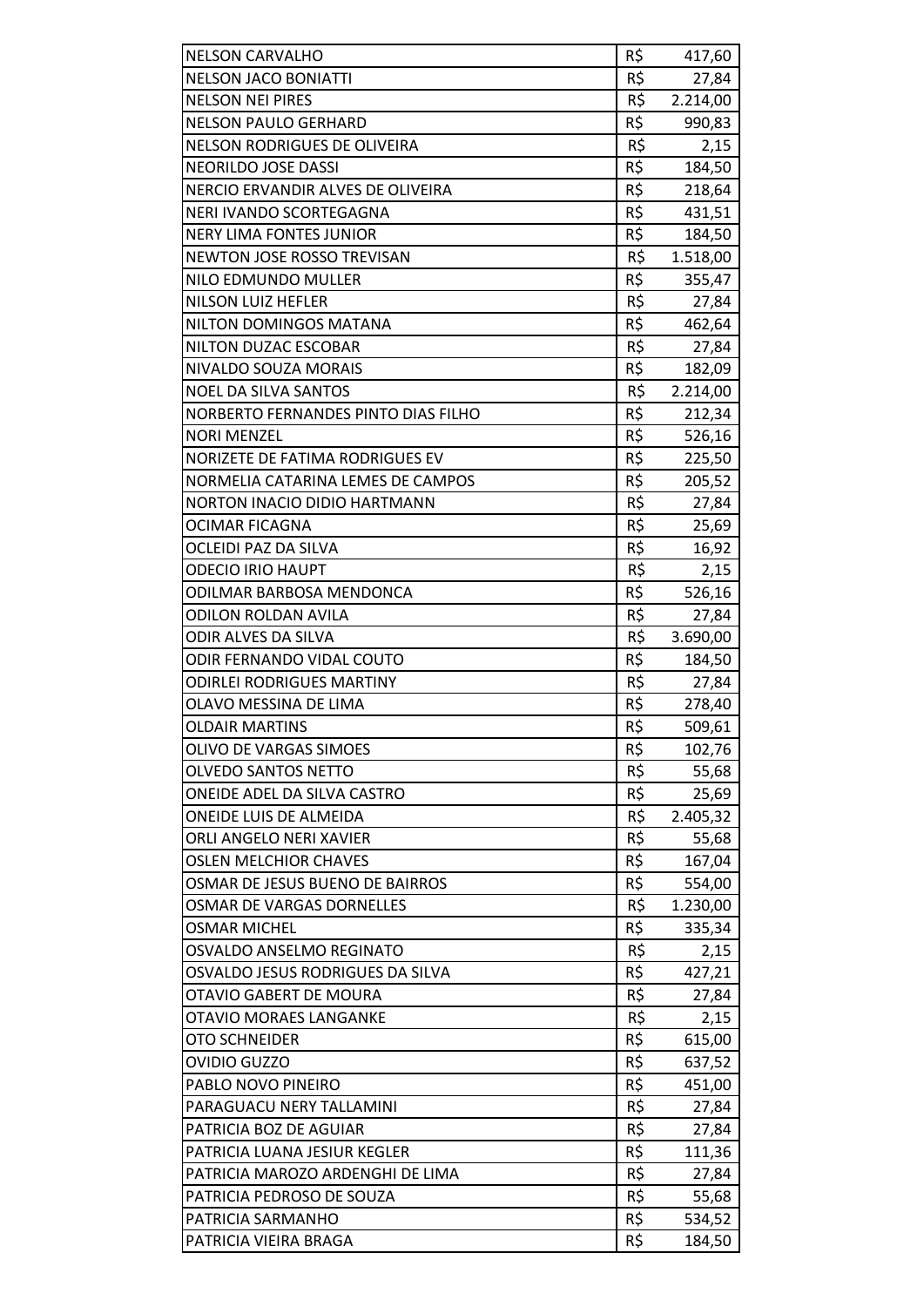| PAULINE DA SILVA CONSTANTE                  | R\$ | 27,84             |
|---------------------------------------------|-----|-------------------|
| PAULO AFONSO STEIN                          | R\$ | 2.029,47          |
| PAULO ALBERTO MASERA                        | R\$ | 55,68             |
| PAULO ALEXANDRE LAUX DONAY                  | R\$ | 16,92             |
| PAULO ANDRE POLEZE LOPES                    | R\$ | 2.214,00          |
| PAULO ANTONIO SANTOS DA SILVA               | R\$ | 57,83             |
| PAULO ANTONIO WOLFF RAMOS                   | R\$ | 25,69             |
| PAULO AUGUSTO SOUTO                         | R\$ | 775,77            |
| PAULO CESAR DA SILVA HIDER                  | R\$ | 178,17            |
| PAULO CESAR DOS SANTOS MARQUES              | R\$ | 252,82            |
| PAULO CESAR GOMES TEIXEIRA                  | R\$ | 2.644,50          |
| PAULO CESAR MIOZZO                          | R\$ | 526,16            |
| PAULO CESAR MORAES PIMENTEL                 | R\$ | 871,97            |
| PAULO CESAR OLIVEIRA DOS SANTOS             | R\$ | 556,80            |
| <b>PAULO CESAR POSTIGLIONI ATHAYDES</b>     | R\$ | 83,52             |
| PAULO CESAR SCHOMMER                        | R\$ | 1.606,32          |
| PAULO CEZAR GOMES DA SILVA                  | R\$ | 205,52            |
| PAULO CEZAR PORTOLON                        | R\$ |                   |
| PAULO DA SILVA ANDRE                        | R\$ | 1.043,50<br>53,53 |
|                                             | R\$ |                   |
| PAULO DANIEL MACHADO GUIMARAES              |     | 27,84             |
| PAULO DE MATEU                              | R\$ | 1.006,87          |
| PAULO DE TARSO MELLO PINHO                  | R\$ | 240,18            |
| PAULO ELON PEREIRA DA FONSECA               | R\$ | 139,20            |
| PAULO FERNANDO FERREIRA DE ALENCASTRO BRAGA | R\$ | 139,20            |
| PAULO FRANCISCO DOS SANTOS                  | R\$ | 615,00            |
| PAULO GABRIEL DE ALMEIDA BRANDEBURSKI       | R\$ | 27,84             |
| PAULO GILBERTO DOS SANTOS BELMONTE          | R\$ | 184,50            |
| PAULO LISANDRO MACHADO                      | R\$ | 278,40            |
| <b>PAULO MATEUS FEEBURG</b>                 | R\$ | 451,00            |
| PAULO REGIS ADAMY ANTONELLI                 | R\$ | 2.214,00          |
| PAULO RENATO FONSECA DA PAZ                 | R\$ | 2.767,50          |
| PAULO RENATO MENDES                         | R\$ | 2,15              |
| PAULO RENATO OSORIO PACHECO                 | R\$ | 861,00            |
| PAULO RICARDO DA S DE SOUZA                 | R\$ | 25,69             |
| PAULO RICARDO DA SILVA NICHELE              | R\$ | 111,36            |
| PAULO RICARDO DE ARAUJO                     | R\$ | 250,56            |
| PAULO RICARDO DE AZEVEDO                    | R\$ | 194,88            |
| PAULO RICARDO FARINHA DE OLIVEIRA           | R\$ | 214,12            |
| PAULO RICARDO GARCIA FRAGA                  | R\$ | 730,62            |
| PAULO RICARDO MANINI                        | R\$ | 1.168,50          |
| PAULO RICARDO RODRIGUES DE FREITAS          | R\$ | 1.660,50          |
| PAULO RICARDO SIQUEIRA DA SILVA             | R\$ | 27,84             |
| PAULO RIGON BRIXNER                         | R\$ | 55,68             |
| PAULO ROBERTO AICH                          | R\$ | 111,36            |
| PAULO ROBERTO CANDIDO DA SILVA              | R\$ | 27,84             |
| PAULO ROBERTO DA SILVA DIAS                 | R\$ | 417,60            |
| PAULO ROBERTO DAS DORES KAIPPER             | R\$ | 1,41              |
| PAULO ROBERTO GARCIA DOS SANTOS             | R\$ | 658,15            |
| PAULO ROBERTO MACEDO CIDADE                 | R\$ | 1.168,50          |
| PAULO ROBERTO MARIANO RIBEIRO               | R\$ | 462,90            |
| PAULO ROBERTO RODRIGUES CASTILHO            | R\$ | 760,61            |
| PAULO RODRIGO PEREIRA VIEIRA                | R\$ | 27,84             |
| PAULO ROGERIO BOTELHO CAETANO               | R\$ | 2.644,50          |
| PAULO ROGERIO DA SILVA PAULON               | R\$ | 83,52             |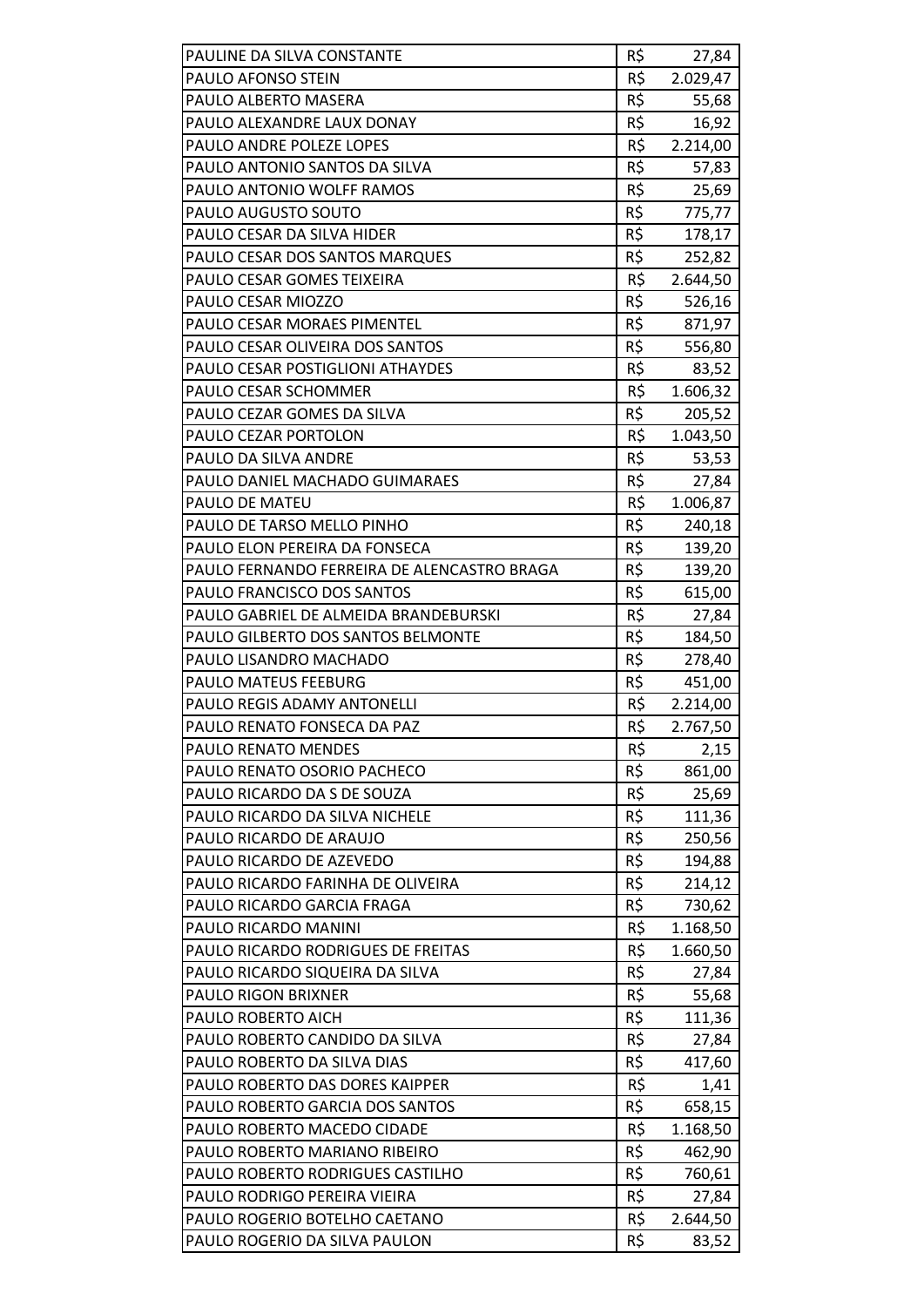| PAULO ROGERIO RODRIGUES DO CARMO          | R\$ | 83,52    |
|-------------------------------------------|-----|----------|
| <b>PAULO ROGERIO WENDT</b>                | R\$ | 552,72   |
| PAULO ROIS DE CAMPOS                      | R\$ | 278,40   |
| PAULO SERGIO PIRES                        | R\$ | 29,99    |
| PAULO SIDINEI MINUZZO                     | R\$ | 1.682,52 |
| PAULO TIGGEMANN                           | R\$ | 55,68    |
| PAULO VOLMES MARQUES DE MACEDO            | R\$ | 83,52    |
| PEDRO DERLI DE OLIVEIRA TEIXEIRA          | R\$ | 519,84   |
| PEDRO FLECK DE BEM                        | R\$ | 139,20   |
| PEDRO LUIS BONGIORNO                      | R\$ | 779,26   |
| PEDRO MODESTO                             | R\$ | 184,50   |
| PEDRO RAIMUNDO POMMER                     | R\$ | 2.091,00 |
| PEDRO RENATO ALVES                        | R\$ | 1.234,30 |
| PEDRO ROBERTO CANTELE                     | R\$ | 2.890,50 |
|                                           | R\$ |          |
| PEDRO ROBERTO DOS SANTOS                  | R\$ | 111,36   |
| PEDRO WALDIR AMES                         |     | 744,83   |
| PERCIO DA SILVA                           | R\$ | 2.184,90 |
| PERCIO SILVA DA SILVA                     | R\$ | 1.230,00 |
| PLUTARCO ARISTIDES GERMANO SOARES MARQUES | R\$ | 1.516,99 |
| PRISCILA DE MATOS RIBEIRO                 | R\$ | 27,84    |
| RACHEL RIBEIRO QUEIROZ                    | R\$ | 184,50   |
| RAFAEL ANDREI VOGT                        | R\$ | 27,84    |
| RAFAEL BATISTA SILVA                      | R\$ | 27,84    |
| RAFAEL BRANDAO                            | R\$ | 83,52    |
| RAFAEL CUNHA SUERTEGARAY                  | R\$ | 27,84    |
| RAFAEL DE FREITAS BARRETO                 | R\$ | 27,84    |
| RAFAEL DE OLIVEIRA GONCALVES              | R\$ | 2,15     |
| RAFAEL DE OLIVEIRA RAMOS                  | R\$ | 27,84    |
| <b>RAFAEL DIPP</b>                        | R\$ | 2,15     |
| RAFAEL FELIPE SILVA DE SOUZA              | R\$ | 139,20   |
| RAFAEL GIRARDELLO                         | R\$ | 188,54   |
| RAFAEL JOSE RIBEIRO                       | R\$ | 45,04    |
| RAFAEL LIMA GARCIA                        | R\$ | 218,53   |
| <b>RAFAEL REGOLI</b>                      | R\$ | 143,50   |
| RAMOS VOLNEI MODINGER                     | R\$ | 55,68    |
| RAQUEL DELAI CELANT                       | R\$ | 15,05    |
| <b>RAUL WEDIG</b>                         | R\$ | 946,56   |
| <b>REGES DE DAVID</b>                     | R\$ | 710,66   |
| REGINA PACHECO SILVA                      | R\$ | 2,15     |
| REGINALDO ROCHA DE CASTRO                 | R\$ | 861,00   |
| <b>REGIS ARTHUR BUGS DORR</b>             | R\$ | 111,36   |
| <b>REGIS GONCALVES</b>                    | R\$ | 167,04   |
| RENA SILVEIRA DE MIRANDA                  | R\$ | 26,79    |
| RENAN ANTONIO GRZEBIELUCKA                | R\$ | 553,50   |
| <b>RENATA BENEVIT GIL</b>                 | R\$ | 27,84    |
| RENATA DAL MAGRO                          | R\$ | 139,20   |
| RENATA PINTO DIAS DE OLIVEIRA JANDT       | R\$ | 55,68    |
| RENATA PIO MAXIMILA                       | R\$ | 2,15     |
| RENATA VIEIRA DOS SANTOS                  | R\$ | 34,29    |
| RENATO CORREA DO NASCIMENTO               | R\$ | 27,84    |
| RENATO MACHADO                            | R\$ | 8,60     |
| RENATO SCHERER MELLEU                     | R\$ | 10,75    |
| <b>RENE ARI HOFF JUNIOR</b>               | R\$ | 55,68    |
| RICARDO ALOISIO NIENOV                    | R\$ | 51,38    |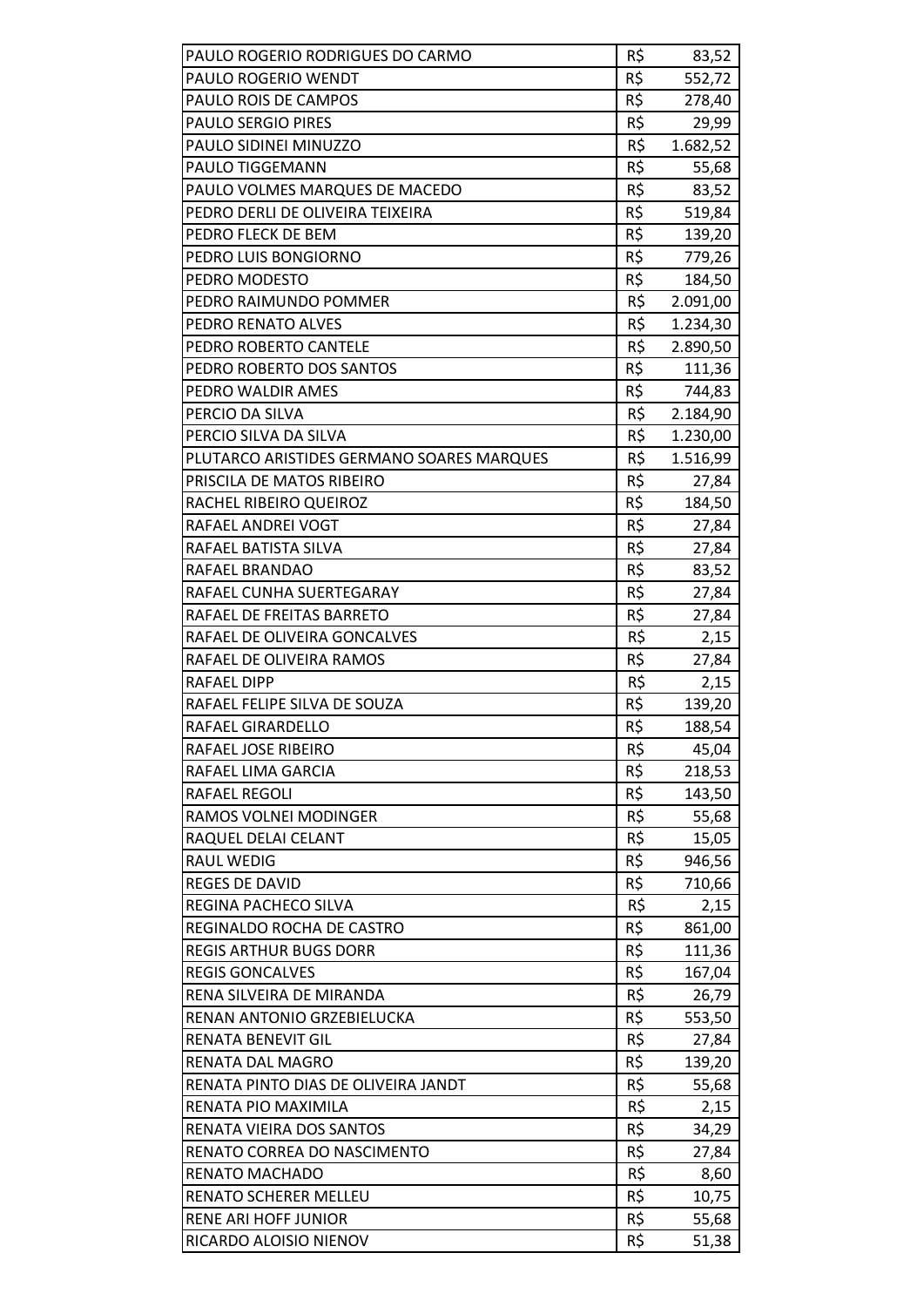| RICARDO BORBA RIBEIRO               | R\$        | 259,74   |
|-------------------------------------|------------|----------|
| RICARDO CORREA DA SILVA             | R\$        | 492,00   |
| RICARDO JARDIM SCHUCH               | R\$        | 222,72   |
| RICARDO JOAO ROHDE                  | R\$        | 222,72   |
| RICARDO LIMA DE AZEVEDO             | R\$        | 560,99   |
| RICARDO LOPES GUARISE               | R\$        | 570,03   |
| RICARDO MAROSTICA                   | R\$        | 720,54   |
| RICARDO MENDONCA DAS NEVES          | R\$        | 329,89   |
| RICARDO MOURA FAGUNDES              | R\$        | 27,84    |
| RICARDO ROVER MACHADO               | R\$        | 240,18   |
| RICARDO SEBASTIAO DE MELOS          | R\$        | 156,29   |
| RICARDO VIEIRA TORRES               | R\$        | 27,84    |
| RICHARD LUIZ RODRIGUES LOPES        | R\$        | 473,28   |
| RINALDO PEREIRA DE LIMA             | R\$        | 55,68    |
| RITA DE CASSIA GOMES DE OLIVEIRA    | R\$        | 909,08   |
| RITA DE CASSIA PIRES KERSCHNER      | R\$        | 743,52   |
| ROBERSON CLAITON SANTOS DE AVILA    | R\$        | 27,84    |
| <b>ROBERTO BRITO DIAS</b>           | R\$        | 55,68    |
| <b>ROBERTO CARRICONDE</b>           | R\$        | 184,50   |
| ROBERTO DE SOUZA BOESE              | R\$        | 883,02   |
| ROBERTO FABIANO WOMMER              | R\$        | 787,86   |
| ROBERTO MARTINS DA COSTA            | R\$        | 27,84    |
| ROBERTO PEIXOTO DOS SANTOS          | R\$        | 445,44   |
| ROBERTO PERIN                       | R\$        | 334,08   |
| ROBERTO SIDINEI JUNG                | R\$        | 27,84    |
| ROBERTO SILVEIRA DE BORBA           | R\$        | 27,84    |
| ROBINSON LUIS STURMER               | R\$        | 698,78   |
| ROBISON BODE TEIXEIRA               | R\$        | 1.107,00 |
| ROBSON COSTA BOLESTA                | R\$        | 157,53   |
| ROCHELI MATOS GARCIA                | R\$        | 55,68    |
| RODINEI COSTA VITORIA               | R\$        | 1.413,46 |
| RODINEI OLIVEIRA DA COSTA           | R\$        | 111,36   |
| <b>RODNEI MEOTTI</b>                | R\$        | 139,20   |
| RODOLFO FUCHS DOS SANTOS            | R\$        | 25,69    |
| RODRIGO BRITTES DA SILVEIRA         | R\$        | 1.107,00 |
| <b>RODRIGO DE TOLEDO</b>            | R\$        | 753,57   |
| RODRIGO JUNIOR TURRA RIBEIRO        | R\$        | 526,16   |
| RODRIGO LUPIM FERNANDES             | R\$        | 445,44   |
| RODRIGO MENDONCA GUERIM             | R\$        | 111,36   |
| RODRIGO MOEHLECKE SCHEFFER          | R\$        | 473,28   |
| <b>RODRIGO NEDEL</b>                | R\$        | 2,15     |
| RODRIGO NOGUEIRA CORREA             | R\$        | 225,50   |
| RODRIGO ROSA DA SILVA               | R\$        | 359,66   |
| RODRIGO SAGRILO VIDAL               | R\$        | 160,59   |
| RODRIGO SANCHOTENE THOMA            | R\$        | 53,53    |
| <b>RODRIGO VIEIRA PERES</b>         | R\$        | 139,20   |
|                                     | R\$        |          |
| RODRIGO ZAGO RODRIGUES              |            | 55,68    |
| <b>ROGER CARLOS TORRES</b>          | R\$<br>R\$ | 3.321,00 |
| ROGER DOS SANTOS GONCALVES          |            | 74,01    |
| ROGER RODRIGO DE OLIVEIRA LOPES     | R\$<br>R\$ | 1.170,91 |
| ROGERIO ADRIANO BOFF                |            | 554,00   |
| ROGERIO BATISTA DOS SANTOS          | R\$        | 1.660,50 |
| ROGERIO COUTINHO DA SILVA           | R\$        | 29,99    |
| ROGERIO ESTANISLAU MEDEIROS DA ROSA | R\$        | 261,94   |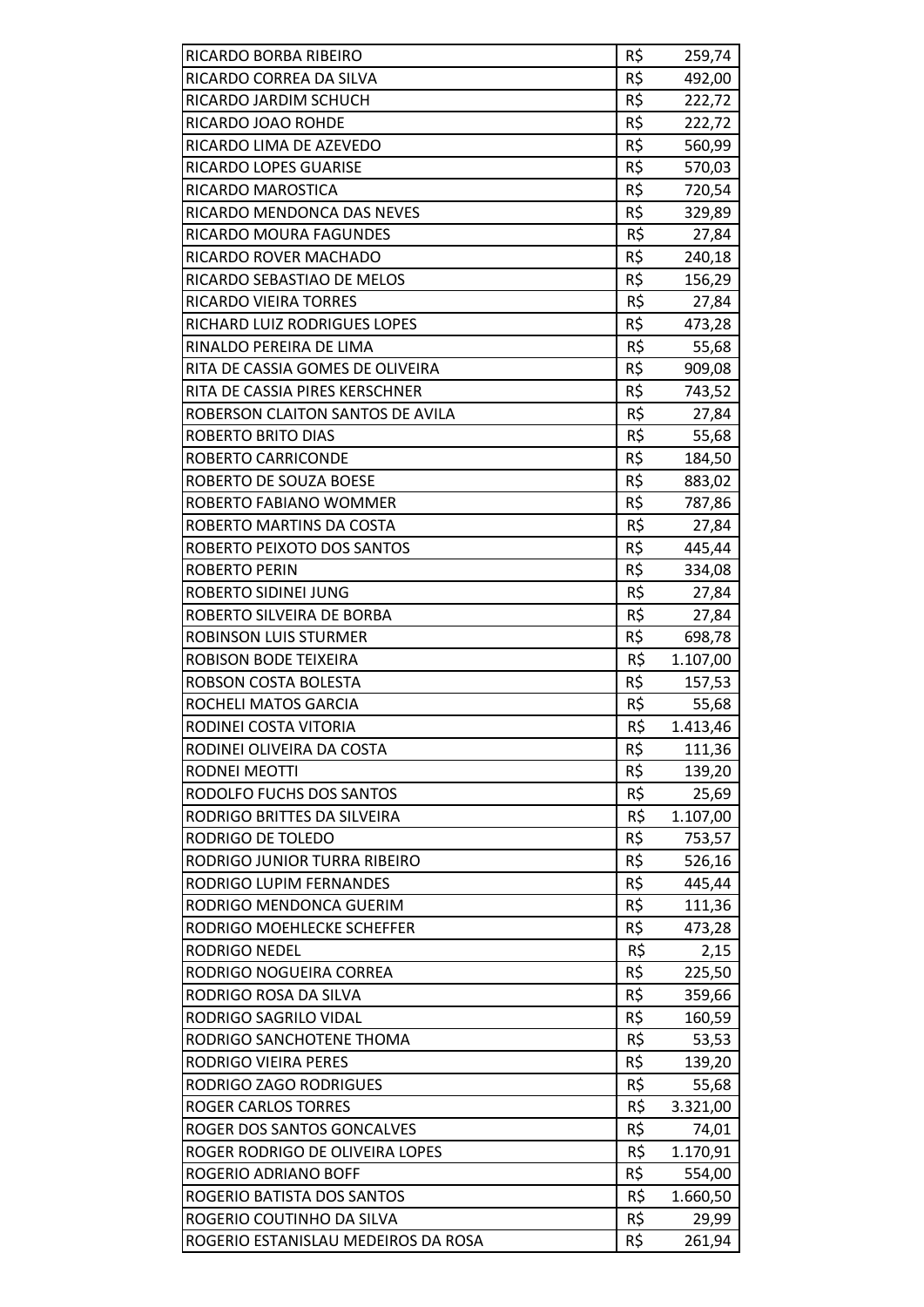| <b>ROGERIO FERRARI</b>                  | R\$        | 55,68    |
|-----------------------------------------|------------|----------|
| ROGERIO FERREIRA DOS SANTOS SOUZA       | R\$        | 450,99   |
| ROGERIO GOULART ZOTTI                   | R\$        | 1.107,00 |
| ROGERIO HENRIQUE LOPES CORREA           | R\$        | 83,52    |
| ROGERIO KOLLER                          | R\$        | 27,84    |
| ROGERIO LUCIO                           | R\$        | 27,84    |
| ROGERIO MADRID OLIVEIRA                 | R\$        | 4,30     |
| ROGERIO MARTINS VARGAS                  | R\$        | 720,54   |
| ROGERIO MOACIR S DOS SANTOS             | R\$        | 184,50   |
| ROGERIO NUNES LOPES                     | R\$        | 978,18   |
| ROGERIO OLIVEIRA DE FREITAS             | R\$        | 55,68    |
| ROGERIO SCHWARZBACH                     | R\$        | 194,88   |
| <b>ROMAR MULLER</b>                     | R\$        | 212,34   |
| ROMILDO MARQUES DA ROSA                 | R\$        | 547,68   |
| ROMULO ROPKE PEREIRA                    | R\$        | 75,17    |
| RONALDO BONEBERG MARQUES                | R\$        | 27,84    |
| RONALDO DA SILVA ALVES                  | R\$        | 738,00   |
| RONALDO KESSLER PONTES                  | R\$        | 111,36   |
| RONALDO RODRIGUES DENGO                 | R\$        | 38,59    |
| RONAN XAVIER COUTINHO                   | R\$        | 2.214,00 |
| RONEI ARLINDO LAUTHERT                  | R\$        | 27,84    |
| RONEI BARREIRO FLORES                   | R\$        | 2.767,50 |
| RONER LUIS DA SILVA FONTOURA            | R\$        | 225,50   |
| RONIE FINGER BARBOSA                    | R\$        | 225,50   |
| ROQUE ANILDO CAVALHEIRO REVELANT        | R\$        | 27,84    |
| ROSALINA CARDOSO DE OLIVEIRA            | R\$        | 25,69    |
| ROSANDRO DE ALMEIDA GARSKE              | R\$        | 526,16   |
| ROSANE BERIA ROSA                       | R\$        | 242,33   |
| ROSANE DIAS GONCALVES                   | R\$        | 2,15     |
| ROSANE LEINER MACHADO                   | R\$        | 83,52    |
| ROSANE SOARES DE QUADROS                | R\$        | 27,84    |
| ROSANGELA FREITAS DOS SANTOS            | R\$        | 431,51   |
| ROSANGELA MASSERONI                     | R\$        | 34,29    |
| ROSELI DIAS PERALTA                     | R\$        | 2.227,66 |
| ROSI MARI DA ROSA PERES                 | R\$        | 246,00   |
| <b>RUAN PATRICK MARTINS MORAES</b>      | R\$        | 229,80   |
| RUBEM ELIEZER XAVIER DE OLIVEIRA        | R\$        | 167,04   |
| <b>RUBEM LUIZ NUNES EV</b>              | R\$        | 372,67   |
| RUBEM SILVA DAS NEVES                   | R\$        | 246,00   |
| RUBEM SILVESTRE SANTOS DA COSTA         | R\$        | 366,33   |
| <b>RUBIMAR POST</b>                     | R\$        | 194,88   |
| RUDIMAR BIESEKI                         | R\$        | 799,31   |
| RUDIMAR PEDROSO MACIEL                  | R\$        | 111,36   |
| RUDINEI ANTONIO SAUSEN                  | R\$        | 1.107,00 |
| <b>RUDINEI POST</b>                     | R\$        | 359,99   |
| <b>RUDNEY CRACCO</b>                    | R\$        | 240,18   |
| <b>RUFINO CHERNHAK</b>                  | R\$        |          |
| RUI LEANDRO VARGAS                      | R\$        | 1.537,50 |
| RUI PACHECO DE OLIVEIRA                 | R\$        | 55,68    |
|                                         |            | 306,24   |
| SABINO LUIS DARIVA                      | R\$        | 526,16   |
| SABRINA DE OLIVEIRA RODRIGUES KREISMANN | R\$<br>R\$ | 1.660,50 |
| SADI ANTONIO DAL PIVA                   |            | 520,58   |
| SADI ZIMMERMANN                         | R\$        | 210,19   |
| <b>SADY MOREIRA</b>                     | R\$        | 317,10   |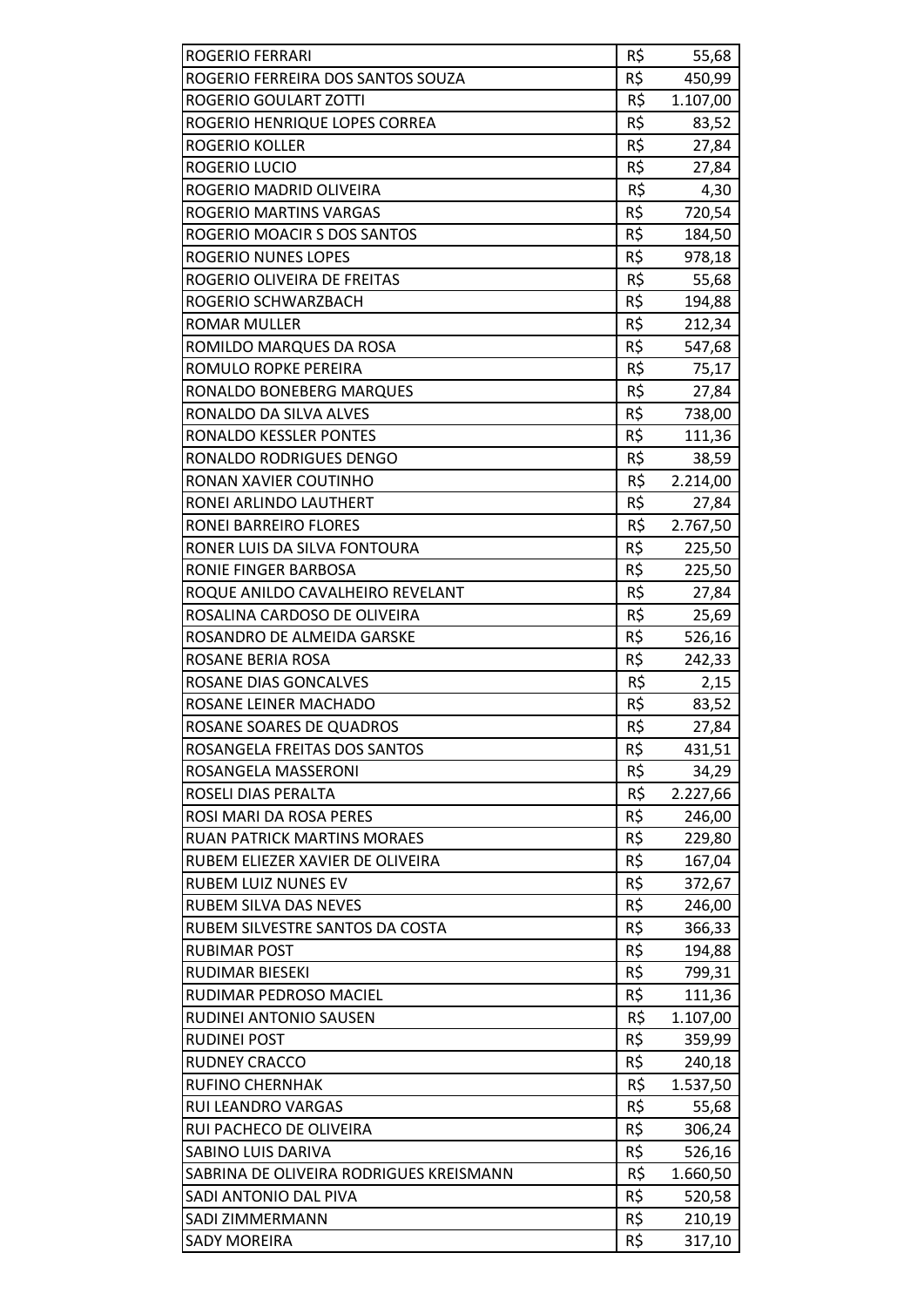| R\$<br>SALVANDIR ANTONIO GOMES DA ROSA<br>27,84<br>R\$<br>SAMUEL CHAVES DE SOUZA<br>27,84<br>R\$<br>SAMUEL KARPSS ROTA<br>27,84<br>SANDRA DENISE ADRIANO SOARES DE OLIVEIRA<br>R\$<br>956,66<br>R\$<br>SANDRA TELOCKEN KRIEGER<br>27,84<br>R\$<br>2.761,17<br>SANDRO ALEX GONCALVES VIEIRA<br>R\$<br>SANDRO JOCELITO KLEIN<br>2.835,83<br>R\$<br>SANDRO LUIZ DA SILVA<br>111,36<br>R\$<br>SANDRO MARQUES DA SILVA<br>167,04<br>R\$<br>SANDRO RADAMES GONCALVES DE VARGAS<br>111,36<br>R\$<br>SANDRO REIS PERUZZO<br>287,11<br>R\$<br><b>SANDRO REOLON ZANELLA</b><br>560,33<br>R\$<br><b>SAULO CORTEZ DE ANDRADE</b><br>281,18<br>R\$<br><b>SAULO ORLANDO SCHOSSELER</b><br>83,52<br>R\$<br>913,01<br>SAULO RODRIGO GHYSIO SOUZA<br>R\$<br><b>SELVIO LOREGIAN</b><br>111,36<br>R\$<br>SERGIO AUGUSTO PACHECO MENDES<br>2.508,83<br>R\$<br>SERGIO AUGUSTO SILVA DE OLIVEIRA<br>1.107,00<br>R\$<br><b>SERGIO DA SILVA</b><br>1.770,60<br>R\$<br>SERGIO DE MEIRA MELO<br>8,46<br>R\$<br>SERGIO GOMES DA SILVA<br>111,36<br>R\$<br>SERGIO GONCALVES MACHADO<br>27,84<br>R\$<br>861,00<br>SERGIO LUIS DA ROCHA MONTEZANO<br>SERGIO LUIZ DAL MORO<br>R\$<br>1.107,00<br>R\$<br>2,15<br>SERGIO LUIZ MALLMANN<br>R\$<br><b>SERGIO PEREIRA</b><br>369,00<br>R\$<br>SERGIO RICARDO DAVILA KRUG<br>57,83<br>R\$<br><b>SERGIO ROCHA CORREA</b><br>584,53<br>R\$<br><b>SERGIO VALETA JUNIOR</b><br>483,92<br>R\$<br>27,84<br><b>SERGIO VOLNEI ROEHRS</b><br>R\$<br>SHEILA DENISE SULZBACH<br>307,50<br>R\$<br>SIDNEI DOS SANTOS<br>771,47<br>R\$<br>SIDNEI FAERMANN BARTH<br>29,99<br>R\$<br>SIDNEI FERNANDO TIBOLA<br>225,50<br>R\$<br>SIDNEI OLIVEIRA BIBIANO<br>27,84<br>R\$<br>SIDNEY RODRIGUES PEDROSO<br>55,68<br>R\$<br>SILMAR KREMER<br>2.214,00<br>R\$<br><b>SILVANA FERRAZ MORAES</b><br>27,84<br>R\$<br>SILVANO MUSSONINE CABREIRA<br>55,68<br>R\$<br>SILVIA REGINA RUBENICH<br>25,69<br>R\$<br>SILVIANE FROHLICH MAXIMIANO DE PAULA E SILVA<br>55,68<br>R\$<br><b>SILVIO SOUCHIE</b><br>194,88<br>R\$<br>27,84<br>SIMONE BRANDOLT DA SILVA<br>R\$<br>SIMONE DA SILVA BORBA<br>401,52<br>R\$<br><b>SIMONE LIMBERGER</b><br>27,84<br>R\$<br>SIMONE TERESINHA DA SILVA SCHWARZ<br>6,45<br>R\$<br><b>SIMONE WOSCHINSKI</b><br>55,68<br>R\$<br>SOLENI MACHADO DE QUADROS<br>250,56<br>R\$<br>SONIA CRISTINA WENCLEVSKI<br>281,18<br>R\$<br>SONIA REGINA ROCHA ANTUNES WEDIG<br>25,69<br>R\$<br>SUELEN DA SILVA RAMOS<br>55,68<br>R\$<br>SULIVAN PEDRO DEJOSS BORDINHAO<br>184,50<br>R\$<br>SYDNEI ROCHA GONCALVES<br>25,69 |                          |     |      |
|----------------------------------------------------------------------------------------------------------------------------------------------------------------------------------------------------------------------------------------------------------------------------------------------------------------------------------------------------------------------------------------------------------------------------------------------------------------------------------------------------------------------------------------------------------------------------------------------------------------------------------------------------------------------------------------------------------------------------------------------------------------------------------------------------------------------------------------------------------------------------------------------------------------------------------------------------------------------------------------------------------------------------------------------------------------------------------------------------------------------------------------------------------------------------------------------------------------------------------------------------------------------------------------------------------------------------------------------------------------------------------------------------------------------------------------------------------------------------------------------------------------------------------------------------------------------------------------------------------------------------------------------------------------------------------------------------------------------------------------------------------------------------------------------------------------------------------------------------------------------------------------------------------------------------------------------------------------------------------------------------------------------------------------------------------------------------------------------------------------------------------------------------------------------------------------------------------------------------------------------------------------------------------------------------------------------------------------------------------------------------------------------------------------------------------------------------------------------------------------------------------------------|--------------------------|-----|------|
|                                                                                                                                                                                                                                                                                                                                                                                                                                                                                                                                                                                                                                                                                                                                                                                                                                                                                                                                                                                                                                                                                                                                                                                                                                                                                                                                                                                                                                                                                                                                                                                                                                                                                                                                                                                                                                                                                                                                                                                                                                                                                                                                                                                                                                                                                                                                                                                                                                                                                                                      | SALETE FILIPPI SOMAVILLA | R\$ | 2,15 |
|                                                                                                                                                                                                                                                                                                                                                                                                                                                                                                                                                                                                                                                                                                                                                                                                                                                                                                                                                                                                                                                                                                                                                                                                                                                                                                                                                                                                                                                                                                                                                                                                                                                                                                                                                                                                                                                                                                                                                                                                                                                                                                                                                                                                                                                                                                                                                                                                                                                                                                                      |                          |     |      |
|                                                                                                                                                                                                                                                                                                                                                                                                                                                                                                                                                                                                                                                                                                                                                                                                                                                                                                                                                                                                                                                                                                                                                                                                                                                                                                                                                                                                                                                                                                                                                                                                                                                                                                                                                                                                                                                                                                                                                                                                                                                                                                                                                                                                                                                                                                                                                                                                                                                                                                                      |                          |     |      |
|                                                                                                                                                                                                                                                                                                                                                                                                                                                                                                                                                                                                                                                                                                                                                                                                                                                                                                                                                                                                                                                                                                                                                                                                                                                                                                                                                                                                                                                                                                                                                                                                                                                                                                                                                                                                                                                                                                                                                                                                                                                                                                                                                                                                                                                                                                                                                                                                                                                                                                                      |                          |     |      |
|                                                                                                                                                                                                                                                                                                                                                                                                                                                                                                                                                                                                                                                                                                                                                                                                                                                                                                                                                                                                                                                                                                                                                                                                                                                                                                                                                                                                                                                                                                                                                                                                                                                                                                                                                                                                                                                                                                                                                                                                                                                                                                                                                                                                                                                                                                                                                                                                                                                                                                                      |                          |     |      |
|                                                                                                                                                                                                                                                                                                                                                                                                                                                                                                                                                                                                                                                                                                                                                                                                                                                                                                                                                                                                                                                                                                                                                                                                                                                                                                                                                                                                                                                                                                                                                                                                                                                                                                                                                                                                                                                                                                                                                                                                                                                                                                                                                                                                                                                                                                                                                                                                                                                                                                                      |                          |     |      |
|                                                                                                                                                                                                                                                                                                                                                                                                                                                                                                                                                                                                                                                                                                                                                                                                                                                                                                                                                                                                                                                                                                                                                                                                                                                                                                                                                                                                                                                                                                                                                                                                                                                                                                                                                                                                                                                                                                                                                                                                                                                                                                                                                                                                                                                                                                                                                                                                                                                                                                                      |                          |     |      |
|                                                                                                                                                                                                                                                                                                                                                                                                                                                                                                                                                                                                                                                                                                                                                                                                                                                                                                                                                                                                                                                                                                                                                                                                                                                                                                                                                                                                                                                                                                                                                                                                                                                                                                                                                                                                                                                                                                                                                                                                                                                                                                                                                                                                                                                                                                                                                                                                                                                                                                                      |                          |     |      |
|                                                                                                                                                                                                                                                                                                                                                                                                                                                                                                                                                                                                                                                                                                                                                                                                                                                                                                                                                                                                                                                                                                                                                                                                                                                                                                                                                                                                                                                                                                                                                                                                                                                                                                                                                                                                                                                                                                                                                                                                                                                                                                                                                                                                                                                                                                                                                                                                                                                                                                                      |                          |     |      |
|                                                                                                                                                                                                                                                                                                                                                                                                                                                                                                                                                                                                                                                                                                                                                                                                                                                                                                                                                                                                                                                                                                                                                                                                                                                                                                                                                                                                                                                                                                                                                                                                                                                                                                                                                                                                                                                                                                                                                                                                                                                                                                                                                                                                                                                                                                                                                                                                                                                                                                                      |                          |     |      |
|                                                                                                                                                                                                                                                                                                                                                                                                                                                                                                                                                                                                                                                                                                                                                                                                                                                                                                                                                                                                                                                                                                                                                                                                                                                                                                                                                                                                                                                                                                                                                                                                                                                                                                                                                                                                                                                                                                                                                                                                                                                                                                                                                                                                                                                                                                                                                                                                                                                                                                                      |                          |     |      |
|                                                                                                                                                                                                                                                                                                                                                                                                                                                                                                                                                                                                                                                                                                                                                                                                                                                                                                                                                                                                                                                                                                                                                                                                                                                                                                                                                                                                                                                                                                                                                                                                                                                                                                                                                                                                                                                                                                                                                                                                                                                                                                                                                                                                                                                                                                                                                                                                                                                                                                                      |                          |     |      |
|                                                                                                                                                                                                                                                                                                                                                                                                                                                                                                                                                                                                                                                                                                                                                                                                                                                                                                                                                                                                                                                                                                                                                                                                                                                                                                                                                                                                                                                                                                                                                                                                                                                                                                                                                                                                                                                                                                                                                                                                                                                                                                                                                                                                                                                                                                                                                                                                                                                                                                                      |                          |     |      |
|                                                                                                                                                                                                                                                                                                                                                                                                                                                                                                                                                                                                                                                                                                                                                                                                                                                                                                                                                                                                                                                                                                                                                                                                                                                                                                                                                                                                                                                                                                                                                                                                                                                                                                                                                                                                                                                                                                                                                                                                                                                                                                                                                                                                                                                                                                                                                                                                                                                                                                                      |                          |     |      |
|                                                                                                                                                                                                                                                                                                                                                                                                                                                                                                                                                                                                                                                                                                                                                                                                                                                                                                                                                                                                                                                                                                                                                                                                                                                                                                                                                                                                                                                                                                                                                                                                                                                                                                                                                                                                                                                                                                                                                                                                                                                                                                                                                                                                                                                                                                                                                                                                                                                                                                                      |                          |     |      |
|                                                                                                                                                                                                                                                                                                                                                                                                                                                                                                                                                                                                                                                                                                                                                                                                                                                                                                                                                                                                                                                                                                                                                                                                                                                                                                                                                                                                                                                                                                                                                                                                                                                                                                                                                                                                                                                                                                                                                                                                                                                                                                                                                                                                                                                                                                                                                                                                                                                                                                                      |                          |     |      |
|                                                                                                                                                                                                                                                                                                                                                                                                                                                                                                                                                                                                                                                                                                                                                                                                                                                                                                                                                                                                                                                                                                                                                                                                                                                                                                                                                                                                                                                                                                                                                                                                                                                                                                                                                                                                                                                                                                                                                                                                                                                                                                                                                                                                                                                                                                                                                                                                                                                                                                                      |                          |     |      |
|                                                                                                                                                                                                                                                                                                                                                                                                                                                                                                                                                                                                                                                                                                                                                                                                                                                                                                                                                                                                                                                                                                                                                                                                                                                                                                                                                                                                                                                                                                                                                                                                                                                                                                                                                                                                                                                                                                                                                                                                                                                                                                                                                                                                                                                                                                                                                                                                                                                                                                                      |                          |     |      |
|                                                                                                                                                                                                                                                                                                                                                                                                                                                                                                                                                                                                                                                                                                                                                                                                                                                                                                                                                                                                                                                                                                                                                                                                                                                                                                                                                                                                                                                                                                                                                                                                                                                                                                                                                                                                                                                                                                                                                                                                                                                                                                                                                                                                                                                                                                                                                                                                                                                                                                                      |                          |     |      |
|                                                                                                                                                                                                                                                                                                                                                                                                                                                                                                                                                                                                                                                                                                                                                                                                                                                                                                                                                                                                                                                                                                                                                                                                                                                                                                                                                                                                                                                                                                                                                                                                                                                                                                                                                                                                                                                                                                                                                                                                                                                                                                                                                                                                                                                                                                                                                                                                                                                                                                                      |                          |     |      |
|                                                                                                                                                                                                                                                                                                                                                                                                                                                                                                                                                                                                                                                                                                                                                                                                                                                                                                                                                                                                                                                                                                                                                                                                                                                                                                                                                                                                                                                                                                                                                                                                                                                                                                                                                                                                                                                                                                                                                                                                                                                                                                                                                                                                                                                                                                                                                                                                                                                                                                                      |                          |     |      |
|                                                                                                                                                                                                                                                                                                                                                                                                                                                                                                                                                                                                                                                                                                                                                                                                                                                                                                                                                                                                                                                                                                                                                                                                                                                                                                                                                                                                                                                                                                                                                                                                                                                                                                                                                                                                                                                                                                                                                                                                                                                                                                                                                                                                                                                                                                                                                                                                                                                                                                                      |                          |     |      |
|                                                                                                                                                                                                                                                                                                                                                                                                                                                                                                                                                                                                                                                                                                                                                                                                                                                                                                                                                                                                                                                                                                                                                                                                                                                                                                                                                                                                                                                                                                                                                                                                                                                                                                                                                                                                                                                                                                                                                                                                                                                                                                                                                                                                                                                                                                                                                                                                                                                                                                                      |                          |     |      |
|                                                                                                                                                                                                                                                                                                                                                                                                                                                                                                                                                                                                                                                                                                                                                                                                                                                                                                                                                                                                                                                                                                                                                                                                                                                                                                                                                                                                                                                                                                                                                                                                                                                                                                                                                                                                                                                                                                                                                                                                                                                                                                                                                                                                                                                                                                                                                                                                                                                                                                                      |                          |     |      |
|                                                                                                                                                                                                                                                                                                                                                                                                                                                                                                                                                                                                                                                                                                                                                                                                                                                                                                                                                                                                                                                                                                                                                                                                                                                                                                                                                                                                                                                                                                                                                                                                                                                                                                                                                                                                                                                                                                                                                                                                                                                                                                                                                                                                                                                                                                                                                                                                                                                                                                                      |                          |     |      |
|                                                                                                                                                                                                                                                                                                                                                                                                                                                                                                                                                                                                                                                                                                                                                                                                                                                                                                                                                                                                                                                                                                                                                                                                                                                                                                                                                                                                                                                                                                                                                                                                                                                                                                                                                                                                                                                                                                                                                                                                                                                                                                                                                                                                                                                                                                                                                                                                                                                                                                                      |                          |     |      |
|                                                                                                                                                                                                                                                                                                                                                                                                                                                                                                                                                                                                                                                                                                                                                                                                                                                                                                                                                                                                                                                                                                                                                                                                                                                                                                                                                                                                                                                                                                                                                                                                                                                                                                                                                                                                                                                                                                                                                                                                                                                                                                                                                                                                                                                                                                                                                                                                                                                                                                                      |                          |     |      |
|                                                                                                                                                                                                                                                                                                                                                                                                                                                                                                                                                                                                                                                                                                                                                                                                                                                                                                                                                                                                                                                                                                                                                                                                                                                                                                                                                                                                                                                                                                                                                                                                                                                                                                                                                                                                                                                                                                                                                                                                                                                                                                                                                                                                                                                                                                                                                                                                                                                                                                                      |                          |     |      |
|                                                                                                                                                                                                                                                                                                                                                                                                                                                                                                                                                                                                                                                                                                                                                                                                                                                                                                                                                                                                                                                                                                                                                                                                                                                                                                                                                                                                                                                                                                                                                                                                                                                                                                                                                                                                                                                                                                                                                                                                                                                                                                                                                                                                                                                                                                                                                                                                                                                                                                                      |                          |     |      |
|                                                                                                                                                                                                                                                                                                                                                                                                                                                                                                                                                                                                                                                                                                                                                                                                                                                                                                                                                                                                                                                                                                                                                                                                                                                                                                                                                                                                                                                                                                                                                                                                                                                                                                                                                                                                                                                                                                                                                                                                                                                                                                                                                                                                                                                                                                                                                                                                                                                                                                                      |                          |     |      |
|                                                                                                                                                                                                                                                                                                                                                                                                                                                                                                                                                                                                                                                                                                                                                                                                                                                                                                                                                                                                                                                                                                                                                                                                                                                                                                                                                                                                                                                                                                                                                                                                                                                                                                                                                                                                                                                                                                                                                                                                                                                                                                                                                                                                                                                                                                                                                                                                                                                                                                                      |                          |     |      |
|                                                                                                                                                                                                                                                                                                                                                                                                                                                                                                                                                                                                                                                                                                                                                                                                                                                                                                                                                                                                                                                                                                                                                                                                                                                                                                                                                                                                                                                                                                                                                                                                                                                                                                                                                                                                                                                                                                                                                                                                                                                                                                                                                                                                                                                                                                                                                                                                                                                                                                                      |                          |     |      |
|                                                                                                                                                                                                                                                                                                                                                                                                                                                                                                                                                                                                                                                                                                                                                                                                                                                                                                                                                                                                                                                                                                                                                                                                                                                                                                                                                                                                                                                                                                                                                                                                                                                                                                                                                                                                                                                                                                                                                                                                                                                                                                                                                                                                                                                                                                                                                                                                                                                                                                                      |                          |     |      |
|                                                                                                                                                                                                                                                                                                                                                                                                                                                                                                                                                                                                                                                                                                                                                                                                                                                                                                                                                                                                                                                                                                                                                                                                                                                                                                                                                                                                                                                                                                                                                                                                                                                                                                                                                                                                                                                                                                                                                                                                                                                                                                                                                                                                                                                                                                                                                                                                                                                                                                                      |                          |     |      |
|                                                                                                                                                                                                                                                                                                                                                                                                                                                                                                                                                                                                                                                                                                                                                                                                                                                                                                                                                                                                                                                                                                                                                                                                                                                                                                                                                                                                                                                                                                                                                                                                                                                                                                                                                                                                                                                                                                                                                                                                                                                                                                                                                                                                                                                                                                                                                                                                                                                                                                                      |                          |     |      |
|                                                                                                                                                                                                                                                                                                                                                                                                                                                                                                                                                                                                                                                                                                                                                                                                                                                                                                                                                                                                                                                                                                                                                                                                                                                                                                                                                                                                                                                                                                                                                                                                                                                                                                                                                                                                                                                                                                                                                                                                                                                                                                                                                                                                                                                                                                                                                                                                                                                                                                                      |                          |     |      |
|                                                                                                                                                                                                                                                                                                                                                                                                                                                                                                                                                                                                                                                                                                                                                                                                                                                                                                                                                                                                                                                                                                                                                                                                                                                                                                                                                                                                                                                                                                                                                                                                                                                                                                                                                                                                                                                                                                                                                                                                                                                                                                                                                                                                                                                                                                                                                                                                                                                                                                                      |                          |     |      |
|                                                                                                                                                                                                                                                                                                                                                                                                                                                                                                                                                                                                                                                                                                                                                                                                                                                                                                                                                                                                                                                                                                                                                                                                                                                                                                                                                                                                                                                                                                                                                                                                                                                                                                                                                                                                                                                                                                                                                                                                                                                                                                                                                                                                                                                                                                                                                                                                                                                                                                                      |                          |     |      |
|                                                                                                                                                                                                                                                                                                                                                                                                                                                                                                                                                                                                                                                                                                                                                                                                                                                                                                                                                                                                                                                                                                                                                                                                                                                                                                                                                                                                                                                                                                                                                                                                                                                                                                                                                                                                                                                                                                                                                                                                                                                                                                                                                                                                                                                                                                                                                                                                                                                                                                                      |                          |     |      |
|                                                                                                                                                                                                                                                                                                                                                                                                                                                                                                                                                                                                                                                                                                                                                                                                                                                                                                                                                                                                                                                                                                                                                                                                                                                                                                                                                                                                                                                                                                                                                                                                                                                                                                                                                                                                                                                                                                                                                                                                                                                                                                                                                                                                                                                                                                                                                                                                                                                                                                                      |                          |     |      |
|                                                                                                                                                                                                                                                                                                                                                                                                                                                                                                                                                                                                                                                                                                                                                                                                                                                                                                                                                                                                                                                                                                                                                                                                                                                                                                                                                                                                                                                                                                                                                                                                                                                                                                                                                                                                                                                                                                                                                                                                                                                                                                                                                                                                                                                                                                                                                                                                                                                                                                                      |                          |     |      |
|                                                                                                                                                                                                                                                                                                                                                                                                                                                                                                                                                                                                                                                                                                                                                                                                                                                                                                                                                                                                                                                                                                                                                                                                                                                                                                                                                                                                                                                                                                                                                                                                                                                                                                                                                                                                                                                                                                                                                                                                                                                                                                                                                                                                                                                                                                                                                                                                                                                                                                                      |                          |     |      |
|                                                                                                                                                                                                                                                                                                                                                                                                                                                                                                                                                                                                                                                                                                                                                                                                                                                                                                                                                                                                                                                                                                                                                                                                                                                                                                                                                                                                                                                                                                                                                                                                                                                                                                                                                                                                                                                                                                                                                                                                                                                                                                                                                                                                                                                                                                                                                                                                                                                                                                                      |                          |     |      |
|                                                                                                                                                                                                                                                                                                                                                                                                                                                                                                                                                                                                                                                                                                                                                                                                                                                                                                                                                                                                                                                                                                                                                                                                                                                                                                                                                                                                                                                                                                                                                                                                                                                                                                                                                                                                                                                                                                                                                                                                                                                                                                                                                                                                                                                                                                                                                                                                                                                                                                                      |                          |     |      |
|                                                                                                                                                                                                                                                                                                                                                                                                                                                                                                                                                                                                                                                                                                                                                                                                                                                                                                                                                                                                                                                                                                                                                                                                                                                                                                                                                                                                                                                                                                                                                                                                                                                                                                                                                                                                                                                                                                                                                                                                                                                                                                                                                                                                                                                                                                                                                                                                                                                                                                                      |                          |     |      |
|                                                                                                                                                                                                                                                                                                                                                                                                                                                                                                                                                                                                                                                                                                                                                                                                                                                                                                                                                                                                                                                                                                                                                                                                                                                                                                                                                                                                                                                                                                                                                                                                                                                                                                                                                                                                                                                                                                                                                                                                                                                                                                                                                                                                                                                                                                                                                                                                                                                                                                                      |                          |     |      |
|                                                                                                                                                                                                                                                                                                                                                                                                                                                                                                                                                                                                                                                                                                                                                                                                                                                                                                                                                                                                                                                                                                                                                                                                                                                                                                                                                                                                                                                                                                                                                                                                                                                                                                                                                                                                                                                                                                                                                                                                                                                                                                                                                                                                                                                                                                                                                                                                                                                                                                                      |                          |     |      |
|                                                                                                                                                                                                                                                                                                                                                                                                                                                                                                                                                                                                                                                                                                                                                                                                                                                                                                                                                                                                                                                                                                                                                                                                                                                                                                                                                                                                                                                                                                                                                                                                                                                                                                                                                                                                                                                                                                                                                                                                                                                                                                                                                                                                                                                                                                                                                                                                                                                                                                                      |                          |     |      |
|                                                                                                                                                                                                                                                                                                                                                                                                                                                                                                                                                                                                                                                                                                                                                                                                                                                                                                                                                                                                                                                                                                                                                                                                                                                                                                                                                                                                                                                                                                                                                                                                                                                                                                                                                                                                                                                                                                                                                                                                                                                                                                                                                                                                                                                                                                                                                                                                                                                                                                                      |                          |     |      |
|                                                                                                                                                                                                                                                                                                                                                                                                                                                                                                                                                                                                                                                                                                                                                                                                                                                                                                                                                                                                                                                                                                                                                                                                                                                                                                                                                                                                                                                                                                                                                                                                                                                                                                                                                                                                                                                                                                                                                                                                                                                                                                                                                                                                                                                                                                                                                                                                                                                                                                                      |                          |     |      |
|                                                                                                                                                                                                                                                                                                                                                                                                                                                                                                                                                                                                                                                                                                                                                                                                                                                                                                                                                                                                                                                                                                                                                                                                                                                                                                                                                                                                                                                                                                                                                                                                                                                                                                                                                                                                                                                                                                                                                                                                                                                                                                                                                                                                                                                                                                                                                                                                                                                                                                                      |                          |     |      |
|                                                                                                                                                                                                                                                                                                                                                                                                                                                                                                                                                                                                                                                                                                                                                                                                                                                                                                                                                                                                                                                                                                                                                                                                                                                                                                                                                                                                                                                                                                                                                                                                                                                                                                                                                                                                                                                                                                                                                                                                                                                                                                                                                                                                                                                                                                                                                                                                                                                                                                                      |                          |     |      |
|                                                                                                                                                                                                                                                                                                                                                                                                                                                                                                                                                                                                                                                                                                                                                                                                                                                                                                                                                                                                                                                                                                                                                                                                                                                                                                                                                                                                                                                                                                                                                                                                                                                                                                                                                                                                                                                                                                                                                                                                                                                                                                                                                                                                                                                                                                                                                                                                                                                                                                                      |                          |     |      |
|                                                                                                                                                                                                                                                                                                                                                                                                                                                                                                                                                                                                                                                                                                                                                                                                                                                                                                                                                                                                                                                                                                                                                                                                                                                                                                                                                                                                                                                                                                                                                                                                                                                                                                                                                                                                                                                                                                                                                                                                                                                                                                                                                                                                                                                                                                                                                                                                                                                                                                                      |                          |     |      |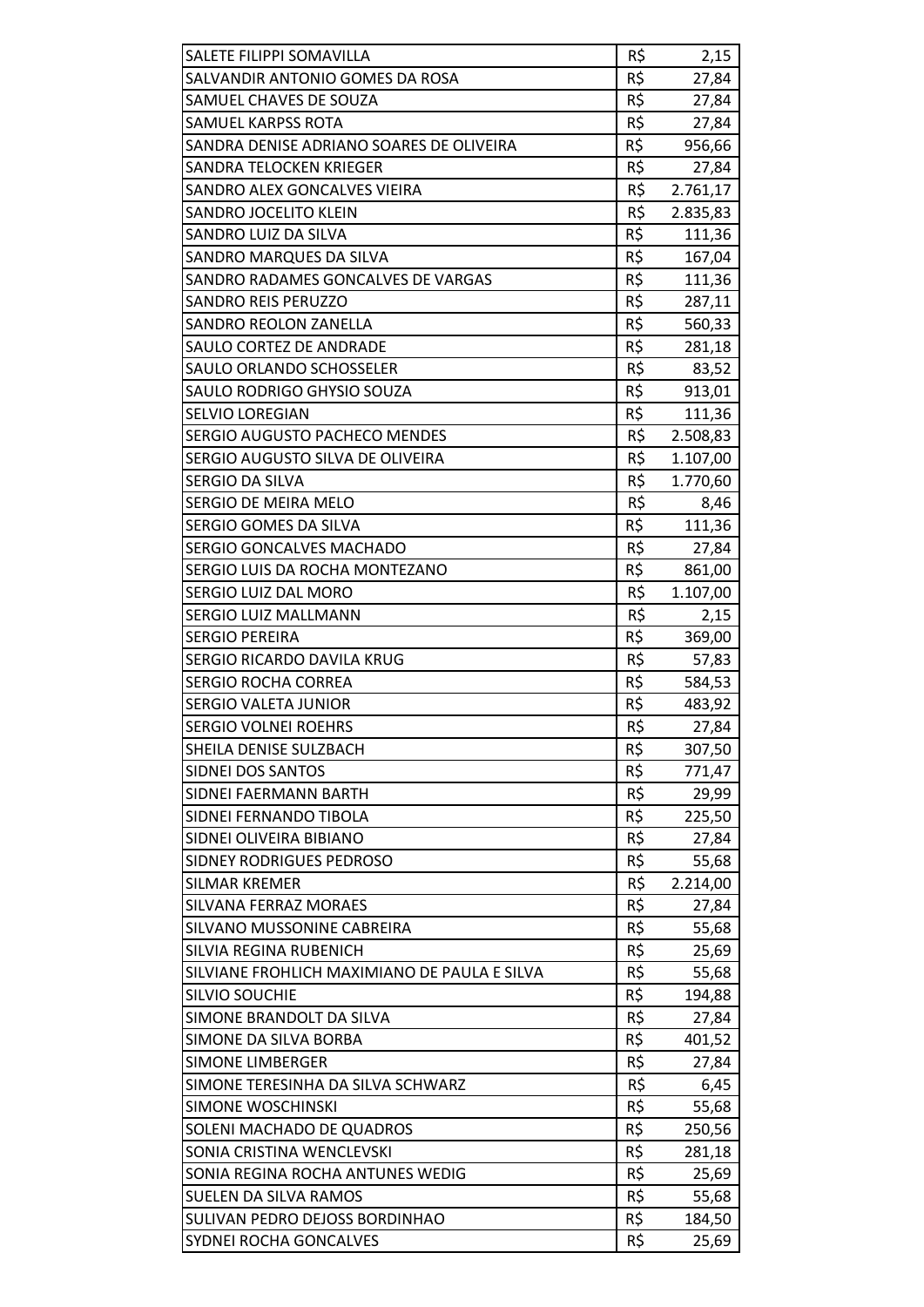| <b>TADEU ANTONIO RORIG</b>            | R\$             | 25,69    |
|---------------------------------------|-----------------|----------|
| TAINA BERNARDI BESSA                  | R\$             | 402,84   |
| TAMIRES WASTOWSKI                     | R\$             | 281,18   |
| TANIA TEREZINHA BORDIM KNEBEL         | R\$             | 55,68    |
| TARSON VAZ MANOYLOVIC                 | R\$             | 55,68    |
| <b>TASSENAN BECK WILDE</b>            | R\$             | 377,98   |
| TASSIANE MACIEL SPAGNOLI              | R\$             | 27,84    |
| TATIANA CEZIMBRA DA COSTA             | R\$             | 184,50   |
| TERESINHA MARIA STEFFEN               | R\$             | 38,59    |
| THAMIRES RAFAELA MOURA DA SILVA       | R\$             | 27,84    |
| THIAGO DE HERMANN PRESTES             | R\$             | 396,84   |
| THIAGO PINTO DA CUNHA                 | R\$             | 1.791,36 |
| THONI UILSON FOCKING                  | R\$             | 225,50   |
| THYAGO BITENCOURT MILIONI             | R\$             | 55,68    |
| TIAGO AMARAL KELBOUSCAS               | R\$             | 963,62   |
| TIAGO CORREA DE FRAGA                 | R\$             | 12,90    |
| TIAGO DA SILVA PACHECO                | R\$             | 508,20   |
| TIAGO DALLA BRIDA                     | R\$             | 2.644,50 |
| TIAGO DE OLIVEIRA MARTINS             | R\$             | 51,38    |
| <b>TIAGO GOLFETTO</b>                 | R\$             | 75,17    |
| <b>TIAGO GONCALVES FAGUNDES</b>       | R\$             | 417,60   |
| <b>TIAGO GUILHERME IEPSEN</b>         | R\$             | 222,27   |
| TIAGO LEMOS DA SILVA                  | R\$             | 483,92   |
| <b>TIAGO LUIS MEDINA</b>              | R\$             | 556,80   |
| TIAGO MACHACHESKI MARCHI              | R\$             | 27,84    |
| TIAGO MARQUES DE JESUS                | R\$             | 27,84    |
| TIAGO MATIELLO                        | R\$             | 412,41   |
| TIAGO NERLEI RESENDE                  | R\$             | 760,02   |
| TIAGO PEREIRA BITTENCOURT             | R\$             | 27,84    |
| TIAGO PERES DA SILVA                  | R\$             | 3.013,48 |
| <b>TIAGO RODRIGUES EBLING</b>         | $R\overline{S}$ | 51,38    |
| <b>TIAGO ROQUE</b>                    | R\$             | 27,84    |
| <b>TIELE MARIA DIAS</b>               | R\$             | 184,50   |
| <b>TOVAR DALLEGRAVE</b>               | R\$             |          |
| UBIRAJARA JUSTO MENDONCA              | R\$             | 184,50   |
| <b>UBIRATAN DA CUNHA GUILHERME</b>    | R\$             | 609,18   |
|                                       | R\$             | 27,84    |
| UGLAIR MORAES MACHADO                 |                 | 550,57   |
| ULISSES DA SILVEIRA CARVALHO          | R\$             | 111,36   |
| ULISSES SANTOS VAQUEIRO               | R\$             | 205,52   |
| VAGNER AUGUSTO DA SILVA               | R\$             | 929,33   |
| VAGNER CANABARRO SILVEIRA             | R\$             | 27,84    |
| VAGNER FRANCISCO DE AZEVEDO           | R\$             | 51,38    |
| VAGNER MACHADO DE FREITAS             | R\$             | 1.565,34 |
| VAINER DE BARROS ASEVEDO              | R\$             | 403,67   |
| VALDAIR PASTORIO                      | R\$             | 2.091,00 |
| VALDAIR VIEGAS FERREIRA               | R\$             | 111,36   |
| VALDECI ADILIO PACHECO                | R\$             | 55,68    |
| VALDECI SIDNEI BARBOSA                | R\$             | 83,52    |
| VALDEMAR CAMARGO ATHAYDE              | R\$             | 32,14    |
| <b>VALDEMIR CREMONINI</b>             | R\$             | 27,84    |
| VALDEMIR VIERA                        | R\$             | 128,45   |
| VALDENI ARIOVALDO LACERDA DE QUADROS  | R\$             | 102,76   |
| <b>VALDERI MARCOLIN</b>               | R\$             | 27,84    |
| VALDIR BALTAZAR FIGUEIREDO DOS SANTOS | R\$             | 815,70   |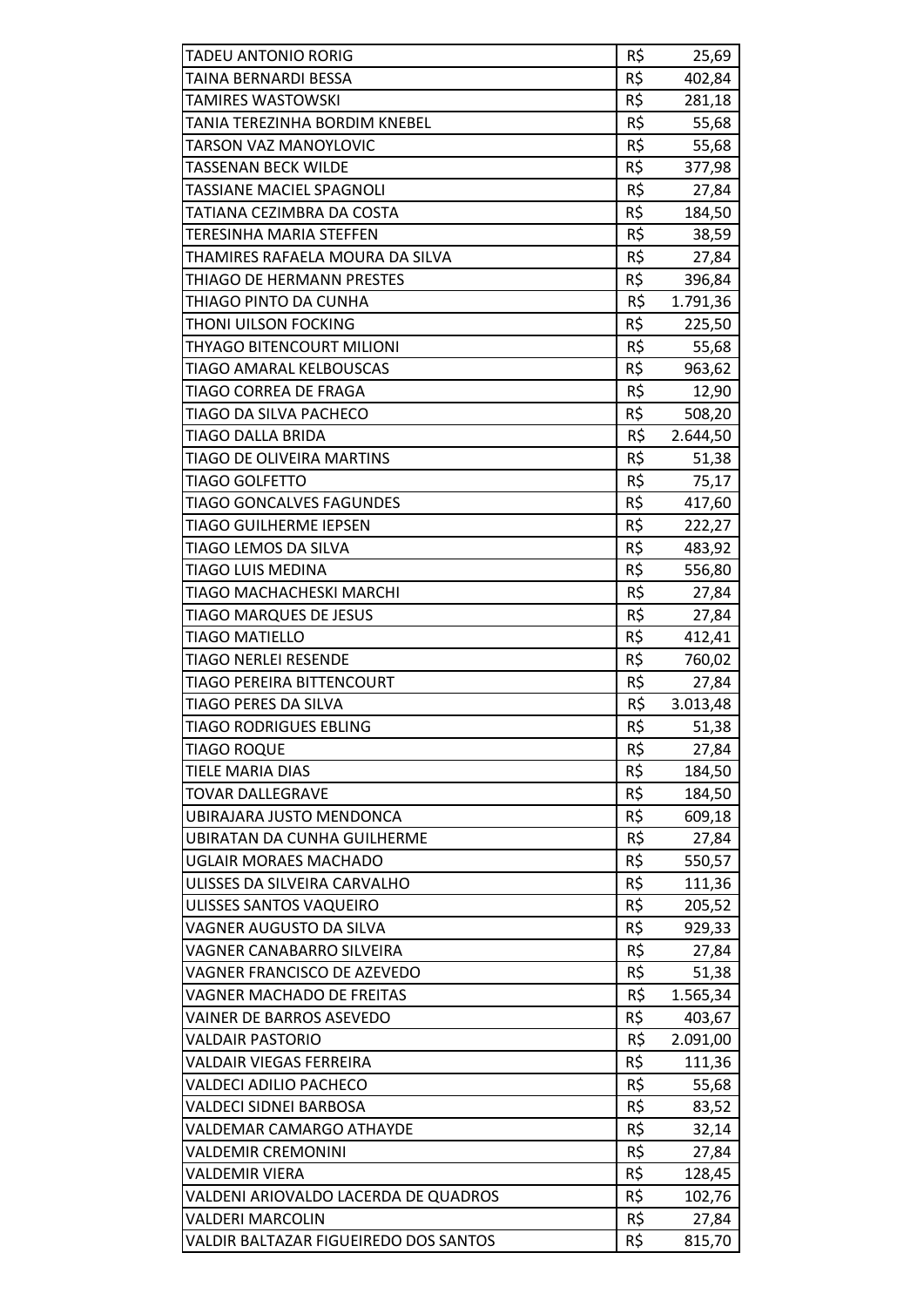| R\$<br><b>VALDIR GRAEFF</b><br>2.220,83<br>R\$<br><b>VALDIR PEREIRA</b><br>1.107,00<br>R\$<br><b>VALDIR SCHMITT</b><br>216,38<br>R\$<br><b>VALERIO MOREIRA DOS SANTOS</b><br>222,72<br>R\$<br><b>VALMIR BORGES SOARES</b><br>1.353,00<br>R\$<br>VALMIR DOS SANTOS FERREIRA<br>68,58<br>R\$<br><b>VALMOR ANTONIO FRIEDRICH</b><br>25,69<br>R\$<br><b>VALMOR ANTONIO MALDANER</b><br>1,41<br>R\$<br><b>VALMOR WEIRICH</b><br>281,18<br>R\$<br>VALNERI ARAUJO DA SILVA JUNIOR<br>111,36<br>R\$<br>VALTIERI VELHO CARLOS<br>111,36<br>R\$<br><b>VALTOR PRATES SARMENTO</b><br>27,84<br>R\$<br>VANDERLEI DA SILVA SOMMARIVA<br>27,84<br>R\$<br>VANDERLEI JOSE PERIN<br>225,50<br>R\$<br><b>VANDERLEI LEMES</b><br>27,84<br>R\$<br><b>VANDERLEI LOPES DIAS</b><br>6,45<br>R\$<br><b>VANDERLEI VANAZZI</b><br>27,84<br>R\$<br><b>VANESSA BARRETO ALVES HOPPERDIZEL</b><br>453,81<br>R\$<br>VANESSA DA COSTA VIEIRA KLUSENER<br>498,45<br>R\$<br>VANESSA DA GRACA<br>34,29<br>R\$<br>VANESSA DE VARGAS BUZATTO KUPKA<br>488,11<br>R\$<br>VANIR TEREZINHA TEIXEIRA CASTRO SOARES<br>307,50<br>R\$<br>VERA LUCIA BARTH WARKEN<br>55,68<br>R\$<br>VERA MARIA DA ROCHA RODRIGUES<br>225,50<br>R\$<br><b>VERIDIANA FLESCH</b><br>861,33<br>R\$<br><b>VIANEI LUIS SEBASTIANY</b><br>246,00<br>R\$<br>VICTOR HUGO CAMPOS FERRUGEM<br>1.503,84<br>R\$<br>VICTOR JOHAN KAPPEL<br>45,15<br>R\$<br>VILMAR GONCALVES DA SILVA<br>553,50<br>R\$<br>27,84<br><b>VILMAR KOERBES</b><br>VILMAR PUDELL<br>R\$<br>27,84<br>R\$<br>VILMAR SIRINEU MORAES DOS SANTOS<br>452,63<br>R\$<br>VILNEI MARIA RIBEIRO DE MORAES<br>55,68<br>R\$<br>VILSON DA SILVA ESCOBAR<br>111,36<br>R\$<br><b>VILSON DOS SANTOS</b><br>27,84<br>R\$<br>VILSON MORAES DA COSTA<br>150,33<br>R\$<br><b>VINICIUS PACZEK MACHADO</b><br>1.168,50<br>R\$<br>VINICIUS VASCONCELOS SAMPAIO<br>268,02<br>R\$<br>VINICIUS WAILER TRINDADE<br>527,25<br>R\$<br><b>VITELIO ROOS KURTZ</b><br>55,68<br>R\$<br>VITERIO REISDERFER<br>922,50<br>R\$<br>VITOR CESAR SARAIVA PORTO<br>473,28<br>R\$<br>VITOR CRISTIANO REZENDE QUEIROZ<br>141,35<br>R\$<br>VITOR HUGO BOESCHE<br>984,00<br>R\$<br><b>VITOR LUIS BRINKHUS</b><br>51,38<br>R\$<br>2.644,49<br>VIVIANE JUNQUEIRA DE MORAES<br>R\$<br>VLADEMIR REZENDE DE MOURA<br>83,52<br>R\$<br>665,36<br>VLADIMIR PRYTOLUK<br>R\$<br>VLADIMIR SIMAS OLIVEIRA<br>179,83<br>R\$<br><b>VLADIR JOSE DA SILVA</b><br>27,84<br>R\$<br>VOLMIR DE FREITAS COELHO<br>758,50<br>R\$<br><b>VOLMIR JOSE DE CASTRO</b><br>295,86<br>R\$<br><b>VOLMIR PASA</b><br>238,03 | VALDIR DEFAVERI | R\$ | 55,68 |
|--------------------------------------------------------------------------------------------------------------------------------------------------------------------------------------------------------------------------------------------------------------------------------------------------------------------------------------------------------------------------------------------------------------------------------------------------------------------------------------------------------------------------------------------------------------------------------------------------------------------------------------------------------------------------------------------------------------------------------------------------------------------------------------------------------------------------------------------------------------------------------------------------------------------------------------------------------------------------------------------------------------------------------------------------------------------------------------------------------------------------------------------------------------------------------------------------------------------------------------------------------------------------------------------------------------------------------------------------------------------------------------------------------------------------------------------------------------------------------------------------------------------------------------------------------------------------------------------------------------------------------------------------------------------------------------------------------------------------------------------------------------------------------------------------------------------------------------------------------------------------------------------------------------------------------------------------------------------------------------------------------------------------------------------------------------------------------------------------------------------------------------------------------------------------------------------------------------------------------------------------------------------------------------------------------------------------------------------------------------------------------------------------------------------------------------------------------------------------------------------------------------------------------------------|-----------------|-----|-------|
|                                                                                                                                                                                                                                                                                                                                                                                                                                                                                                                                                                                                                                                                                                                                                                                                                                                                                                                                                                                                                                                                                                                                                                                                                                                                                                                                                                                                                                                                                                                                                                                                                                                                                                                                                                                                                                                                                                                                                                                                                                                                                                                                                                                                                                                                                                                                                                                                                                                                                                                                            |                 |     |       |
|                                                                                                                                                                                                                                                                                                                                                                                                                                                                                                                                                                                                                                                                                                                                                                                                                                                                                                                                                                                                                                                                                                                                                                                                                                                                                                                                                                                                                                                                                                                                                                                                                                                                                                                                                                                                                                                                                                                                                                                                                                                                                                                                                                                                                                                                                                                                                                                                                                                                                                                                            |                 |     |       |
|                                                                                                                                                                                                                                                                                                                                                                                                                                                                                                                                                                                                                                                                                                                                                                                                                                                                                                                                                                                                                                                                                                                                                                                                                                                                                                                                                                                                                                                                                                                                                                                                                                                                                                                                                                                                                                                                                                                                                                                                                                                                                                                                                                                                                                                                                                                                                                                                                                                                                                                                            |                 |     |       |
|                                                                                                                                                                                                                                                                                                                                                                                                                                                                                                                                                                                                                                                                                                                                                                                                                                                                                                                                                                                                                                                                                                                                                                                                                                                                                                                                                                                                                                                                                                                                                                                                                                                                                                                                                                                                                                                                                                                                                                                                                                                                                                                                                                                                                                                                                                                                                                                                                                                                                                                                            |                 |     |       |
|                                                                                                                                                                                                                                                                                                                                                                                                                                                                                                                                                                                                                                                                                                                                                                                                                                                                                                                                                                                                                                                                                                                                                                                                                                                                                                                                                                                                                                                                                                                                                                                                                                                                                                                                                                                                                                                                                                                                                                                                                                                                                                                                                                                                                                                                                                                                                                                                                                                                                                                                            |                 |     |       |
|                                                                                                                                                                                                                                                                                                                                                                                                                                                                                                                                                                                                                                                                                                                                                                                                                                                                                                                                                                                                                                                                                                                                                                                                                                                                                                                                                                                                                                                                                                                                                                                                                                                                                                                                                                                                                                                                                                                                                                                                                                                                                                                                                                                                                                                                                                                                                                                                                                                                                                                                            |                 |     |       |
|                                                                                                                                                                                                                                                                                                                                                                                                                                                                                                                                                                                                                                                                                                                                                                                                                                                                                                                                                                                                                                                                                                                                                                                                                                                                                                                                                                                                                                                                                                                                                                                                                                                                                                                                                                                                                                                                                                                                                                                                                                                                                                                                                                                                                                                                                                                                                                                                                                                                                                                                            |                 |     |       |
|                                                                                                                                                                                                                                                                                                                                                                                                                                                                                                                                                                                                                                                                                                                                                                                                                                                                                                                                                                                                                                                                                                                                                                                                                                                                                                                                                                                                                                                                                                                                                                                                                                                                                                                                                                                                                                                                                                                                                                                                                                                                                                                                                                                                                                                                                                                                                                                                                                                                                                                                            |                 |     |       |
|                                                                                                                                                                                                                                                                                                                                                                                                                                                                                                                                                                                                                                                                                                                                                                                                                                                                                                                                                                                                                                                                                                                                                                                                                                                                                                                                                                                                                                                                                                                                                                                                                                                                                                                                                                                                                                                                                                                                                                                                                                                                                                                                                                                                                                                                                                                                                                                                                                                                                                                                            |                 |     |       |
|                                                                                                                                                                                                                                                                                                                                                                                                                                                                                                                                                                                                                                                                                                                                                                                                                                                                                                                                                                                                                                                                                                                                                                                                                                                                                                                                                                                                                                                                                                                                                                                                                                                                                                                                                                                                                                                                                                                                                                                                                                                                                                                                                                                                                                                                                                                                                                                                                                                                                                                                            |                 |     |       |
|                                                                                                                                                                                                                                                                                                                                                                                                                                                                                                                                                                                                                                                                                                                                                                                                                                                                                                                                                                                                                                                                                                                                                                                                                                                                                                                                                                                                                                                                                                                                                                                                                                                                                                                                                                                                                                                                                                                                                                                                                                                                                                                                                                                                                                                                                                                                                                                                                                                                                                                                            |                 |     |       |
|                                                                                                                                                                                                                                                                                                                                                                                                                                                                                                                                                                                                                                                                                                                                                                                                                                                                                                                                                                                                                                                                                                                                                                                                                                                                                                                                                                                                                                                                                                                                                                                                                                                                                                                                                                                                                                                                                                                                                                                                                                                                                                                                                                                                                                                                                                                                                                                                                                                                                                                                            |                 |     |       |
|                                                                                                                                                                                                                                                                                                                                                                                                                                                                                                                                                                                                                                                                                                                                                                                                                                                                                                                                                                                                                                                                                                                                                                                                                                                                                                                                                                                                                                                                                                                                                                                                                                                                                                                                                                                                                                                                                                                                                                                                                                                                                                                                                                                                                                                                                                                                                                                                                                                                                                                                            |                 |     |       |
|                                                                                                                                                                                                                                                                                                                                                                                                                                                                                                                                                                                                                                                                                                                                                                                                                                                                                                                                                                                                                                                                                                                                                                                                                                                                                                                                                                                                                                                                                                                                                                                                                                                                                                                                                                                                                                                                                                                                                                                                                                                                                                                                                                                                                                                                                                                                                                                                                                                                                                                                            |                 |     |       |
|                                                                                                                                                                                                                                                                                                                                                                                                                                                                                                                                                                                                                                                                                                                                                                                                                                                                                                                                                                                                                                                                                                                                                                                                                                                                                                                                                                                                                                                                                                                                                                                                                                                                                                                                                                                                                                                                                                                                                                                                                                                                                                                                                                                                                                                                                                                                                                                                                                                                                                                                            |                 |     |       |
|                                                                                                                                                                                                                                                                                                                                                                                                                                                                                                                                                                                                                                                                                                                                                                                                                                                                                                                                                                                                                                                                                                                                                                                                                                                                                                                                                                                                                                                                                                                                                                                                                                                                                                                                                                                                                                                                                                                                                                                                                                                                                                                                                                                                                                                                                                                                                                                                                                                                                                                                            |                 |     |       |
|                                                                                                                                                                                                                                                                                                                                                                                                                                                                                                                                                                                                                                                                                                                                                                                                                                                                                                                                                                                                                                                                                                                                                                                                                                                                                                                                                                                                                                                                                                                                                                                                                                                                                                                                                                                                                                                                                                                                                                                                                                                                                                                                                                                                                                                                                                                                                                                                                                                                                                                                            |                 |     |       |
|                                                                                                                                                                                                                                                                                                                                                                                                                                                                                                                                                                                                                                                                                                                                                                                                                                                                                                                                                                                                                                                                                                                                                                                                                                                                                                                                                                                                                                                                                                                                                                                                                                                                                                                                                                                                                                                                                                                                                                                                                                                                                                                                                                                                                                                                                                                                                                                                                                                                                                                                            |                 |     |       |
|                                                                                                                                                                                                                                                                                                                                                                                                                                                                                                                                                                                                                                                                                                                                                                                                                                                                                                                                                                                                                                                                                                                                                                                                                                                                                                                                                                                                                                                                                                                                                                                                                                                                                                                                                                                                                                                                                                                                                                                                                                                                                                                                                                                                                                                                                                                                                                                                                                                                                                                                            |                 |     |       |
|                                                                                                                                                                                                                                                                                                                                                                                                                                                                                                                                                                                                                                                                                                                                                                                                                                                                                                                                                                                                                                                                                                                                                                                                                                                                                                                                                                                                                                                                                                                                                                                                                                                                                                                                                                                                                                                                                                                                                                                                                                                                                                                                                                                                                                                                                                                                                                                                                                                                                                                                            |                 |     |       |
|                                                                                                                                                                                                                                                                                                                                                                                                                                                                                                                                                                                                                                                                                                                                                                                                                                                                                                                                                                                                                                                                                                                                                                                                                                                                                                                                                                                                                                                                                                                                                                                                                                                                                                                                                                                                                                                                                                                                                                                                                                                                                                                                                                                                                                                                                                                                                                                                                                                                                                                                            |                 |     |       |
|                                                                                                                                                                                                                                                                                                                                                                                                                                                                                                                                                                                                                                                                                                                                                                                                                                                                                                                                                                                                                                                                                                                                                                                                                                                                                                                                                                                                                                                                                                                                                                                                                                                                                                                                                                                                                                                                                                                                                                                                                                                                                                                                                                                                                                                                                                                                                                                                                                                                                                                                            |                 |     |       |
|                                                                                                                                                                                                                                                                                                                                                                                                                                                                                                                                                                                                                                                                                                                                                                                                                                                                                                                                                                                                                                                                                                                                                                                                                                                                                                                                                                                                                                                                                                                                                                                                                                                                                                                                                                                                                                                                                                                                                                                                                                                                                                                                                                                                                                                                                                                                                                                                                                                                                                                                            |                 |     |       |
|                                                                                                                                                                                                                                                                                                                                                                                                                                                                                                                                                                                                                                                                                                                                                                                                                                                                                                                                                                                                                                                                                                                                                                                                                                                                                                                                                                                                                                                                                                                                                                                                                                                                                                                                                                                                                                                                                                                                                                                                                                                                                                                                                                                                                                                                                                                                                                                                                                                                                                                                            |                 |     |       |
|                                                                                                                                                                                                                                                                                                                                                                                                                                                                                                                                                                                                                                                                                                                                                                                                                                                                                                                                                                                                                                                                                                                                                                                                                                                                                                                                                                                                                                                                                                                                                                                                                                                                                                                                                                                                                                                                                                                                                                                                                                                                                                                                                                                                                                                                                                                                                                                                                                                                                                                                            |                 |     |       |
|                                                                                                                                                                                                                                                                                                                                                                                                                                                                                                                                                                                                                                                                                                                                                                                                                                                                                                                                                                                                                                                                                                                                                                                                                                                                                                                                                                                                                                                                                                                                                                                                                                                                                                                                                                                                                                                                                                                                                                                                                                                                                                                                                                                                                                                                                                                                                                                                                                                                                                                                            |                 |     |       |
|                                                                                                                                                                                                                                                                                                                                                                                                                                                                                                                                                                                                                                                                                                                                                                                                                                                                                                                                                                                                                                                                                                                                                                                                                                                                                                                                                                                                                                                                                                                                                                                                                                                                                                                                                                                                                                                                                                                                                                                                                                                                                                                                                                                                                                                                                                                                                                                                                                                                                                                                            |                 |     |       |
|                                                                                                                                                                                                                                                                                                                                                                                                                                                                                                                                                                                                                                                                                                                                                                                                                                                                                                                                                                                                                                                                                                                                                                                                                                                                                                                                                                                                                                                                                                                                                                                                                                                                                                                                                                                                                                                                                                                                                                                                                                                                                                                                                                                                                                                                                                                                                                                                                                                                                                                                            |                 |     |       |
|                                                                                                                                                                                                                                                                                                                                                                                                                                                                                                                                                                                                                                                                                                                                                                                                                                                                                                                                                                                                                                                                                                                                                                                                                                                                                                                                                                                                                                                                                                                                                                                                                                                                                                                                                                                                                                                                                                                                                                                                                                                                                                                                                                                                                                                                                                                                                                                                                                                                                                                                            |                 |     |       |
|                                                                                                                                                                                                                                                                                                                                                                                                                                                                                                                                                                                                                                                                                                                                                                                                                                                                                                                                                                                                                                                                                                                                                                                                                                                                                                                                                                                                                                                                                                                                                                                                                                                                                                                                                                                                                                                                                                                                                                                                                                                                                                                                                                                                                                                                                                                                                                                                                                                                                                                                            |                 |     |       |
|                                                                                                                                                                                                                                                                                                                                                                                                                                                                                                                                                                                                                                                                                                                                                                                                                                                                                                                                                                                                                                                                                                                                                                                                                                                                                                                                                                                                                                                                                                                                                                                                                                                                                                                                                                                                                                                                                                                                                                                                                                                                                                                                                                                                                                                                                                                                                                                                                                                                                                                                            |                 |     |       |
|                                                                                                                                                                                                                                                                                                                                                                                                                                                                                                                                                                                                                                                                                                                                                                                                                                                                                                                                                                                                                                                                                                                                                                                                                                                                                                                                                                                                                                                                                                                                                                                                                                                                                                                                                                                                                                                                                                                                                                                                                                                                                                                                                                                                                                                                                                                                                                                                                                                                                                                                            |                 |     |       |
|                                                                                                                                                                                                                                                                                                                                                                                                                                                                                                                                                                                                                                                                                                                                                                                                                                                                                                                                                                                                                                                                                                                                                                                                                                                                                                                                                                                                                                                                                                                                                                                                                                                                                                                                                                                                                                                                                                                                                                                                                                                                                                                                                                                                                                                                                                                                                                                                                                                                                                                                            |                 |     |       |
|                                                                                                                                                                                                                                                                                                                                                                                                                                                                                                                                                                                                                                                                                                                                                                                                                                                                                                                                                                                                                                                                                                                                                                                                                                                                                                                                                                                                                                                                                                                                                                                                                                                                                                                                                                                                                                                                                                                                                                                                                                                                                                                                                                                                                                                                                                                                                                                                                                                                                                                                            |                 |     |       |
|                                                                                                                                                                                                                                                                                                                                                                                                                                                                                                                                                                                                                                                                                                                                                                                                                                                                                                                                                                                                                                                                                                                                                                                                                                                                                                                                                                                                                                                                                                                                                                                                                                                                                                                                                                                                                                                                                                                                                                                                                                                                                                                                                                                                                                                                                                                                                                                                                                                                                                                                            |                 |     |       |
|                                                                                                                                                                                                                                                                                                                                                                                                                                                                                                                                                                                                                                                                                                                                                                                                                                                                                                                                                                                                                                                                                                                                                                                                                                                                                                                                                                                                                                                                                                                                                                                                                                                                                                                                                                                                                                                                                                                                                                                                                                                                                                                                                                                                                                                                                                                                                                                                                                                                                                                                            |                 |     |       |
|                                                                                                                                                                                                                                                                                                                                                                                                                                                                                                                                                                                                                                                                                                                                                                                                                                                                                                                                                                                                                                                                                                                                                                                                                                                                                                                                                                                                                                                                                                                                                                                                                                                                                                                                                                                                                                                                                                                                                                                                                                                                                                                                                                                                                                                                                                                                                                                                                                                                                                                                            |                 |     |       |
|                                                                                                                                                                                                                                                                                                                                                                                                                                                                                                                                                                                                                                                                                                                                                                                                                                                                                                                                                                                                                                                                                                                                                                                                                                                                                                                                                                                                                                                                                                                                                                                                                                                                                                                                                                                                                                                                                                                                                                                                                                                                                                                                                                                                                                                                                                                                                                                                                                                                                                                                            |                 |     |       |
|                                                                                                                                                                                                                                                                                                                                                                                                                                                                                                                                                                                                                                                                                                                                                                                                                                                                                                                                                                                                                                                                                                                                                                                                                                                                                                                                                                                                                                                                                                                                                                                                                                                                                                                                                                                                                                                                                                                                                                                                                                                                                                                                                                                                                                                                                                                                                                                                                                                                                                                                            |                 |     |       |
|                                                                                                                                                                                                                                                                                                                                                                                                                                                                                                                                                                                                                                                                                                                                                                                                                                                                                                                                                                                                                                                                                                                                                                                                                                                                                                                                                                                                                                                                                                                                                                                                                                                                                                                                                                                                                                                                                                                                                                                                                                                                                                                                                                                                                                                                                                                                                                                                                                                                                                                                            |                 |     |       |
|                                                                                                                                                                                                                                                                                                                                                                                                                                                                                                                                                                                                                                                                                                                                                                                                                                                                                                                                                                                                                                                                                                                                                                                                                                                                                                                                                                                                                                                                                                                                                                                                                                                                                                                                                                                                                                                                                                                                                                                                                                                                                                                                                                                                                                                                                                                                                                                                                                                                                                                                            |                 |     |       |
|                                                                                                                                                                                                                                                                                                                                                                                                                                                                                                                                                                                                                                                                                                                                                                                                                                                                                                                                                                                                                                                                                                                                                                                                                                                                                                                                                                                                                                                                                                                                                                                                                                                                                                                                                                                                                                                                                                                                                                                                                                                                                                                                                                                                                                                                                                                                                                                                                                                                                                                                            |                 |     |       |
|                                                                                                                                                                                                                                                                                                                                                                                                                                                                                                                                                                                                                                                                                                                                                                                                                                                                                                                                                                                                                                                                                                                                                                                                                                                                                                                                                                                                                                                                                                                                                                                                                                                                                                                                                                                                                                                                                                                                                                                                                                                                                                                                                                                                                                                                                                                                                                                                                                                                                                                                            |                 |     |       |
|                                                                                                                                                                                                                                                                                                                                                                                                                                                                                                                                                                                                                                                                                                                                                                                                                                                                                                                                                                                                                                                                                                                                                                                                                                                                                                                                                                                                                                                                                                                                                                                                                                                                                                                                                                                                                                                                                                                                                                                                                                                                                                                                                                                                                                                                                                                                                                                                                                                                                                                                            |                 |     |       |
|                                                                                                                                                                                                                                                                                                                                                                                                                                                                                                                                                                                                                                                                                                                                                                                                                                                                                                                                                                                                                                                                                                                                                                                                                                                                                                                                                                                                                                                                                                                                                                                                                                                                                                                                                                                                                                                                                                                                                                                                                                                                                                                                                                                                                                                                                                                                                                                                                                                                                                                                            |                 |     |       |
|                                                                                                                                                                                                                                                                                                                                                                                                                                                                                                                                                                                                                                                                                                                                                                                                                                                                                                                                                                                                                                                                                                                                                                                                                                                                                                                                                                                                                                                                                                                                                                                                                                                                                                                                                                                                                                                                                                                                                                                                                                                                                                                                                                                                                                                                                                                                                                                                                                                                                                                                            |                 |     |       |
|                                                                                                                                                                                                                                                                                                                                                                                                                                                                                                                                                                                                                                                                                                                                                                                                                                                                                                                                                                                                                                                                                                                                                                                                                                                                                                                                                                                                                                                                                                                                                                                                                                                                                                                                                                                                                                                                                                                                                                                                                                                                                                                                                                                                                                                                                                                                                                                                                                                                                                                                            |                 |     |       |
|                                                                                                                                                                                                                                                                                                                                                                                                                                                                                                                                                                                                                                                                                                                                                                                                                                                                                                                                                                                                                                                                                                                                                                                                                                                                                                                                                                                                                                                                                                                                                                                                                                                                                                                                                                                                                                                                                                                                                                                                                                                                                                                                                                                                                                                                                                                                                                                                                                                                                                                                            |                 |     |       |
|                                                                                                                                                                                                                                                                                                                                                                                                                                                                                                                                                                                                                                                                                                                                                                                                                                                                                                                                                                                                                                                                                                                                                                                                                                                                                                                                                                                                                                                                                                                                                                                                                                                                                                                                                                                                                                                                                                                                                                                                                                                                                                                                                                                                                                                                                                                                                                                                                                                                                                                                            |                 |     |       |
|                                                                                                                                                                                                                                                                                                                                                                                                                                                                                                                                                                                                                                                                                                                                                                                                                                                                                                                                                                                                                                                                                                                                                                                                                                                                                                                                                                                                                                                                                                                                                                                                                                                                                                                                                                                                                                                                                                                                                                                                                                                                                                                                                                                                                                                                                                                                                                                                                                                                                                                                            |                 |     |       |
|                                                                                                                                                                                                                                                                                                                                                                                                                                                                                                                                                                                                                                                                                                                                                                                                                                                                                                                                                                                                                                                                                                                                                                                                                                                                                                                                                                                                                                                                                                                                                                                                                                                                                                                                                                                                                                                                                                                                                                                                                                                                                                                                                                                                                                                                                                                                                                                                                                                                                                                                            |                 |     |       |
|                                                                                                                                                                                                                                                                                                                                                                                                                                                                                                                                                                                                                                                                                                                                                                                                                                                                                                                                                                                                                                                                                                                                                                                                                                                                                                                                                                                                                                                                                                                                                                                                                                                                                                                                                                                                                                                                                                                                                                                                                                                                                                                                                                                                                                                                                                                                                                                                                                                                                                                                            |                 |     |       |
|                                                                                                                                                                                                                                                                                                                                                                                                                                                                                                                                                                                                                                                                                                                                                                                                                                                                                                                                                                                                                                                                                                                                                                                                                                                                                                                                                                                                                                                                                                                                                                                                                                                                                                                                                                                                                                                                                                                                                                                                                                                                                                                                                                                                                                                                                                                                                                                                                                                                                                                                            |                 |     |       |